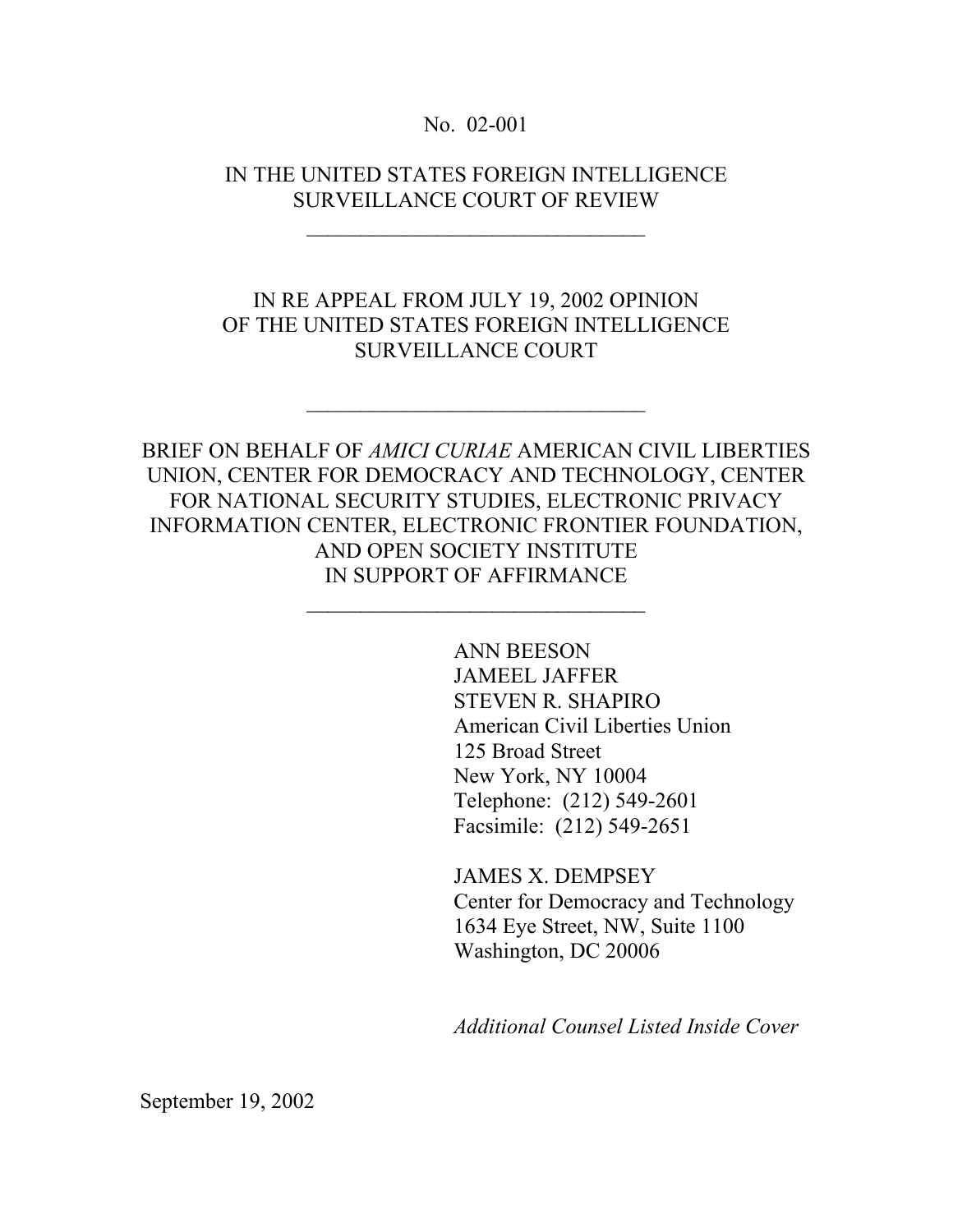KATE MARTIN Center for National Security Studies 1120 19<sup>th</sup> Street, NW, 8<sup>th</sup> Floor Washington, DC 20036

DAVID L. SOBEL Electronic Privacy Information Center 1718 Connecticut Ave., NW, Suite 200 Washington, DC 20009

LEE TIEN Electronic Frontier Foundation 454 Shotwell Street San Francisco, CA 94110

Counsel for *Amici Curiae*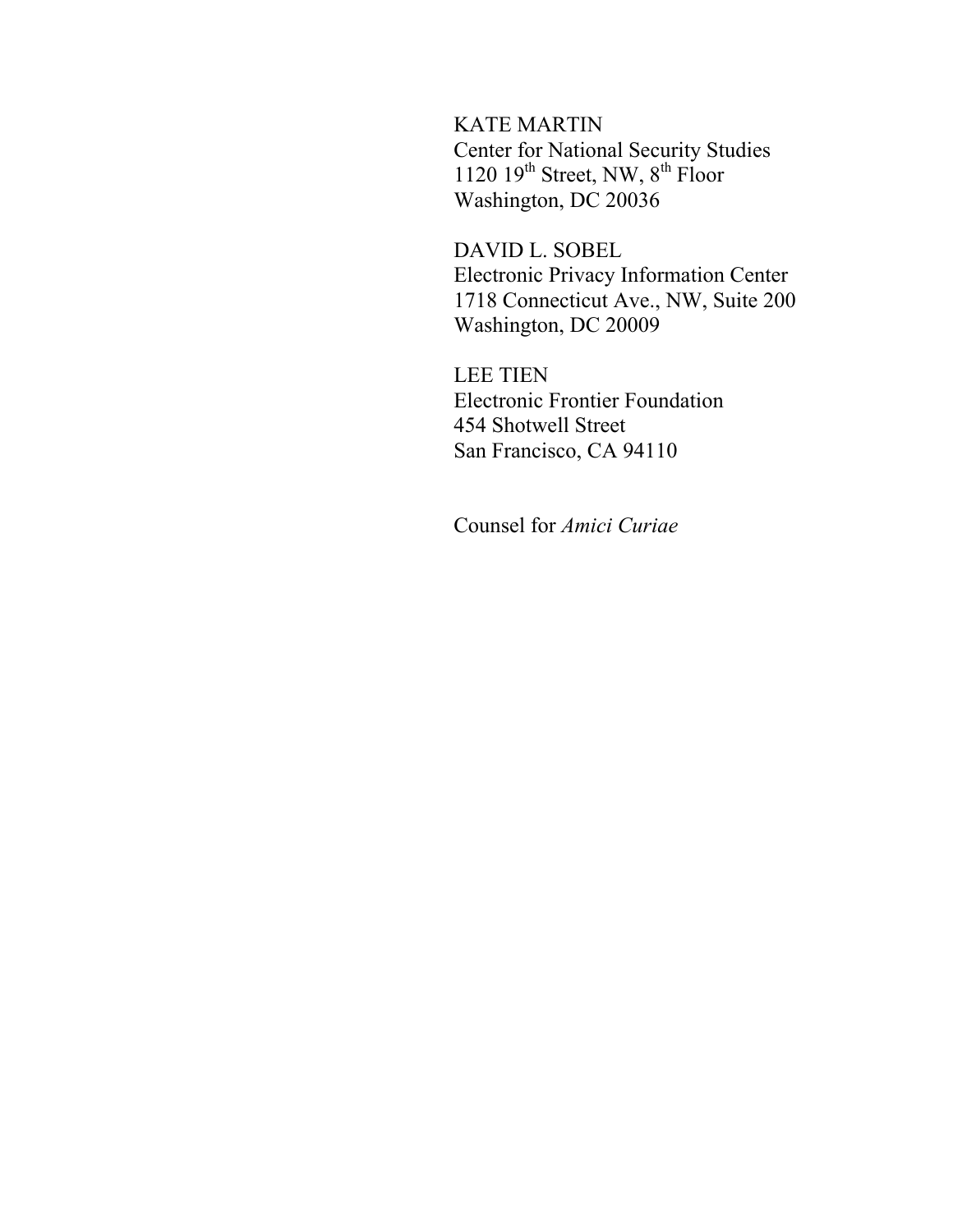# TABLE OF CONTENTS

| $\mathbf{I}$ . |                                                                                                                                                                                 |
|----------------|---------------------------------------------------------------------------------------------------------------------------------------------------------------------------------|
|                |                                                                                                                                                                                 |
|                | II. FISA DOES NOT AUTHORIZE LAW ENFORCEMENT<br>OFFICIALS TO CONTROL SURVEILLANCE FOR CRIMINAL                                                                                   |
|                | A. The structure of the surveillance statutes reflects a constitutionally<br>based distinction between intelligence gathering and law                                           |
| 1.             | Electronic surveillance poses extraordinary privacy risks, which<br>Congress has addressed through Title III's rigorous                                                         |
| 2.             | Title III has always regulated electronic surveillance in law<br>enforcement investigations undertaken to protect the national                                                  |
| 3.             | FISA governs surveillance for foreign intelligence purposes,<br>and not surveillance to gather evidence of criminal conduct 10                                                  |
| 4.             | The procedures of Title III and FISA are substantially different,<br>and FISA was not intended to be an alternative to Title III in                                             |
|                | B. The Patriot Act confirmed and clarified the boundaries between the                                                                                                           |
| 1.             | The Patriot Act's significant purpose amendment clarified that<br>foreign intelligence need not be the exclusive purpose of<br>surveillance conducted under FISA's authority 15 |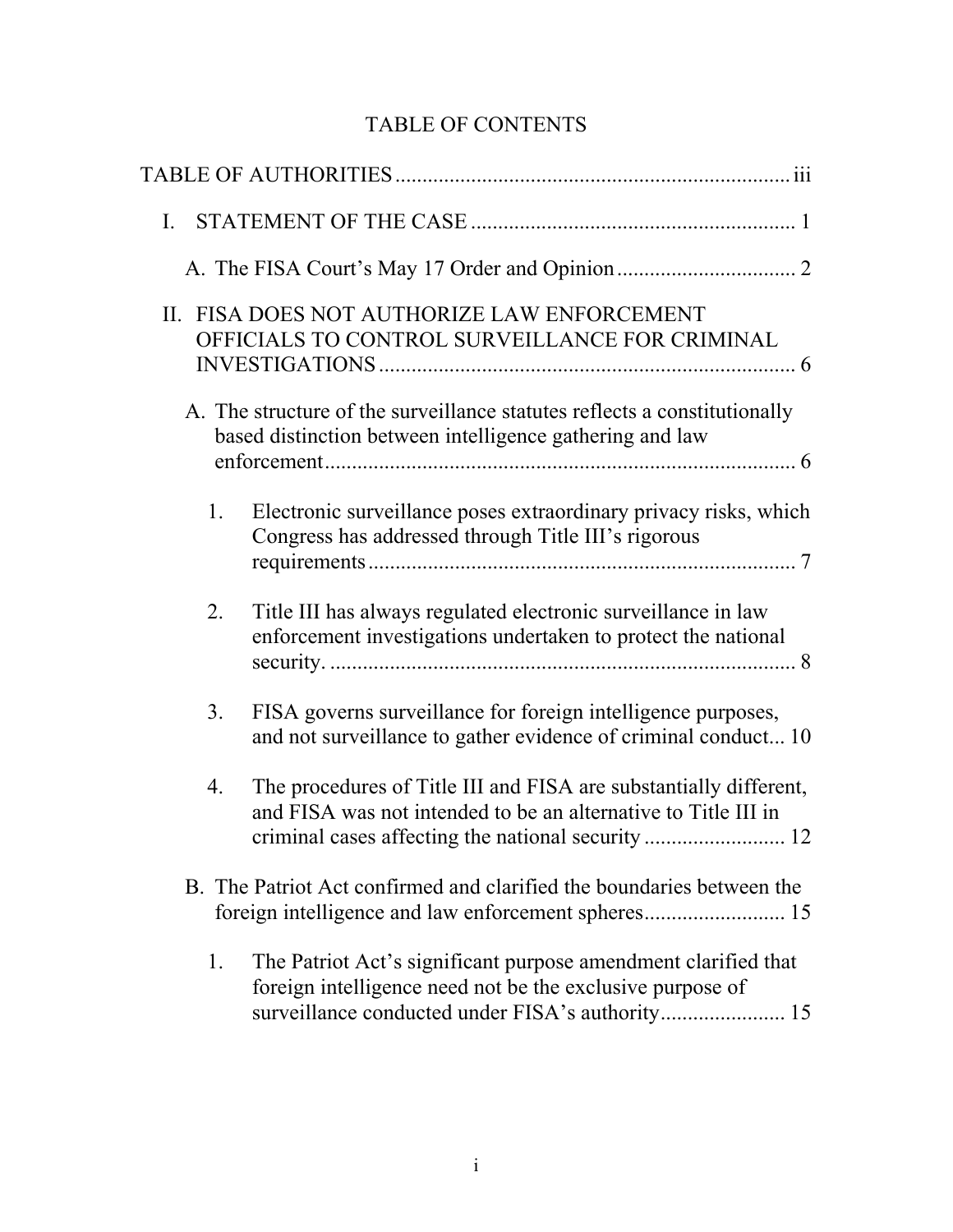| 2. | The Patriot Act's "significant purpose" amendment must be<br>read in conjunction with the Patriot Act's coordination                                                                                            |
|----|-----------------------------------------------------------------------------------------------------------------------------------------------------------------------------------------------------------------|
| 3. | The FISC order contains a set of objective rules that implement<br>the Patriot Act by preventing law enforcement officials from<br>initiating or controlling and directing FISA surveillances 22                |
|    | III. FISA IS UNCONSTITUTIONAL TO THE EXTENT IT<br>AUTHORIZES SURVEILLANCE WHOSE PRIMARY OR<br>EXCLUSIVE PURPOSE IS TO OBTAIN EVIDENCE FOR A                                                                     |
|    | A. Ordinary Fourth Amendment requirements apply to all searches<br>having law enforcement as their primary or exclusive purpose  26                                                                             |
|    | B. The Supreme Court's "special needs" cases confirm that the Fourth<br>Amendment's ordinary requirements apply to all searches whose                                                                           |
|    | C. The government's theory would suspend ordinary Fourth<br>Amendment requirements not only in espionage and terrorism<br>investigations but in any investigation related to national security 36               |
|    | IV. ANY EXPANSION IN FISA SURVEILLANCE AUTHORITY<br>WOULD IMPLICATE NUMEROUS OTHER CONSTITUTIONAL                                                                                                               |
|    | A. Allowing FISA to be invoked in criminal investigations would raise<br>Fourth Amendment and Due Process concerns because FISA fails to<br>require notice and denies individuals any meaningful opportunity to |
|    | B. Any extension of FISA would chill protected speech and therefore                                                                                                                                             |
|    |                                                                                                                                                                                                                 |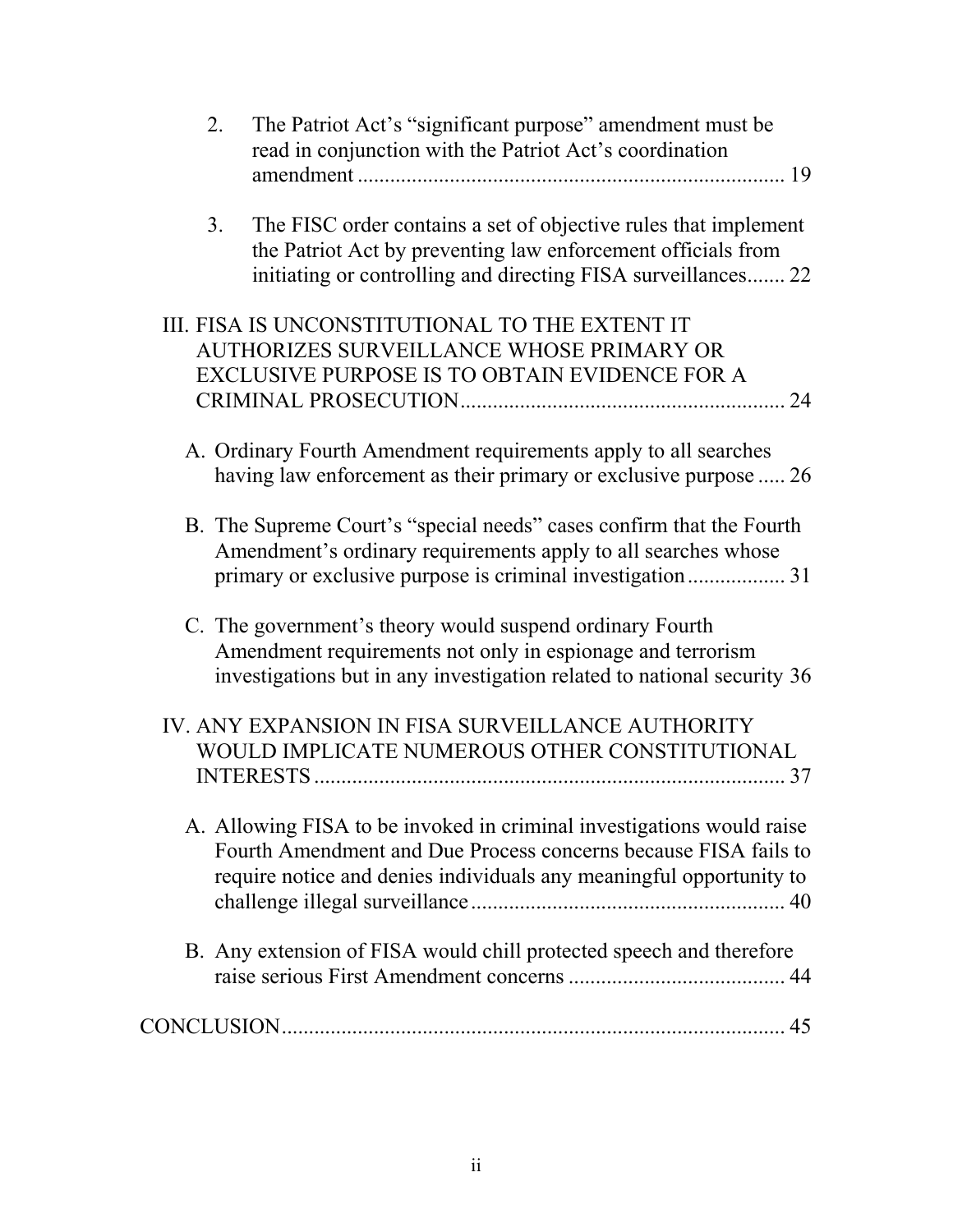# TABLE OF AUTHORITIES

| <b>CASES:</b>                                                                          |  |
|----------------------------------------------------------------------------------------|--|
|                                                                                        |  |
|                                                                                        |  |
|                                                                                        |  |
|                                                                                        |  |
| Detroit Free Press v. Ashcroft, No. 02-1437, 2002 WL 1972919, at *1 (6 <sup>th</sup> ) |  |
|                                                                                        |  |
|                                                                                        |  |
|                                                                                        |  |
|                                                                                        |  |
|                                                                                        |  |
|                                                                                        |  |
|                                                                                        |  |
|                                                                                        |  |
| Skinner v. Railway Labor Executives' Assn., 489 U.S. 602 (1989)  31                    |  |
|                                                                                        |  |
| United States ex rel. Attorney General v. Delaware & Hudson Co., 213 U.S.              |  |
|                                                                                        |  |
|                                                                                        |  |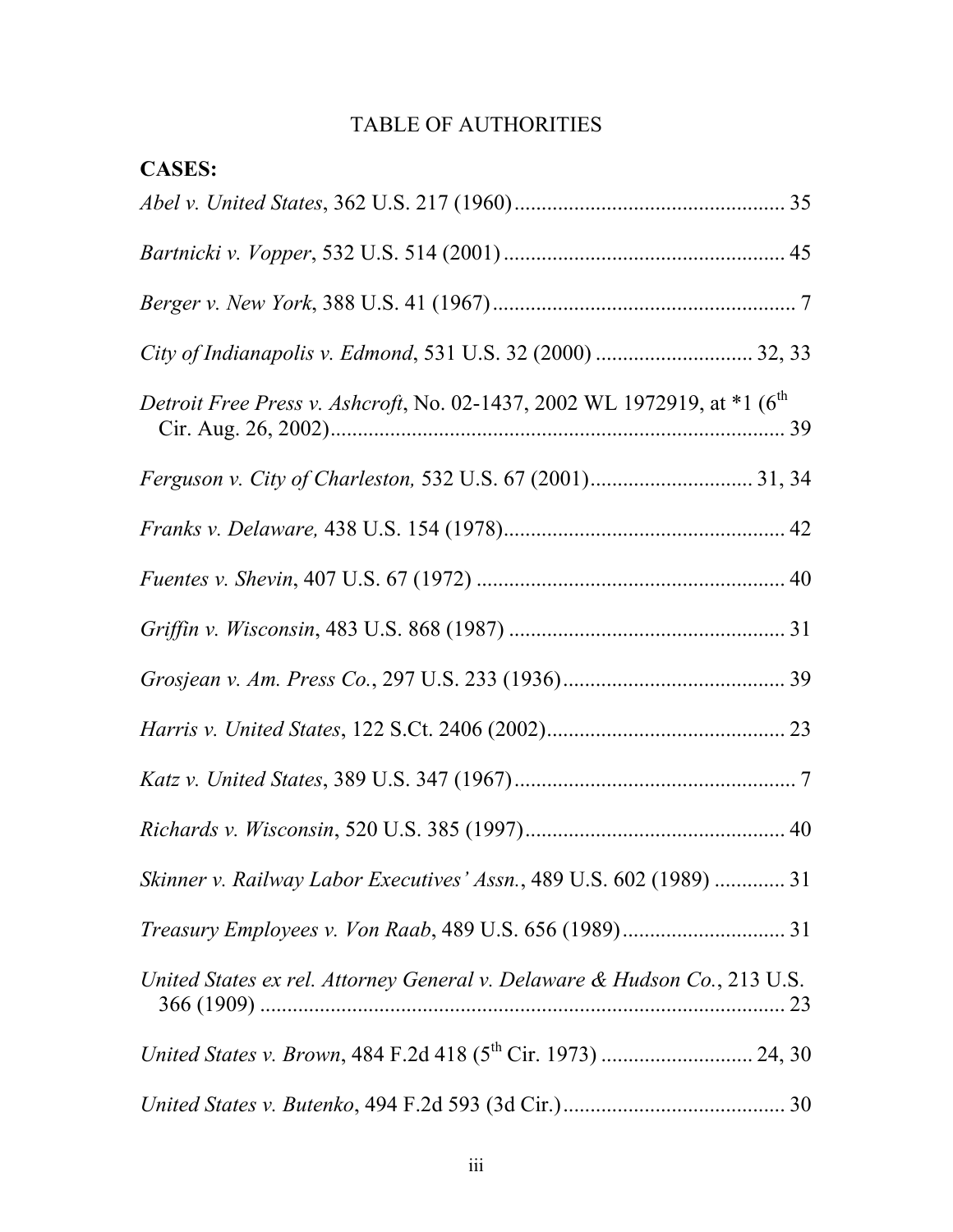| United States v. Duggan, 743 F.2d 59 (2d Cir. 1984) 26, 42                                  |  |
|---------------------------------------------------------------------------------------------|--|
|                                                                                             |  |
| United States v. Nicholson, 955 F.Supp. 588 (E.D.Va. 1997) 42                               |  |
|                                                                                             |  |
|                                                                                             |  |
|                                                                                             |  |
| United States v. United States Dist. Court ("Keith"), 407 U.S. 297 (1972). 8,<br>27, 28, 44 |  |
|                                                                                             |  |
|                                                                                             |  |
|                                                                                             |  |
| <b>STATUTES:</b>                                                                            |  |
|                                                                                             |  |
|                                                                                             |  |
|                                                                                             |  |
|                                                                                             |  |
|                                                                                             |  |
|                                                                                             |  |
|                                                                                             |  |
|                                                                                             |  |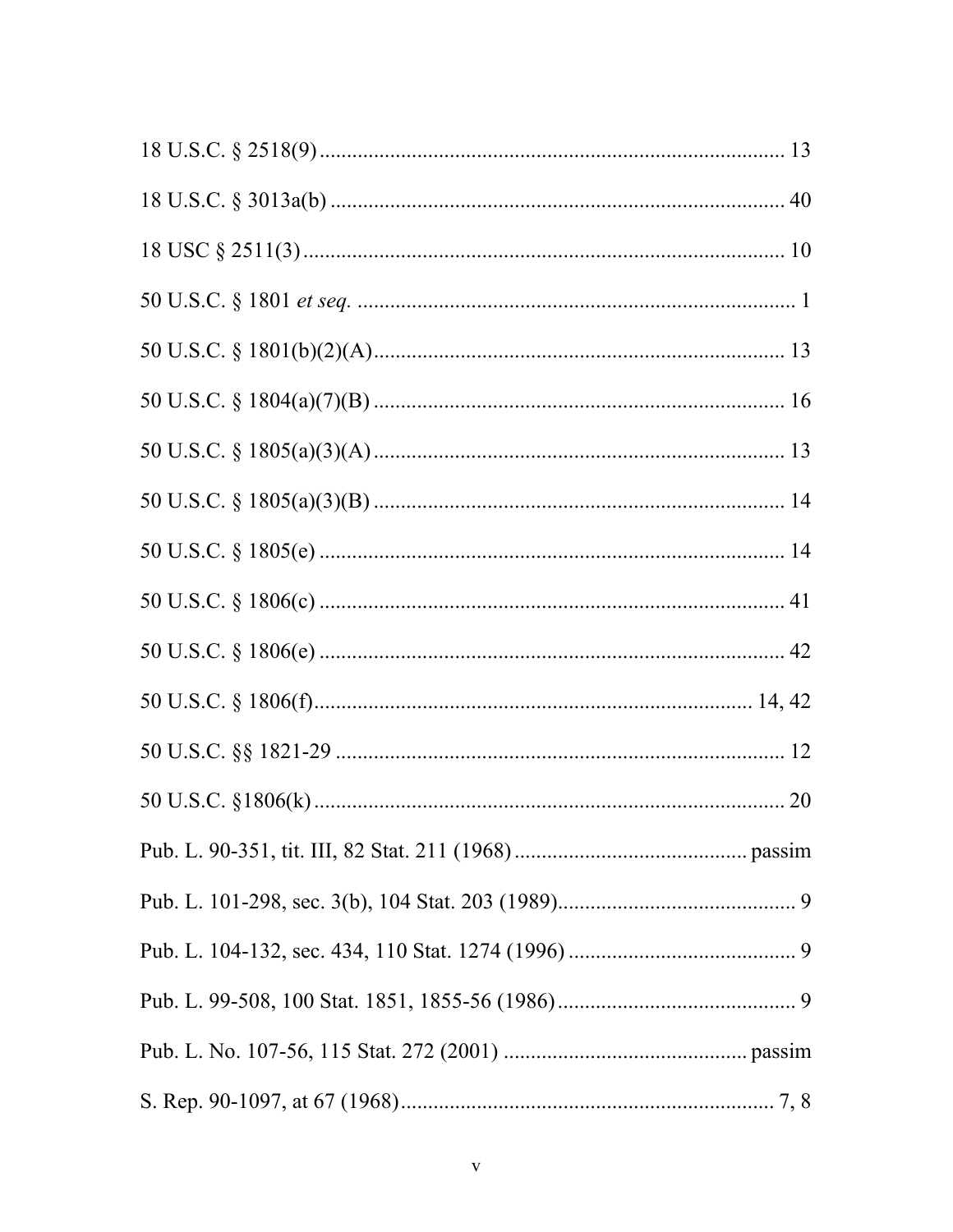# **MISCELLANEOUS:**

| The USA PATRIOT Act In Practice: Shedding Light on the FISA Process:                      |  |
|-------------------------------------------------------------------------------------------|--|
| <i>Hearing Before United States Senate Committee on the Judiciary</i> , 107 <sup>th</sup> |  |
|                                                                                           |  |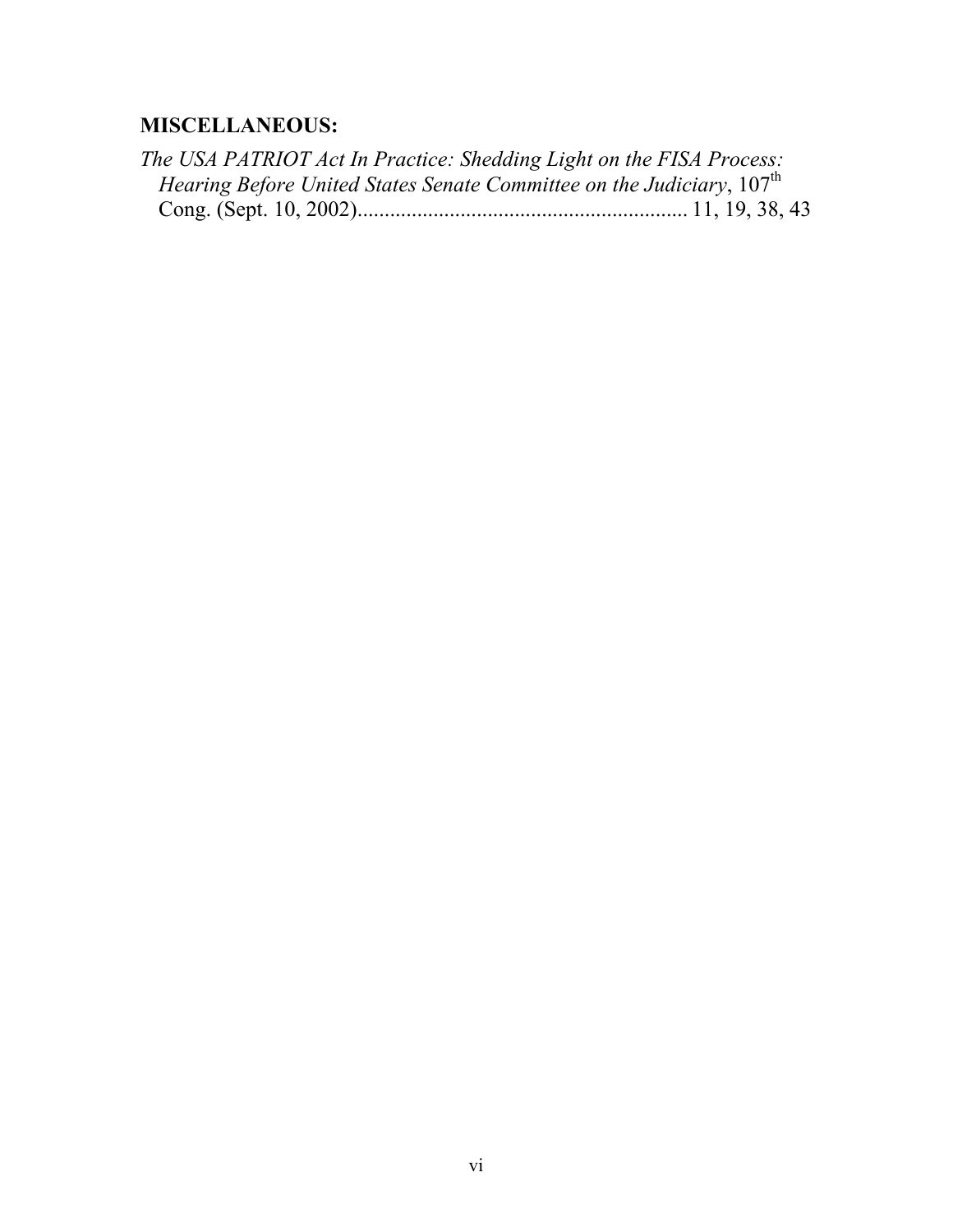#### I. STATEMENT OF THE CASE

This case of first impression raises the question whether federal law enforcement officials can use the Foreign Intelligence Surveillance Act of 1978 ("FISA"), 50 U.S.C. § 1801 *et seq.*, to initiate, control or direct surveillances for criminal investigation. In the court below, the government sought a judicial ruling that FISA can be used where the primary or even exclusive purpose of surveillance is to gather evidence of criminal conduct. Appropriately, the Foreign Intelligence Surveillance Court ("FISC") rejected the government's attempt to invoke FISA for electronic surveillance that for over thirty years has been governed by an entirely different statute, Title III of the Omnibus Crime Control and Safe Streets Act of 1968 ("Title III"), 18 U.S.C. § 2510 *et seq.*, which applies to wiretaps in criminal investigations. As the FISC noted, the government's construction of FISA would allow an end-run around ordinary Fourth Amendment requirements. Neither the text of FISA as amended by the USA PATRIOT Act ("Patriot Act"), Pub. L. No. 107-56, 115 Stat. 272 (Oct. 26, 2001), nor twenty years of judicial interpretation supports this result. While FISA now allows coordination, consultation and information sharing between intelligence and law enforcement officials, it does not authorize surveillance whose primary or exclusive purpose is law enforcement. Indeed, expanding the scope of secret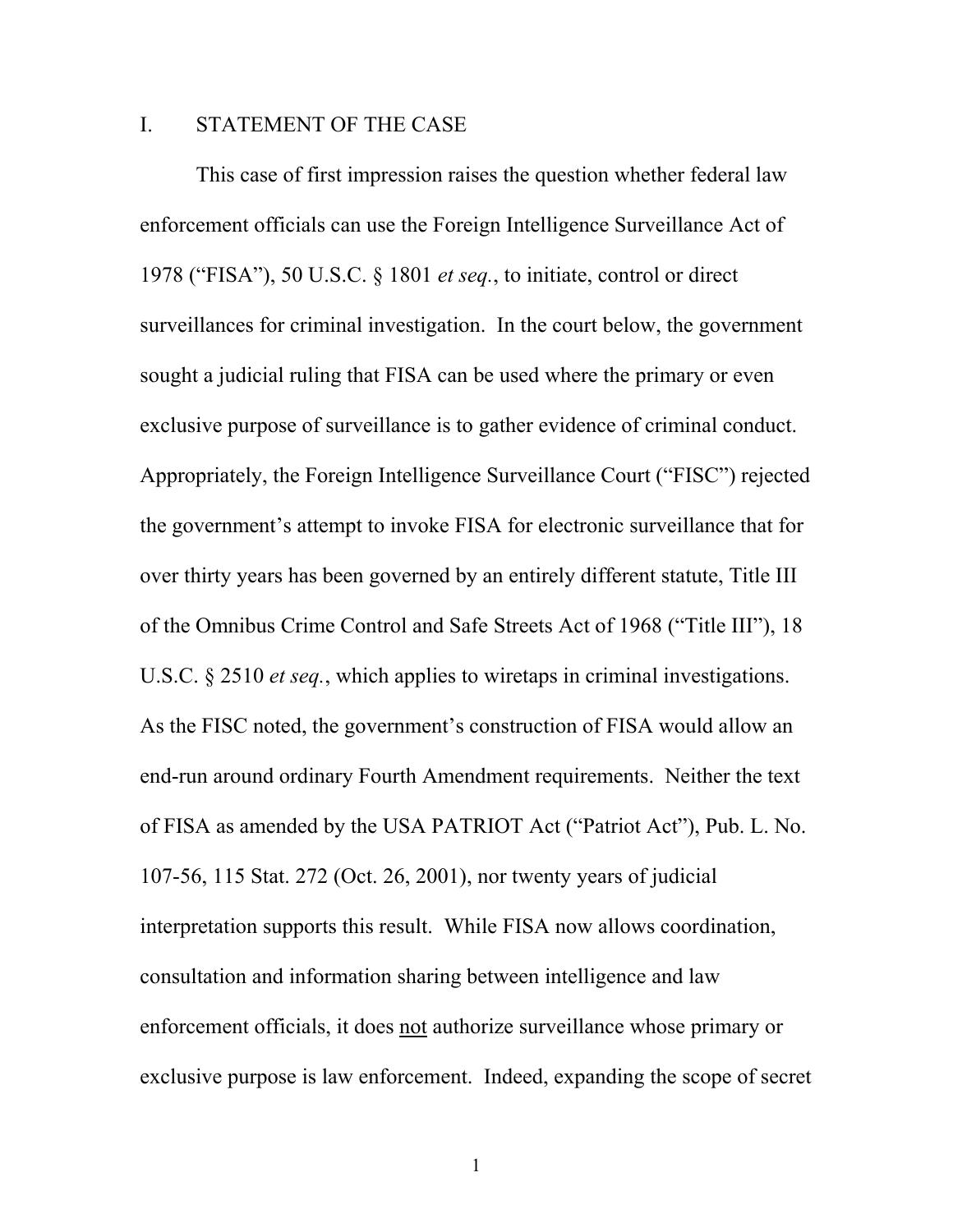surveillance under FISA would violate the Fourth Amendment and the Due Process guarantees of the Fifth Amendment, and would jeopardize the First Amendment right to engage in lawful public dissent. Though amici readily acknowledge the need to protect the nation in the current crisis, "[i]t would indeed be ironic if, in the name of national defense, we would sanction the subversion of . . . those liberties . . . which make[] the defense of the Nation worthwhile." *United States v. Robel*, 389 U.S. 258, 264 (1967).<sup>1</sup>

#### A. The FISA Court's May 17 Order and Opinion

This case arises from the government's attempt to disturb the careful balance wrought by Congress and the courts between individual privacy rights and executive power to obtain foreign intelligence.<sup>2</sup> The government relies on the Patriot Act, which amended FISA after the September 11, 2001 attacks. Prior to the amendments, the government could obtain a FISA surveillance order only upon a certification that "the purpose" of the surveillance was to gather foreign intelligence. The Patriot Act amended this language to require a certification that "a significant purpose" of the surveillance is to gather foreign intelligence. The government argues that this subtle change in language (1) provides it with authority to use FISA

<sup>&</sup>lt;sup>1</sup> Amici's interests in this appeal are described in the attached Motion for Leave to File Amici Curiae Brief in Support Of Affirmance.

 $2<sup>2</sup>$  This brief focuses principally on electronic surveillance. Importantly, however, the same arguments that amici raise with respect to electronic surveillance apply to physical searches as well, as the FISC's May 17 Opinion recognizes.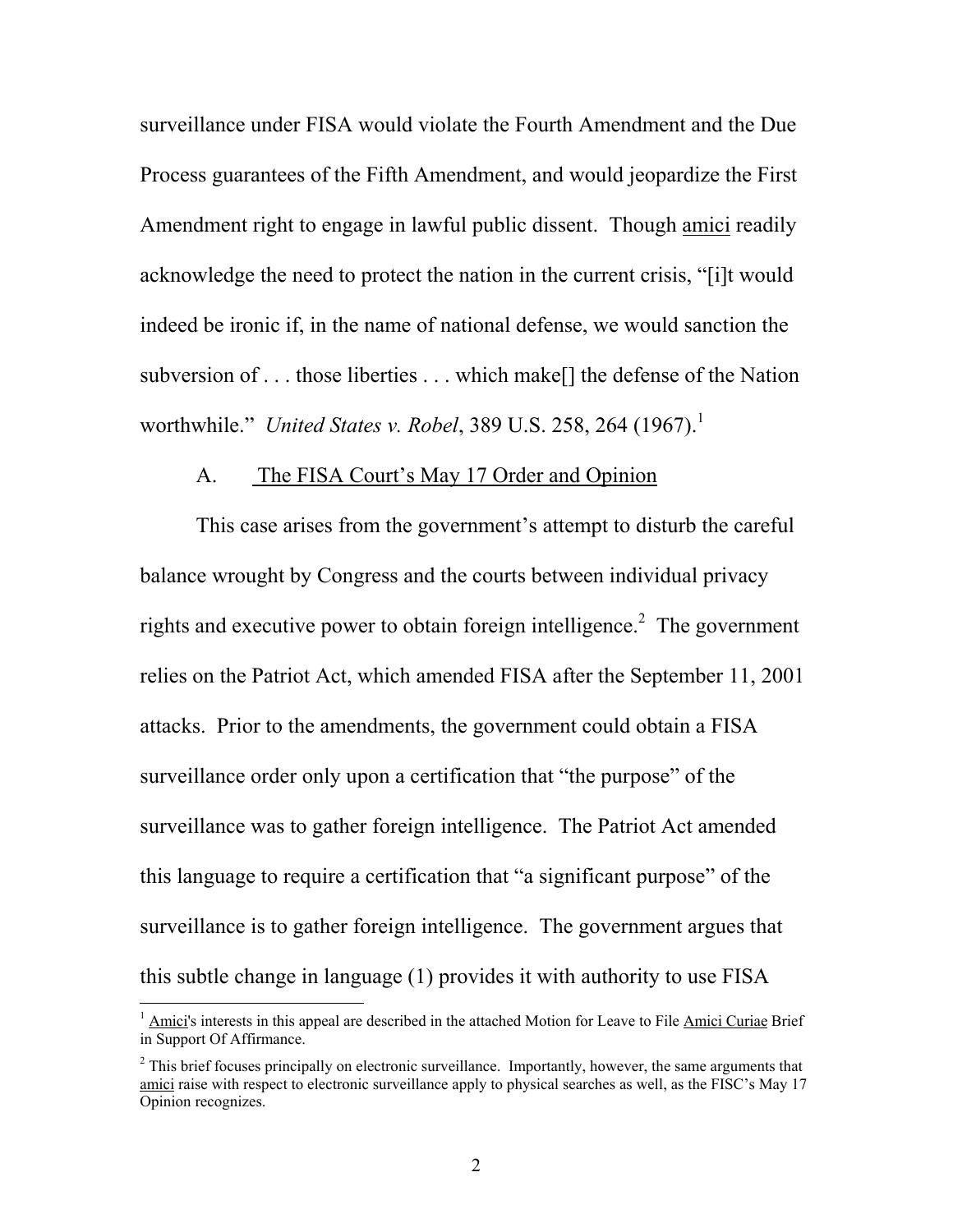orders primarily – or even exclusively – for law enforcement purposes and (2) permits law enforcement officials to initiate, direct and control FISA surveillances to bolster criminal investigations that otherwise would be subject to Title III.

The current controversy arose in March of this year, when the government asked the Foreign Intelligence Surveillance Court to adopt a set of procedures for all FISA cases, past, present and future. Although styled as "Intelligence Sharing Procedures for Foreign Intelligence and Foreign Counterintelligence Investigations Conducted by the FBI," the March 2002 procedures in fact sought to implement the Attorney General's expansive new interpretation of FISA. Under the proposed procedures, FISA surveillance could be initiated, directed, and controlled by law enforcement officials. In effect, the government sought to institutionalize an end-run around the Fourth Amendment's ordinary requirements – an end-run that would be available to it in any criminal investigation related to national security.

The FISC correctly rejected the government's audacious reinterpretation of FISA.<sup>3</sup> See In Re All Matters Submitted to the Foreign

 $3$  The government did not appeal the FISC's May 17 decision. In July, the government submitted an apparently unrelated FISA application. While the FISC (Baker, J.) granted the July application, the FISC denied the government's request that the July application be subject to the **unmodified** March 2002 procedures, instead ruling that the surveillance order would be subject to the March 2002 procedures as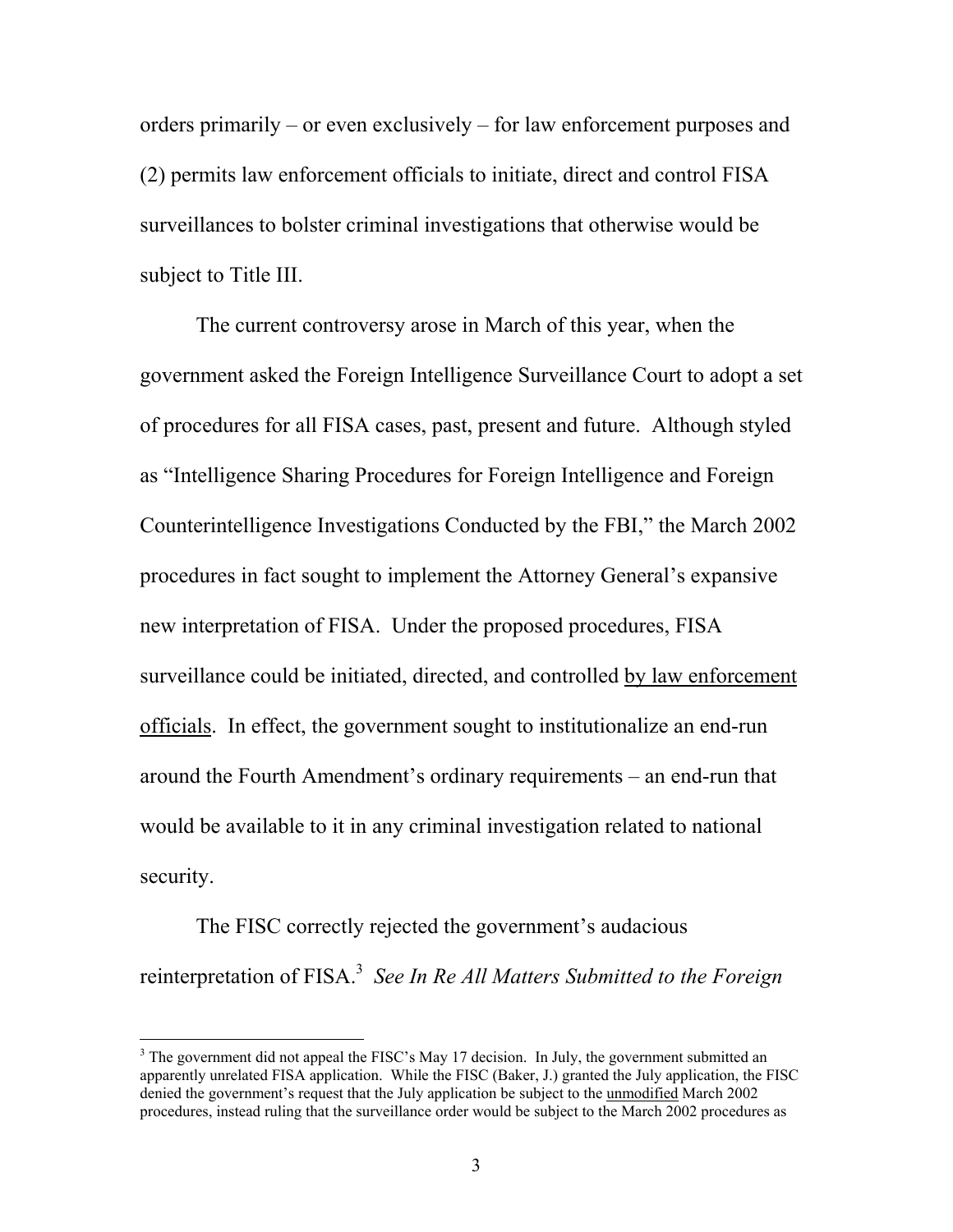*Intelligence Surveillance Court*, Memorandum Opinion, May 17, 2002 (hereinafter, "May 17 Opinion"), at 4. Citing the "troubling" history of recent government failures clearly to describe the law enforcement aspects of FISA cases, *id*. at 16, the FISC specifically rejected the section of the proposed procedures that would have allowed law enforcement officials to initiate or control FISA searches, *see id*. at 26-27. The FISC modified that portion of the proposed procedures to substitute two paragraphs concerning consultations between law enforcement officials and intelligence agents. *See id*. In accordance with FISA and the Fourth Amendment, the two substitute paragraphs adopted by the FISC establish objective rules intended to permit coordination and consultation but also to prevent the government from using FISA primarily for law enforcement purposes. The FISC fully approved the government's proposed procedures that allow the FBI to disseminate to law enforcement officers all information collected in intelligence investigations. *See id*. at 26.

The FISC correctly recognized that the Patriot Act's promotion of coordination and information-sharing were not meant to – and constitutionally could not – obviate the distinction between surveillance for law enforcement and intelligence purposes. As the FISC concluded, given

modified by the FISC's May 17 Opinion. (The FISC apparently issued an opinion related to the July application that has not been published.) The government now appeals from the FISC's July decision.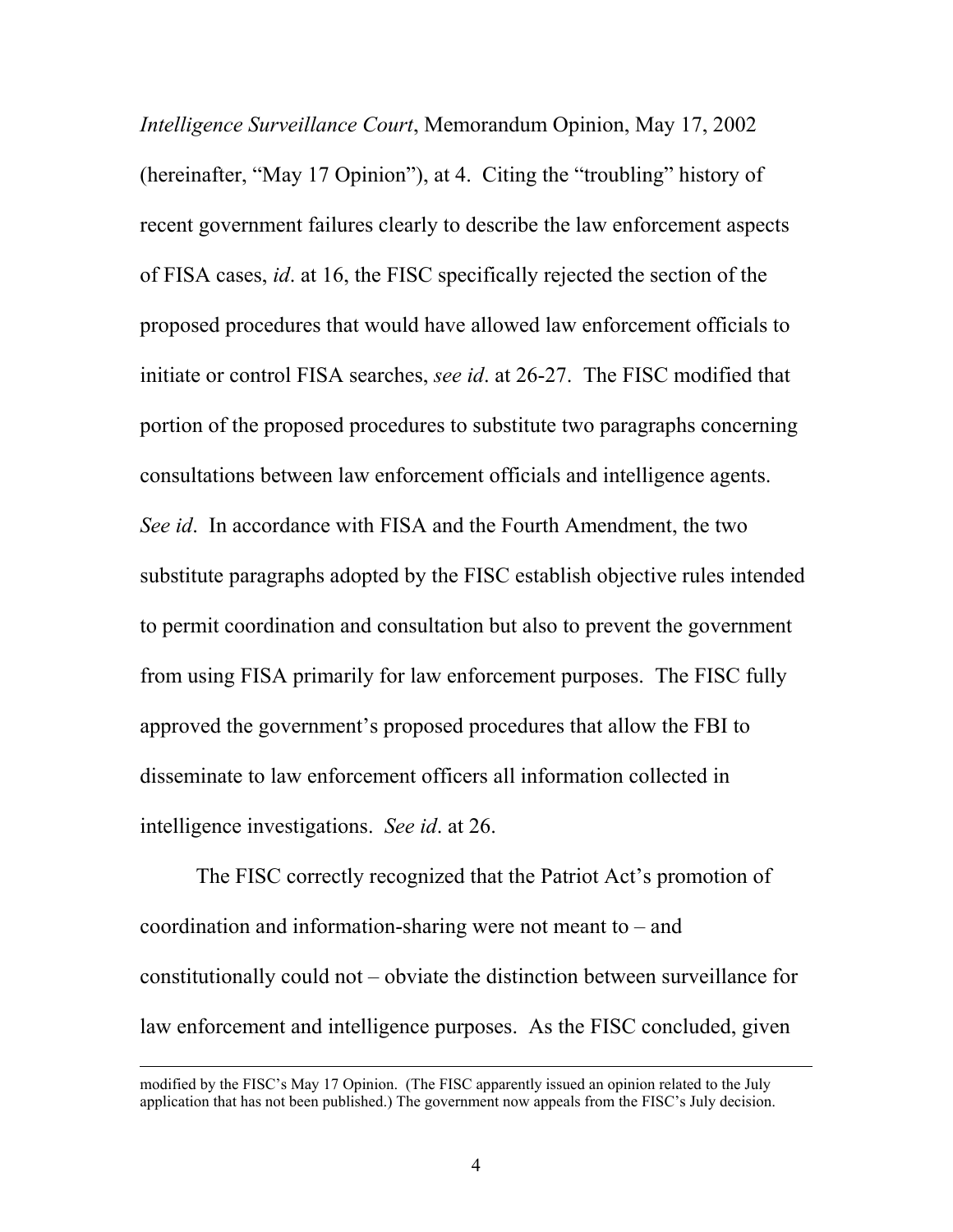the relaxed standards for secret surveillance under FISA, authorization for FISA orders must be based on an assessment of the government's purpose and cannot extend to surveillance controlled by law enforcement officials for law enforcement purposes.

This case does not present the issue whether information collected in FISA surveillances and searches can be used in criminal cases. Nor does it present the issue whether law enforcement officials and intelligence officers can coordinate their efforts in situations where they have overlapping interests in the same target. In the Patriot Act, Congress made changes to FISA and Title III that support essentially unlimited sharing of information between intelligence and law enforcement officers. But those amendments assumed and preserved the distinction between surveillance authorization for criminal investigations and intelligence investigations.

The FISC based its decision on the minimization procedures and its ruling can be affirmed under that reasoning alone. As amici explain in detail below, the FISC's ruling is also consistent with FISA's new "significant purpose" language, considered in the context of other Patriot Act changes and the entire statutory scheme for surveillance authorization under Title III and FISA. *See* Section II, *infra*. However if this Court declines to affirm on statutory grounds, the Court must conclude that the significant purpose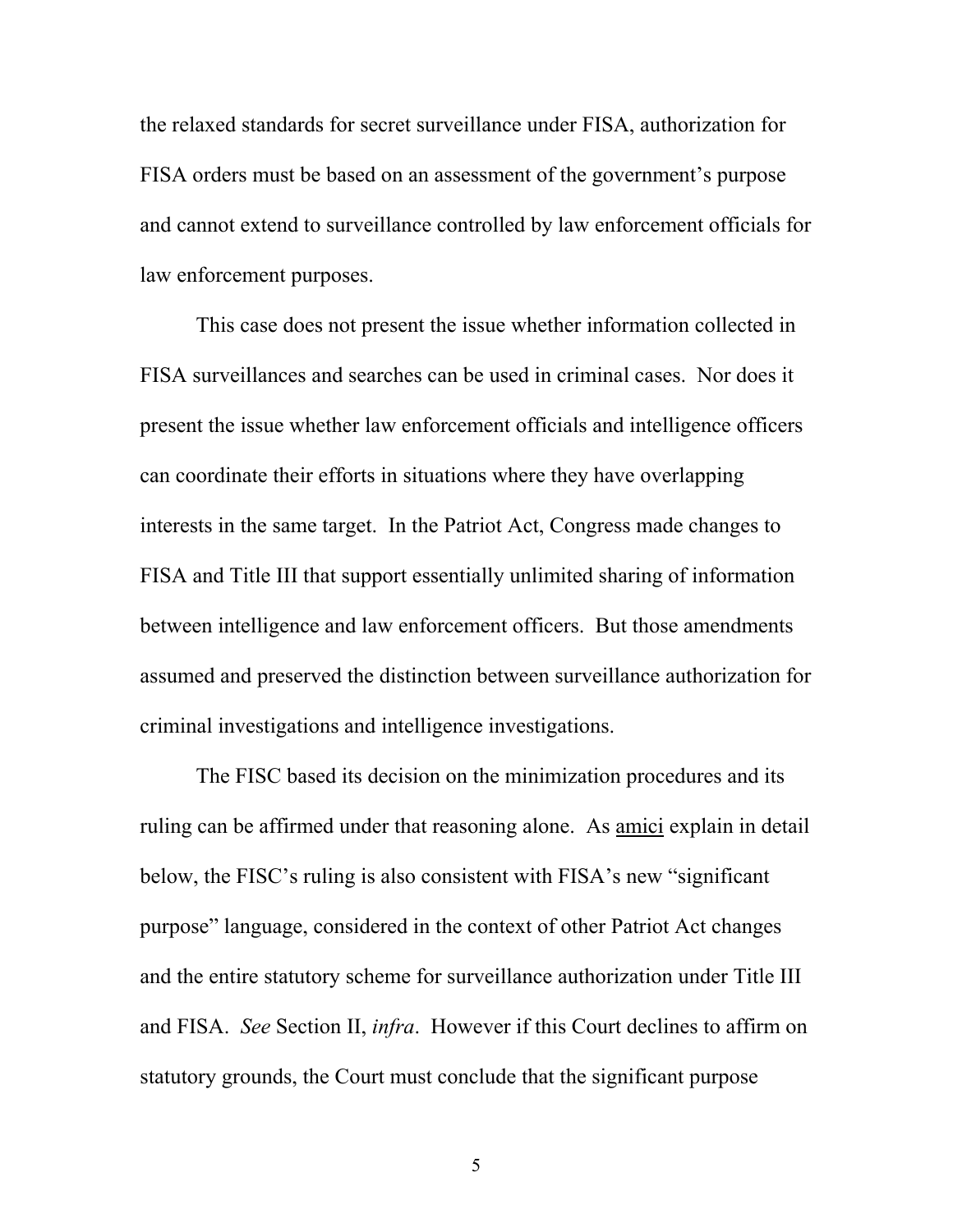amendment rendered FISA unconstitutional. As explained below, the Constitution prohibits FISA surveillance where the government's primary purpose is criminal investigation. *See* Sections III and IV, *infra*.

## II. FISA DOES NOT AUTHORIZE LAW ENFORCEMENT OFFICIALS TO CONTROL SURVEILLANCE FOR CRIMINAL INVESTIGATIONS

A. The structure of the surveillance statutes reflects a constitutionally based distinction between intelligence gathering and law enforcement

To support its push for expanded surveillance powers under FISA, the government advances in its brief a two-part argument – that law enforcement is a foreign intelligence function within the definition of FISA and that intelligence collection under FISA can be initiated, directed, and controlled by law enforcement officials. Neither argument is supported by the text or history of FISA, Title III, or the Patriot Act. As explained more fully below, this history establishes three principles important to the present dispute: (1) criminal investigation and foreign intelligence gathering are subject to different constitutional and statutory requirements; (2) surveillance whose primary purpose is criminal investigation, including criminal investigation for national security purposes, has always been governed by Title III; (3) to deter abuse, any departure from normal Fourth Amendment requirements for foreign intelligence gathering must be carefully limited.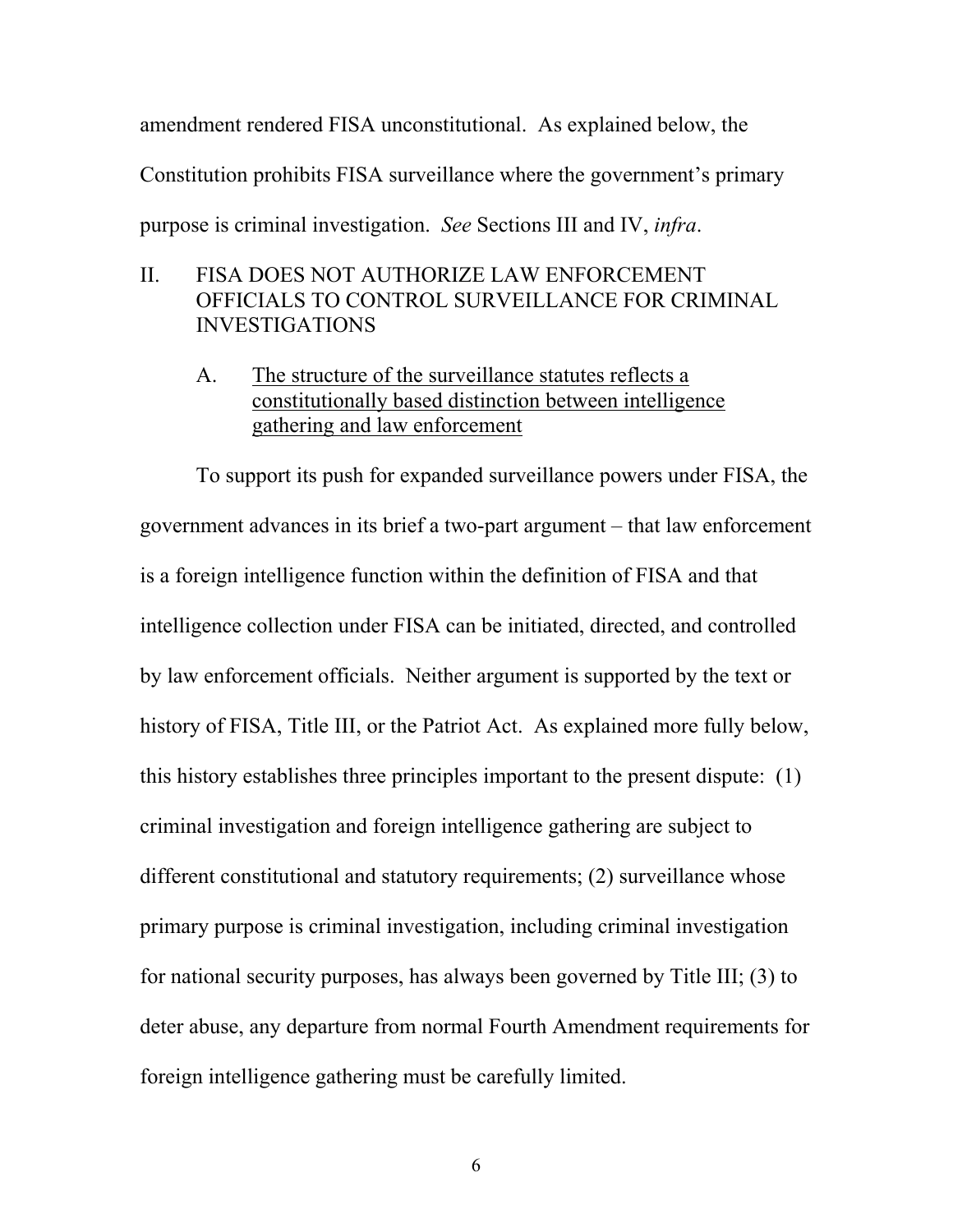## 1. Electronic surveillance poses extraordinary privacy risks, which Congress has addressed through Title III's rigorous requirements

Since the seminal case of *Katz v. United States*, 389 U.S. 347 (1967), the Supreme Court has recognized that electronic surveillance constitutes a search subject to the privacy protections inherent in the Fourth Amendment, *see id*. at 353. Indeed, because of the broad and general scope of electronic surveillance, the Court has stated that "[f]ew threats to liberty exist which are greater than that posed by the use of eavesdropping devices." *Berger v. New York*, 388 U.S. 41, 63 (1967). The privacy threat inherent in electronic surveillance is especially pernicious because of the high likelihood that innocent communications will be intercepted.

The traditional wiretap or electronic eavesdropping device constitutes a dragnet, sweeping in all conversations within its scope – without regard to the participants or the nature of the conversations. It intrudes upon the privacy of those not even suspected of crime and intercepts the most intimate of conversations.

*Id.* at 65 (Douglas, J., concurring).

Responding to the Supreme Court's holding in *Katz*, and to

widespread reports of abusive government surveillance, *see* S. Rep. 90-1097,

at 67 (1968) (noting "the widespread use and abuse of electronic

surveillance techniques"), Congress passed Title III in 1968 to implement

uniform procedures to govern electronic surveillance in criminal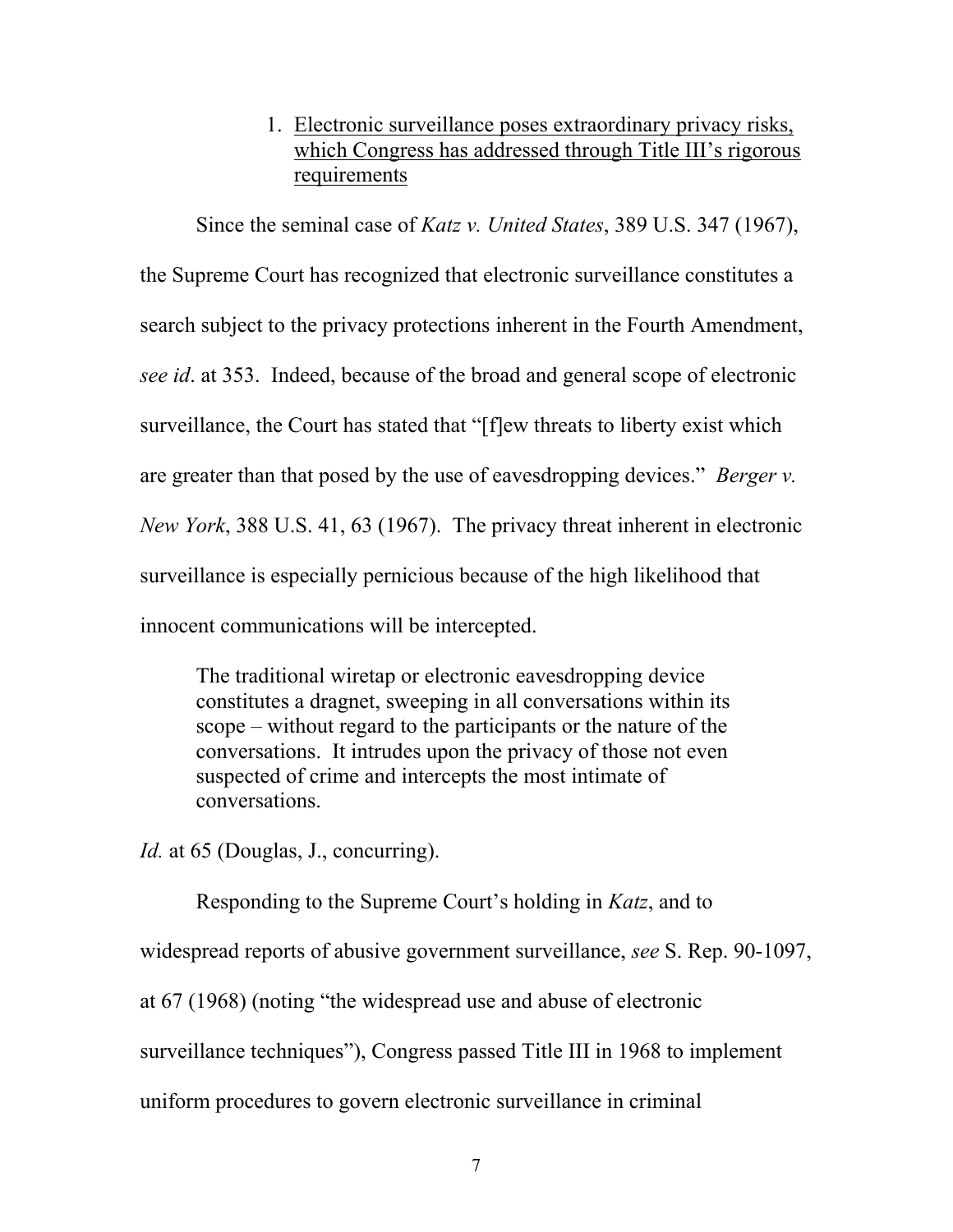investigations. *See* Omnibus Crime Control and Safe Streets Act of 1968, Pub. L. 90-351, tit. III, 82 Stat. 211, adding 18 U.S.C. § 2510 *et seq*. Title III imposes stringent requirements on electronic surveillance conducted in criminal investigations. One of these requirements, reflecting Fourth Amendment structures, is that law enforcement agents may not conduct such surveillance except on a judge's finding of probable cause that a serious crime has been or is about to committed. *See* 18 U.S.C. § 2518(3)(a) (1994). In passing Title III, Congress clearly sought to "safeguard the privacy of innocent persons" while simultaneously promoting more effective control of crime. *See* Pub. L. No. 90-351, tit. III, 82 Stat. 211 (legislative findings); *see also United States v. United States Dist. Court ("Keith")*, 407 U.S. 297, 302 (1972).

### 2. Title III has always regulated electronic surveillance in law enforcement investigations undertaken to protect the national security.

From the beginning, Title III procedures have governed criminal investigations for national security purposes. In 1968, espionage, sabotage and treason came at the top of the list of predicate crimes to which the Title III procedures applied. The Senate referred to these as "the offenses that fall within the national security category." S. Rep. 90-1097, at 67 (1968). Over time, as terrorism emerged as a greater concern, Congress added terrorism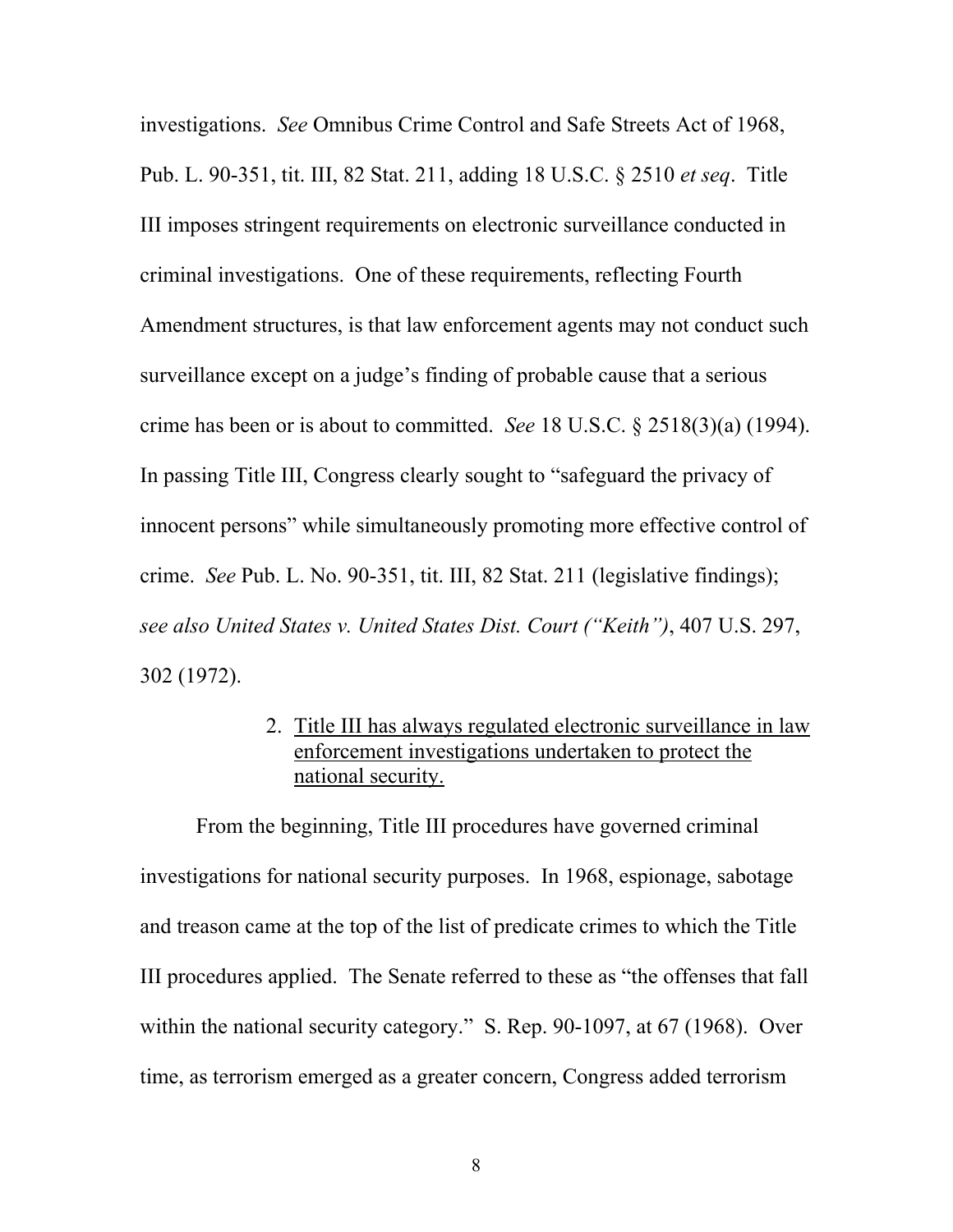offenses to the list of Title III predicate crimes, so that now essentially all terrorism crimes are covered by Title III. In the Electronic Communications Privacy Act of 1986, Pub. L. 99-508, 100 Stat. 1851, 1855-56, Congress added to Title III a number of terrorism-related provisions, including section 1203 (relating to hostage taking), section 32 (relating to the destruction of aircraft), section 2284 of title 42 of the United States Code (relating to sabotage of nuclear facilities or fuel), parts of section 1472 of title 49 (referring to aircraft piracy), and the section in chapter 65 relating to destruction of an energy facility. In the Biological Weapons Anti-Terrorism Act of 1989, Congress added section 175 of title 18 (relating to biological weapons) as a Title III predicate. *See* Pub. L. 101-298, sec. 3(b), 104 Stat. 203. In the Antiterrorism and Effective Death Penalty Act of 1996, Congress added to Title III the visa and passport fraud provisions. *See* Pub. L. 104-132, sec. 434, 110 Stat. 1274, adding 18 U.S.C. § 2516(o).

 This process continued in the Patriot Act, which added seven additional terrorism crimes as predicate offenses under Title III. Section 201 of the Patriot added the following to the list of terrorism offenses as predicate crimes under Title III:

(q) any criminal violation of section 229 [of title 18] (relating to chemical weapons); or sections 2332,2332a, 2332b, 2332d, 2339A, or 2339B of this title (relating to terrorism);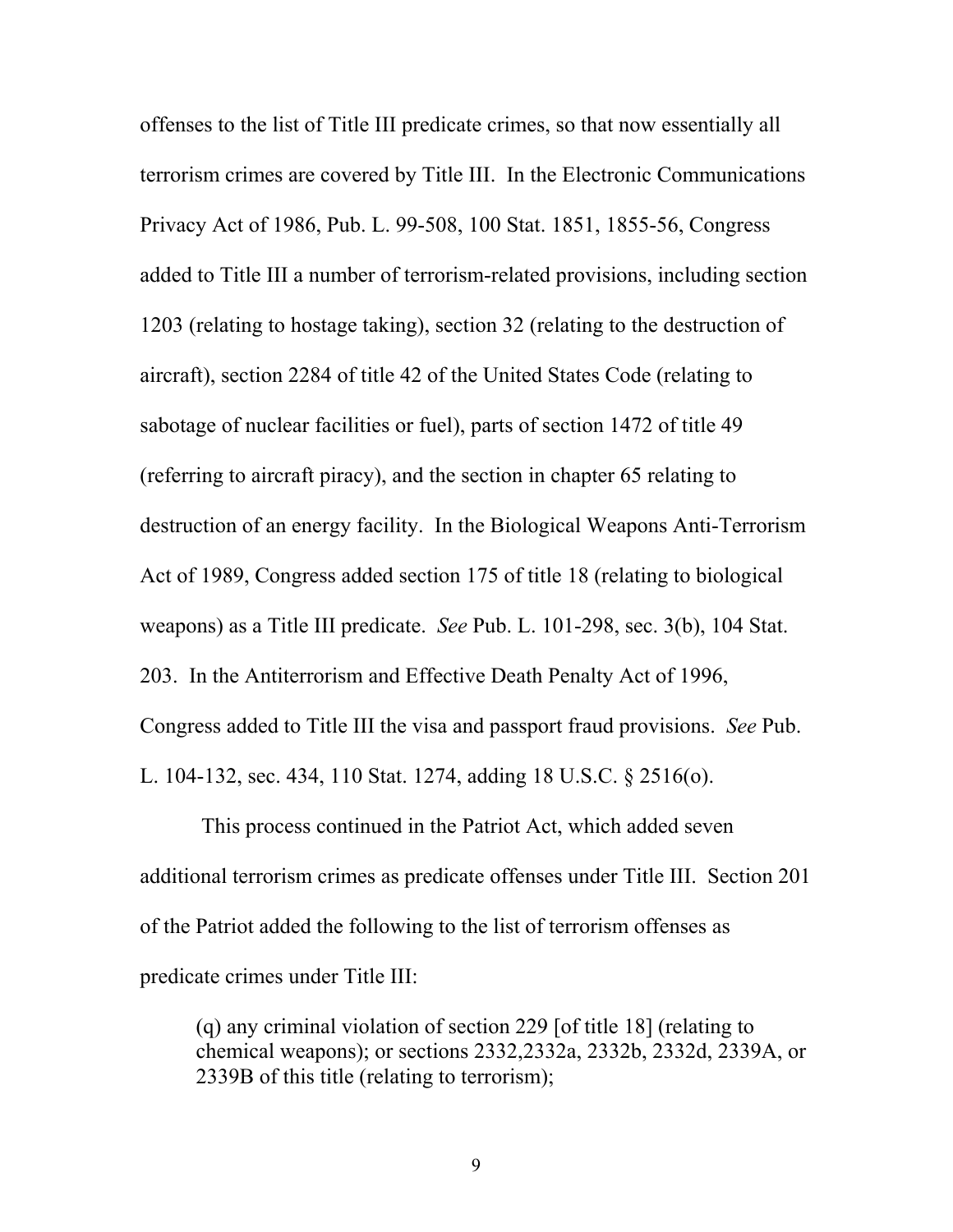115 Stat. 278. Congress, even as it amended FISA in the Patriot Act, intended Title III to govern the collection of evidence for prosecuting terrorism offenses threatening national security.

## 3. FISA governs surveillance for foreign intelligence purposes, and not surveillance to gather evidence of criminal conduct

Congress recognized when it adopted Title III that foreign intelligence collection was distinct from law enforcement. Thus, when Congress enacted Title III, it left untouched the President's claimed authority to gather foreign intelligence information related to national security.<sup>4</sup> This other, exempted sphere of foreign intelligence clearly was not meant to govern criminal investigations undertaken to protect national security: Having just created procedures for collecting evidence to prosecute crimes against the national security, Congress would not have said in the same statute that it did not limit the powers of the President to collect evidence to prosecute those crimes. Yet that is what the Attorney General now claims.

The Executive Branch's extremely broad interpretation of its foreign intelligence gathering authority led to widespread and well-documented

<sup>&</sup>lt;sup>4</sup> The Title III disclaimer provided: "Nothing contained in this chapter . . . shall limit the constitutional power of the President to take such measures as he deems necessary to protect the Nation against actual or potential attack or the hostile acts of a foreign power, to obtain foreign intelligence information deemed essential to the security of the United States, or to protect national security information against foreign intelligence activities." 18 U.S.C. § 2511(3) (as enacted by Title III). Subsection 2511(3) was repealed in 1978 by FISA, which struck § 2511(3) and added § 2511(2)(e) and (f). *See* Pub. L. 95-511, sec. 201(b) and (c).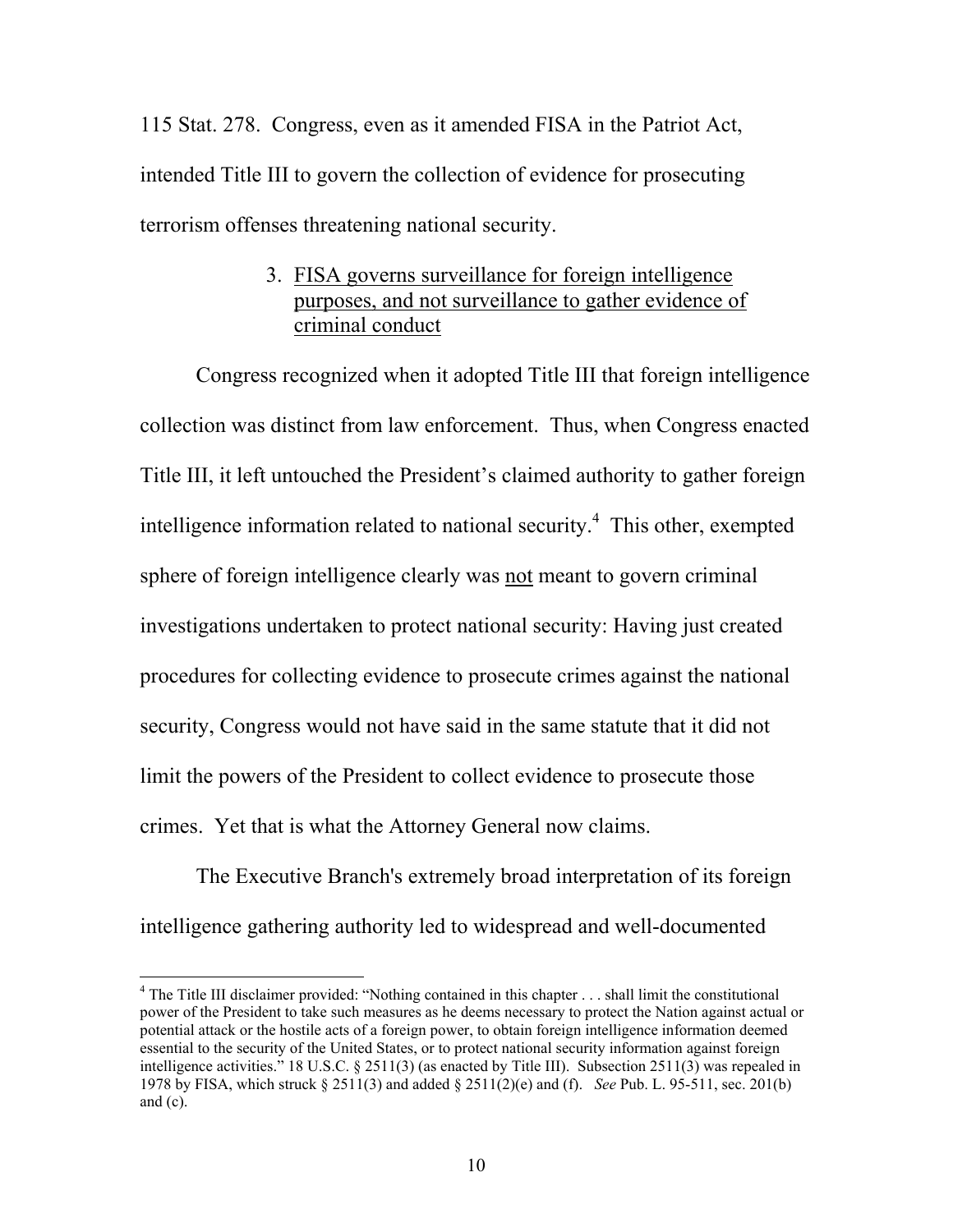abuses. *See Zweibon v. Mitchell*, 516 F.2d 594, 616 n.53, 618, 634, 635 n.107 (D.C. Cir.1975); S. Rep. 95-604—Part 1, at 7-9, *reprinted in* 1978 U.S.C.C.A.N. 3904, 3908-10; *The USA PATRIOT Act In Practice: Shedding Light on the FISA Process: Hearing Before United States Senate Committee on the Judiciary*,  $107<sup>th</sup>$  Cong. (Sept. 10, 2002) (hereinafter, "2002 FISA *Hearings*") (Statement of Sen. Patrick Leahy) (noting that those illegitimately targeted had "included a Member and staff of the United States Congress, White House domestic affairs advisors, journalists, and many individuals and organizations engaged in no criminal activity but, like Dr. Martin Luther King, who expressed political views threatening to those in power."); *id*. (Testimony of Kenneth C. Bass, III) ("During the Vietnam War [the President's national security power] was invoked to undertake warrantless surveillance of a number of anti-war individuals and groups on a belief that their activities threatened national security. In some cases those surveillance targets were domestic groups with no provable ties to any foreign interest.").

Responding to these abuses, Congress passed FISA in 1978. Like the motivation behind Title III, FISA's purpose was twofold: "Congress sought to accommodate and advance both the government's interest in pursuing legitimate intelligence activity and the individual's interest in freedom from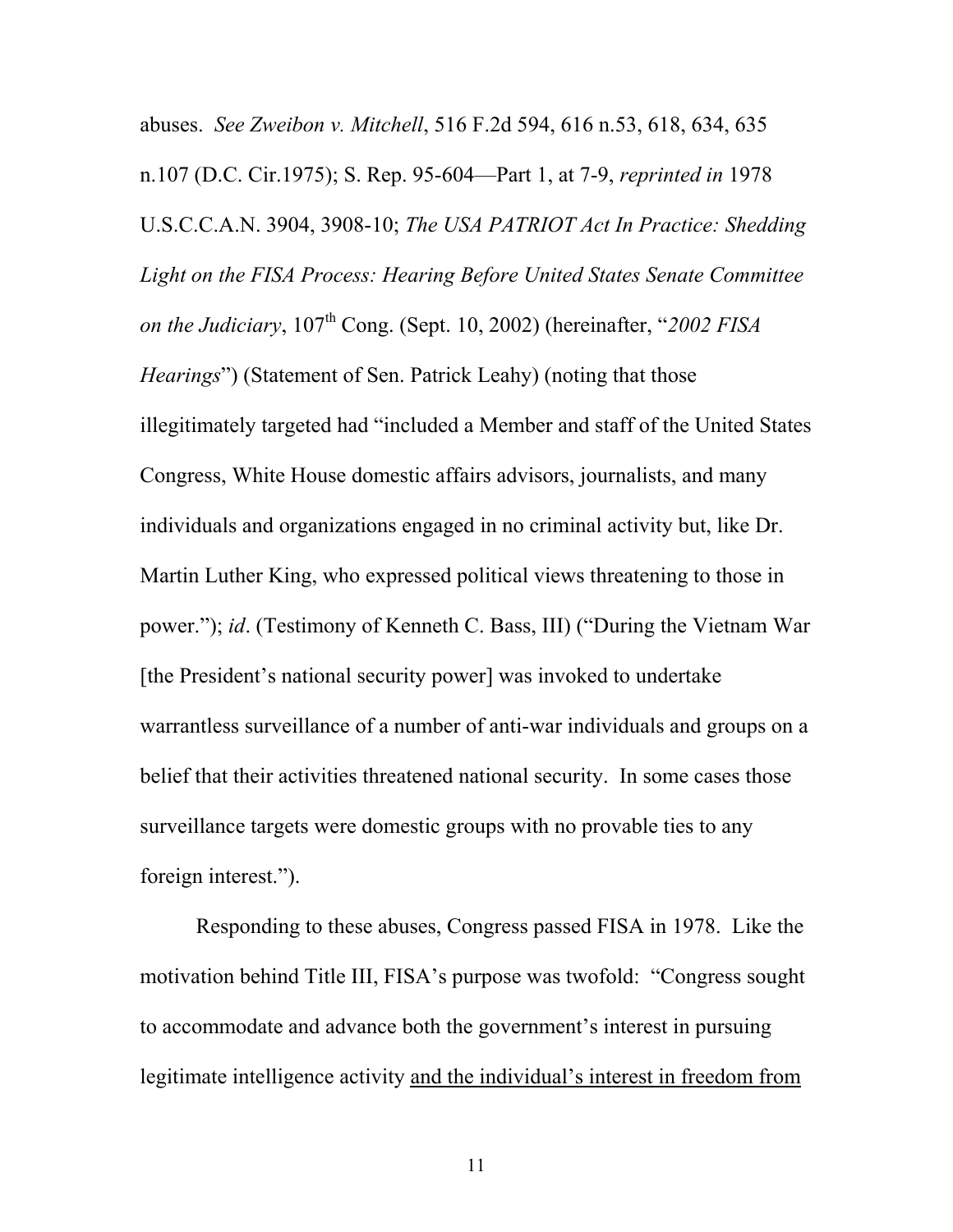improper government intrusion." *United States v. Cavanagh*, 807 F.2d 787, 789 (9th Cir. 1987) (emphasis added); *see also United States v. Pelton*, 835 F.2d 1067, 1074 ( $4<sup>th</sup>$  Cir. 1987) (FISA passed to create "secure framework . . . [for] electronic surveillance for foreign intelligence purposes within the context of this Nation's commitment to privacy and individual rights" (quoting S. Rep. No. 95-604, at 15, *reprinted in* 1978 U.S.C.C.A.N. 3904, 3916)), *cert. denied*, 486 U.S. 1010 (1988). However, FISA's procedural safeguards are significantly more relaxed than those that Title III established for criminal cases protecting the national security.

### 4. The procedures of Title III and FISA are substantially different, and FISA was not intended to be an alternative to Title III in criminal cases affecting the national security

Through the enactment of Title III and FISA, Congress created two separate authorization schemes for government surveillance – one for criminal investigation and one for foreign intelligence purposes.<sup>5</sup> In Title III, Congress enacted those standards it believed were necessary to meet Fourth Amendment requirements for using electronic surveillance in criminal investigations. In addition to requiring probable cause to believe that the subject is committing, has committed, or is about to commit one of a

 $<sup>5</sup>$  The focus in this discussion is on the differences between FISA's electronic surveillance provisions and</sup> Title III. However, there are similar distinctions between the FISA's physical search provisions, *see* 50 U.S.C. §§ 1821-29, and those that govern physical searches conducted in the course of ordinary law enforcement investigations, *see* Fed. R. Crim. P. 41.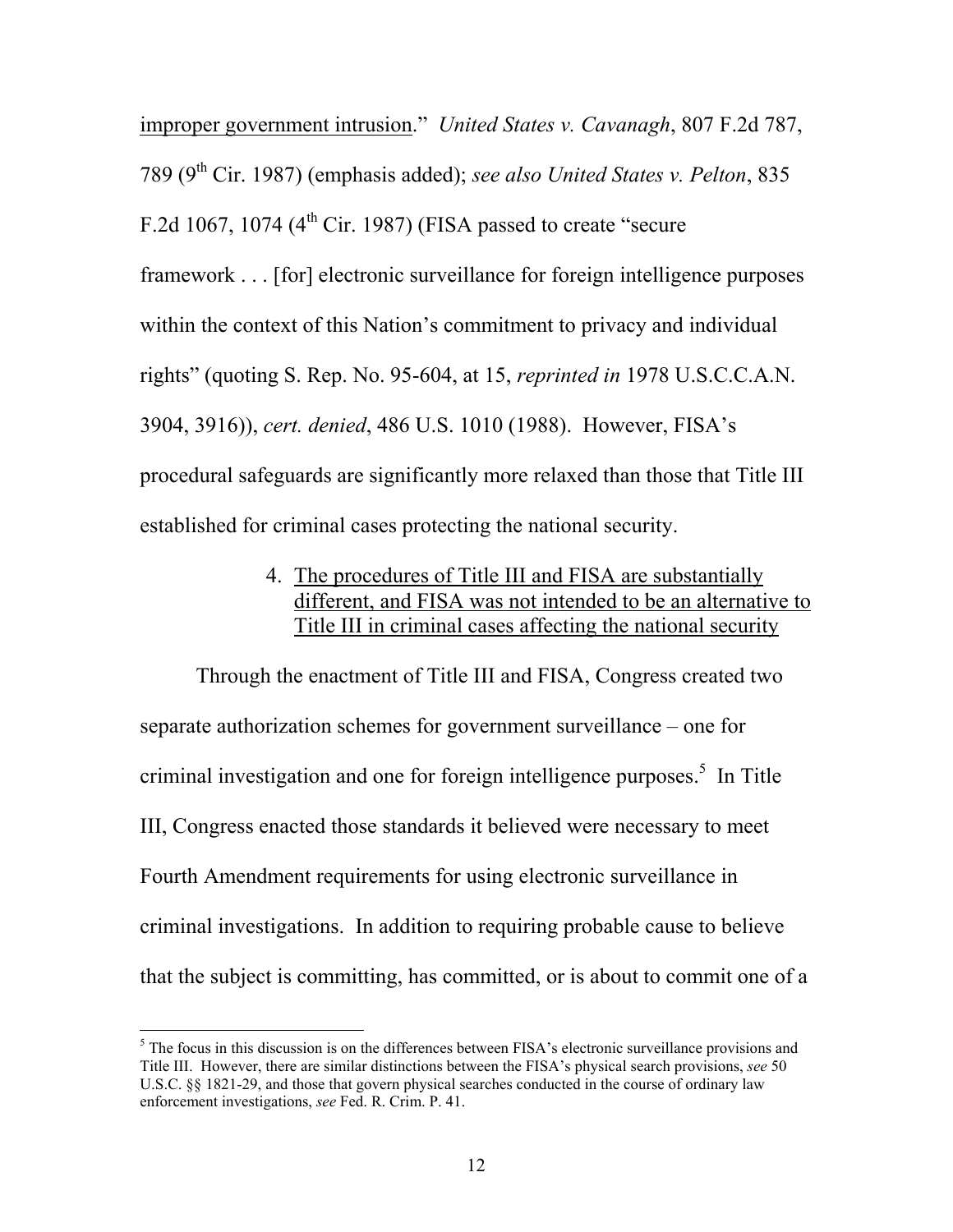list of offenses, *see* 18 U.S.C. § 2518(3)(a), Title III surveillance requires probable cause to believe that the facility to be surveilled is being used by the target "in connection with the . . . offense," *see* 18 U.S.C. § 2518(3)(d). Under Title III, surveillance targets must eventually be notified that their privacy has been compromised, *see* 18 U.S.C. § 2518(8)(d), and targets who later face criminal prosecution can obtain the application under which the interception was approved, *see* 18 U.S.C. § 2518(9). Title III surveillance orders are also normally limited to thirty days, subject to renewal only under the same requirements as govern initial applications. *See* 18 U.S.C.  $§$  2518(5).

 As the FISC noted in its May 17 Memorandum Opinion, *see* May 17 Opinion at 9-10, FISA surveillance offers the executive branch significantly greater latitude. *See* Attached Chart (comparing requirements under the two statutes). First, FISA surveillance orders require only probable cause to believe that the target is a foreign power or agent thereof, *see* 50 U.S.C. § 1805(a)(3)(A), and, if directed at a U.S. person, probable cause to believe that the target is, for example, "knowingly engage[d] in clandestine intelligence gathering activities," 50 U.S.C. § 1801(b)(2)(A). Unlike Title III orders, FISA orders do not require probable cause to believe that the target is engaging in criminal activity. Second, FISA orders require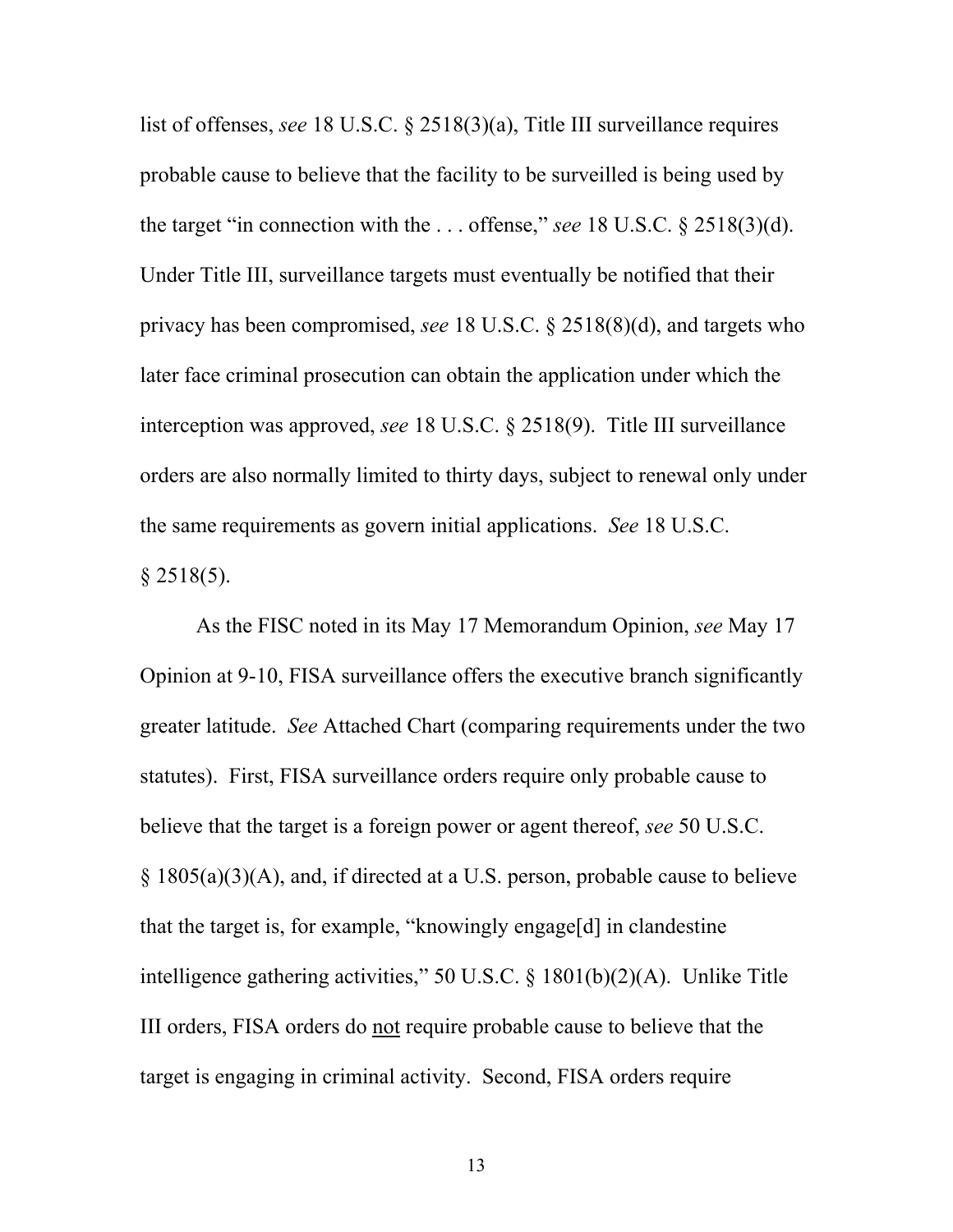probable cause to believe that the facility to be surveilled is being used by the target, *see* 50 U.S.C. § 1805(a)(3)(B), but they require no showing that the target is using the facility in connection with a crime. Third, FISA contains no provision for notifying targets – or non-targets whose communications might have been intercepted incidentally – that their privacy has been compromised. Fourth, FISA orders have a term of 90 days which may be extended up to a full year in certain cases. *See* 50 U.S.C. § 1805(e). Fifth, FISA surveillance targets who later face criminal prosecution usually are not provided the application on which the surveillance was based and sometimes cannot even obtain intercepted communications through discovery, and are therefore severely limited in their ability to challenge the legality of the surveillance after the fact. *See* 50 U.S.C. § 1806(f). $^{6}$ 

 Reading the two statutes together, it is clear that Congress intended that Title III's strong standards should govern electronic surveillance whose purpose is to protect national security through criminal prosecutions. It

<sup>&</sup>lt;sup>6</sup> Another provision of FISA, not amended by the Patriot Act, reinforces the conclusion that law enforcement officials cannot initiate FISA surveillances. Section 104(a)(7) of FISA provides that every FISA application shall include a certification from an Executive Branch official "employed in the area of national security." This certification can be made only by the Assistant to the President for National Security Affairs or an executive branch official designated by the President "from among those officers employed in the area of national security or defense." Pursuant to Executive Order 12139, only seven officials have been designated to make that determination: the Secretaries and Deputy Secretaries of State and Defense, and the Director and Deputy Director of Central Intelligence, and the Director of the FBI. The Attorney General is not among them, a clear indication that the FISA authority is to be exercised only when an official other than a prosecutor certifies that there is a intelligence purpose to undertake the surveillance.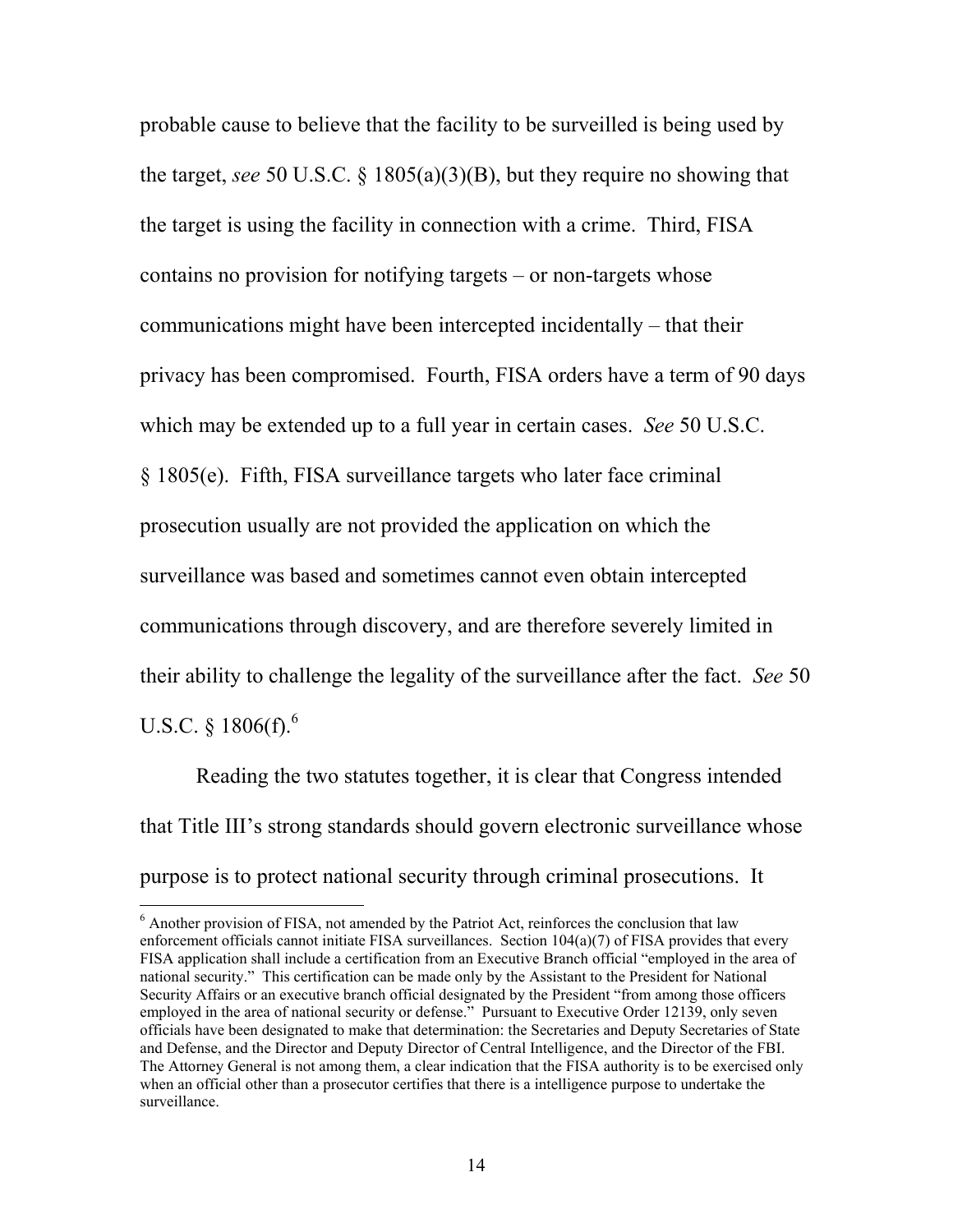would have been illogical for Congress to have created in FISA separate, weaker standards to govern the same government action.<sup>7</sup> Because the rules that govern surveillance under FISA are more relaxed than those that govern Title III surveillance (and, indeed, because FISA does not reflect safeguards that the Fourth Amendment mandates for criminal investigations), it is not surprising that the government seeks to define the foreign-intelligence sphere as capaciously as possible. But the boundaries of the foreignintelligence sphere must be determined not by executive whim but by statutory and constitutional principle. As discussed below, the USA Patriot Act did nothing to disrupt the longstanding distinction between foreign intelligence and law enforcement surveillance.

- B. The Patriot Act confirmed and clarified the boundaries between the foreign intelligence and law enforcement spheres
	- 1. The Patriot Act's "significant purpose" amendment clarified that foreign intelligence need not be the exclusive purpose of surveillance conducted under FISA's authority

Prior to the enactment of the Patriot Act in October 2001, the government could obtain FISA surveillance orders only on a certification

 $<sup>7</sup>$  The definition of "foreign intelligence information" in FISA is very similar to the exemption language in</sup> section 2511(3) of Title III as originally enacted, *compare* 50 U.S.C. § 1801(e) *with* 18 U.S.C. § 2511(3) (as enacted by Title III), which reinforces that foreign intelligence under FISA covers activity not governed by Title III – namely, methods of protecting the national security other than through criminal prosecution.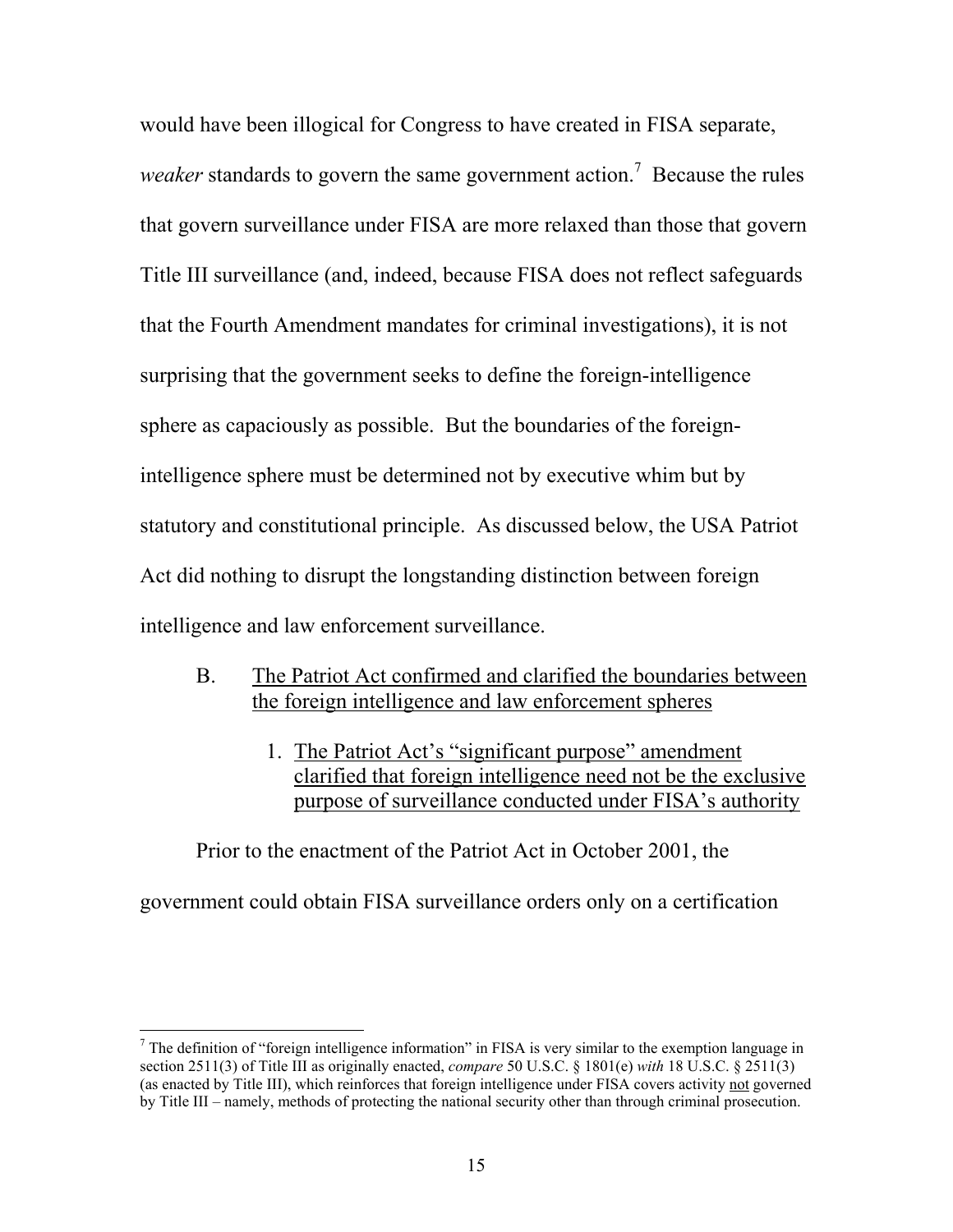that "the purpose" of the surveillance was foreign intelligence. $8$  As amended by the Patriot Act, FISA now allows the government to obtain surveillance orders on a certification that "a significant purpose" of the surveillance is foreign intelligence. 50 U.S.C. § 1804(a)(7)(B). Contrary to the government's view, this change was not meant to dissolve the boundaries between the foreign intelligence and law enforcement spheres. Rather, the change was intended only to clarify that the government can obtain a FISA surveillance order even if foreign intelligence is not its exclusive purpose.

Congress' amendments to FISA responded to two linked concerns, one relating to FISA authorizations and one relating to coordination and sharing between law enforcement and intelligence officials. The background to these concerns is laid out in a July 2001 GAO report to Congress. *See* United States General Accounting Office, *FBI Intelligence Investigations: Coordination Within Justice on Counterintelligence Criminal Matters is Limited*, GAO-01-780 (July 2001), available online at <http://www.gao.gov/new.items.d01780.pdf>. The GAO report makes clear that, beginning in the 1990s, there developed considerable confusion and friction within the Justice Department regarding FISA's authorization requirements and the permissible extent of cooperation between intelligence

<sup>&</sup>lt;sup>8</sup> Courts had interpreted the "purpose" language to require that foreign intelligence gathering be the "primary purpose" of surveillance. *See* Section III, *infra*.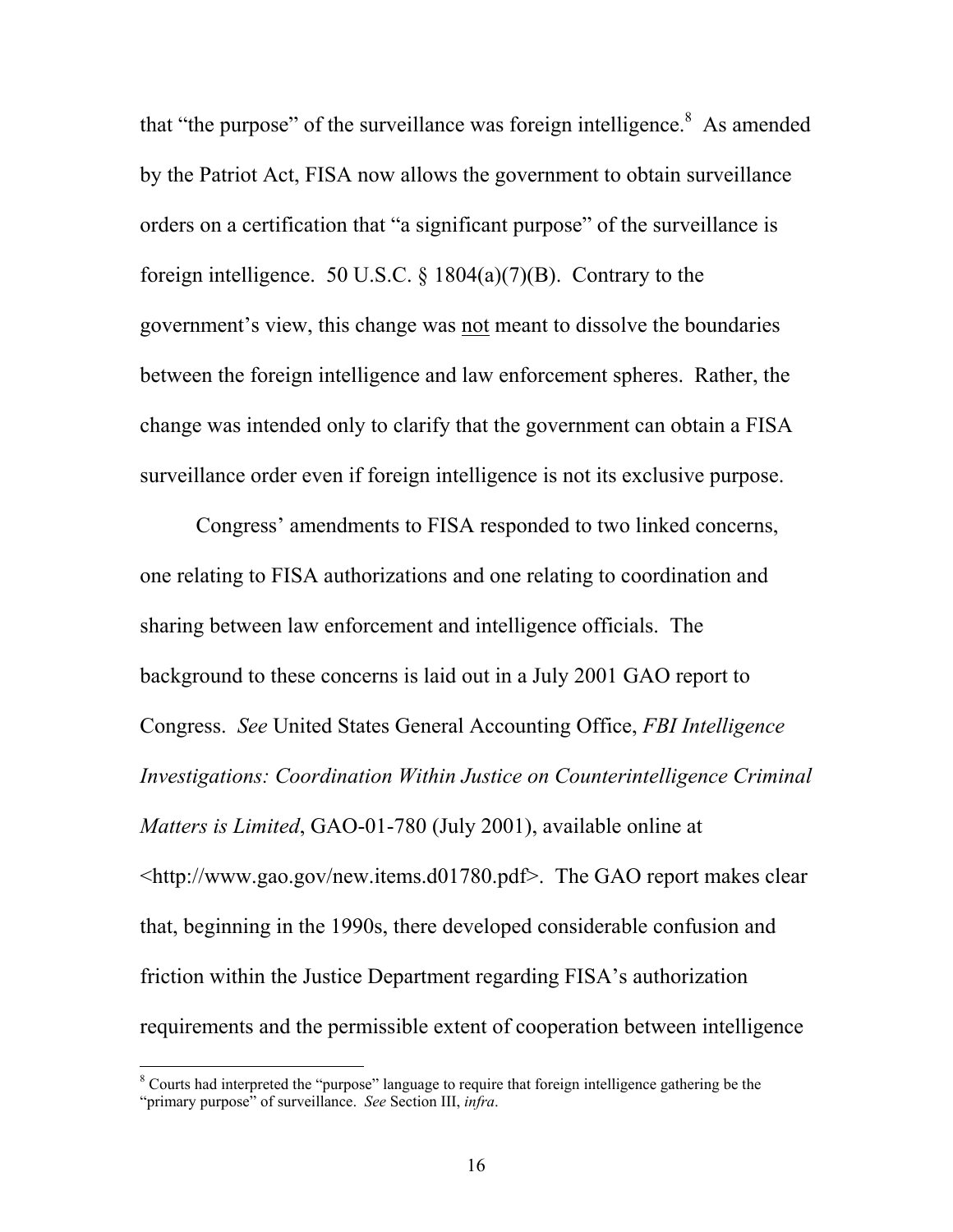and law enforcement officials. While law enforcement officers wanted intelligence officers to provide them with criminal evidence uncovered in the course of FISA surveillances, intelligence officers had become concerned that providing such information to law enforcement officers would lead the FISC to reject applications to renew surveillance orders on the grounds that foreign intelligence was no longer the primary purpose. *See id.* at 11. The GAO found that, in the view of Criminal Division officials, "the primary purpose test had been, in effect, interpreted by the FBI and Office of Intelligence Policy Review to mean 'exclusive' purpose." *Id*. at 14. Efforts to correct the problem apparently made it worse. Procedures adopted by the Attorney General in 1995 "triggered coordination problems," and some within the Justice Department remained concerned that coordination between intelligence officers and law enforcement officers would either jeopardize criminal prosecutions or lead the FISC to deny applications or renewal requests. *Id*. at 19. To the consternation of the FISC, these conflicts also led to a serious series of incidents in which the government withheld from the court and even misstated to the court information about the extent of law enforcement interest in the targets of FISA surveillance. *See* May 17 Opinion at 16-17.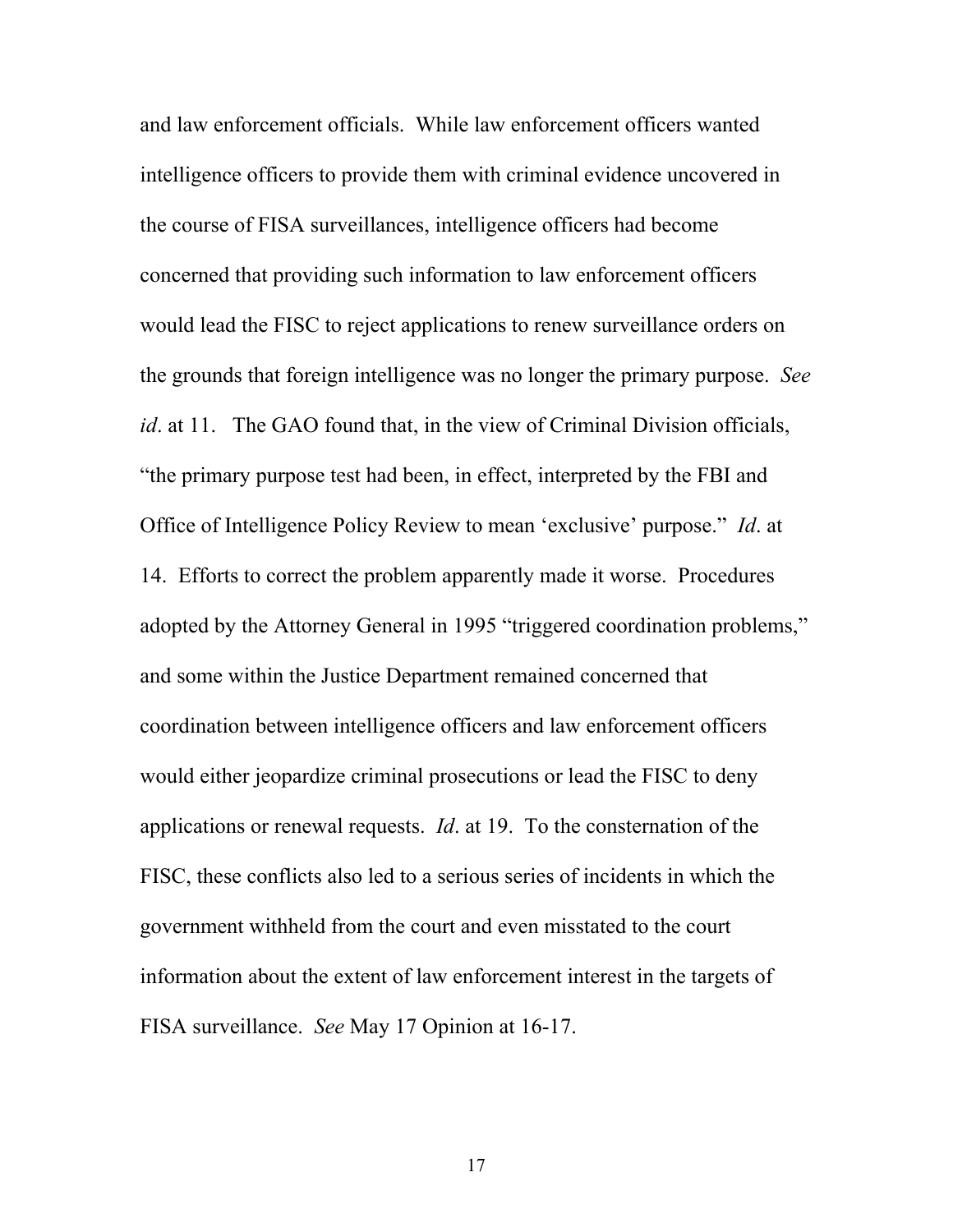The Patriot Act responded to these concerns with two amendments: the significant purpose amendment to section  $104(a)(7)(B)$ , Pub. L. 107-56, Section 218, 115 Stat. 291, and the coordination amendment to section 106, Pub. L. 107-56, Section 504, 115 Stat. 364, discussed below. The significant purpose amendment clarifies that the government can obtain a FISA order even if foreign intelligence is not its exclusive purpose; the aim of this amendment was to put to rest the mistaken interpretation identified by the GAO as a major source of conflict between the law enforcement and intelligence officers. In addition, the amendment clarifies that applications to renew surveillance orders need not be denied if criminal prosecution becomes one of the government's goals during the course of an investigation.

The Justice Department's July 26, 2002 response to a letter from the House Judiciary Committee confirms that the significant purpose amendment responded mainly to concern with coordination between law enforcement and intelligence investigations:

The "primary purpose" standard . . . has had its principal impact not with respect to the government's certification of purpose concerning the use of FISA itself, but rather in the FISC's tolerance of increased law enforcement investigations and activity connected to, and coordinated with, related intelligence investigations in which FISA is being used. Given the court's approach in this area, the "significant purpose" amendment has the potential for helping the government to coordinate its intelligence and law enforcement efforts to protect the United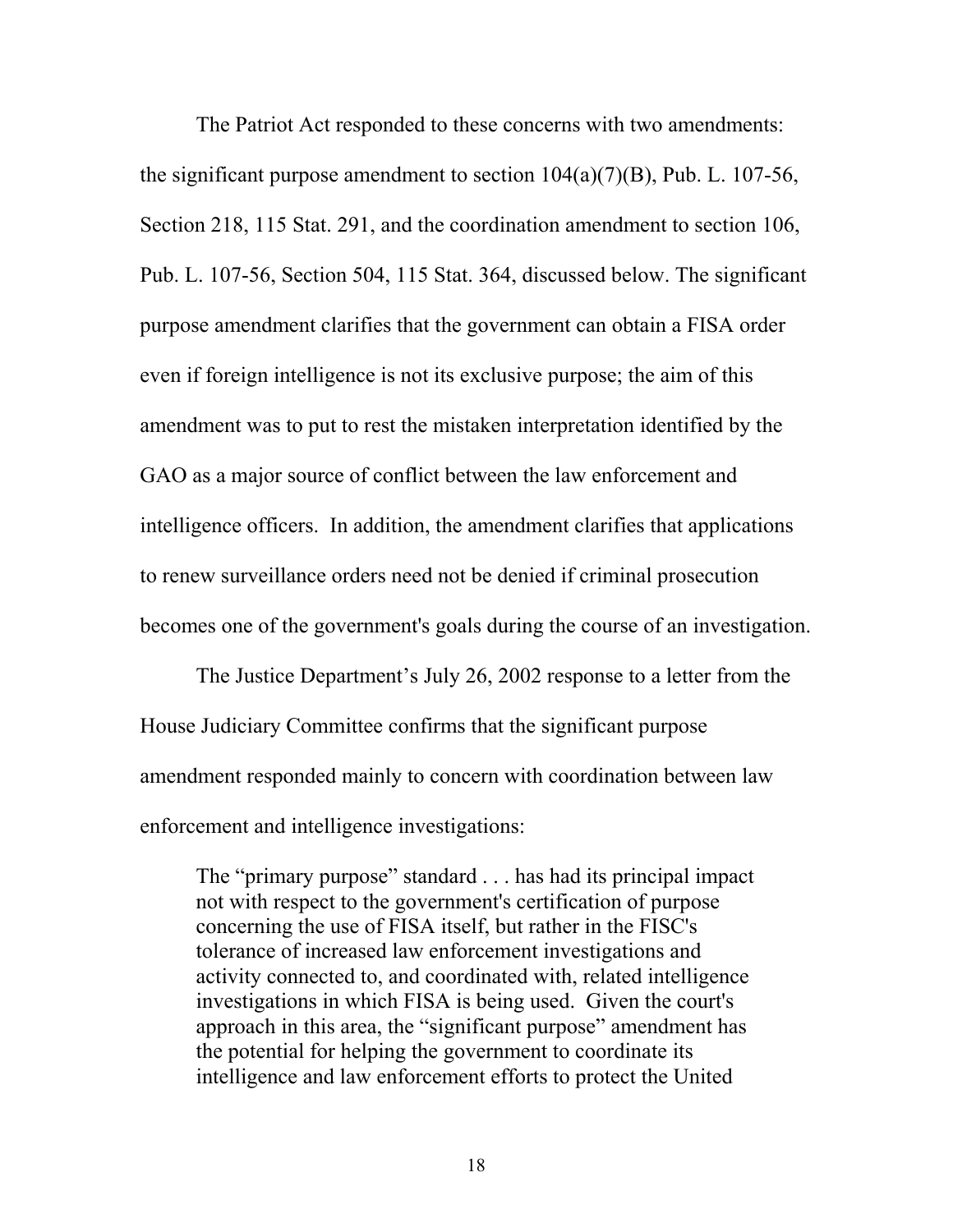States from foreign spies and terrorists.

Enclosure to Letter to Hon. John Conyers, Jr., from Assistant Attorney General Daniel J. Bryant, dated July 26, 2002, available online at http://www.fas.org/irp/news/2002/08/doj072602.pdf. Senators' statements at hearings recently convened by the Senate Judiciary Committee reinforce that the significant purpose amendment was not intended to dissolve the preexisting boundary between authorization for foreign intelligence and law enforcement surveillance. *See* 2002 FISA Hearings (Statement of Sen. Patrick Leahy) ("[I]t was not the intent of these amendments to fundamentally change FISA from a foreign intelligence tool into a criminal law enforcement tool); *id*. (Statement of Sen. Dianne Feinstein) ("I don't believe any of us ever thought that the answer to the problem was to merge Title III and FISA"); *id*. (Statement of Sen. Arlen Specter) ("The word 'significant' was added to make it a little easier for law enforcement to have access to FISA material, but not to make law enforcement the primary purpose").

> 2. The Patriot Act's significant purpose amendment must be read in conjunction with the Patriot Act's coordination amendment

The Patriot Act's significant purpose amendment must be read in conjunction with the Act's coordination amendment, which authorizes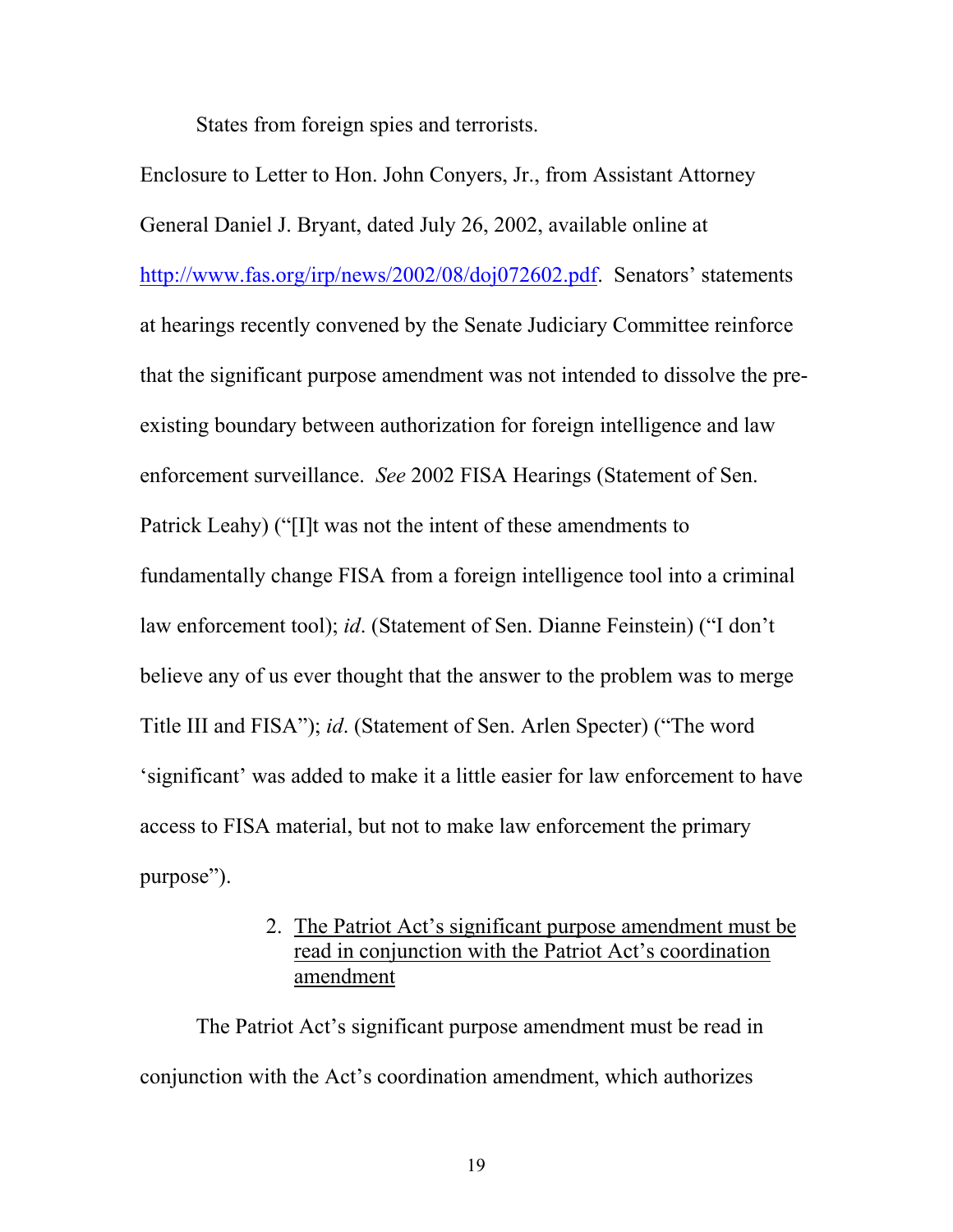increased coordination and sharing between law enforcement and

intelligence officers. The coordination amendment was meant to clarify that

intelligence and criminal investigators can and should coordinate and consult

with one another to protect against threats to national security, and that such

coordination should not in itself prevent the government from meeting the

foreign intelligence purpose test. The coordination amendment states:

(1) Federal officers who conduct electronic surveillance to acquire foreign intelligence information under this title may consult with Federal law enforcement officers to coordinate efforts to investigate or protect against -

> (A) actual or potential attack or other grave hostile acts of a foreign power or an agent of a foreign power; (B) sabotage or international terrorism by a foreign power or an agent of a foreign power; or (C) clandestine intelligence activities by an intelligence service or network of a foreign power or by an agent of a foreign power.

(2) Coordination authorized under paragraph (1) shall not preclude the certification required by section  $104(a)(7)(B)$ or the entry of an order under section 105.

115 Stat. 364, adding 50 U.S.C. §1806(k).

Even the mere fact of the amendment shows that Congress did not

intend use of FISA for a primary law enforcement purpose. That is, in

adopting an amendment entitled "Coordination with law enforcement,"

Congress was making it clear that FISA surveillances would still be initiated

and controlled by intelligence officials. By the text of the amendment,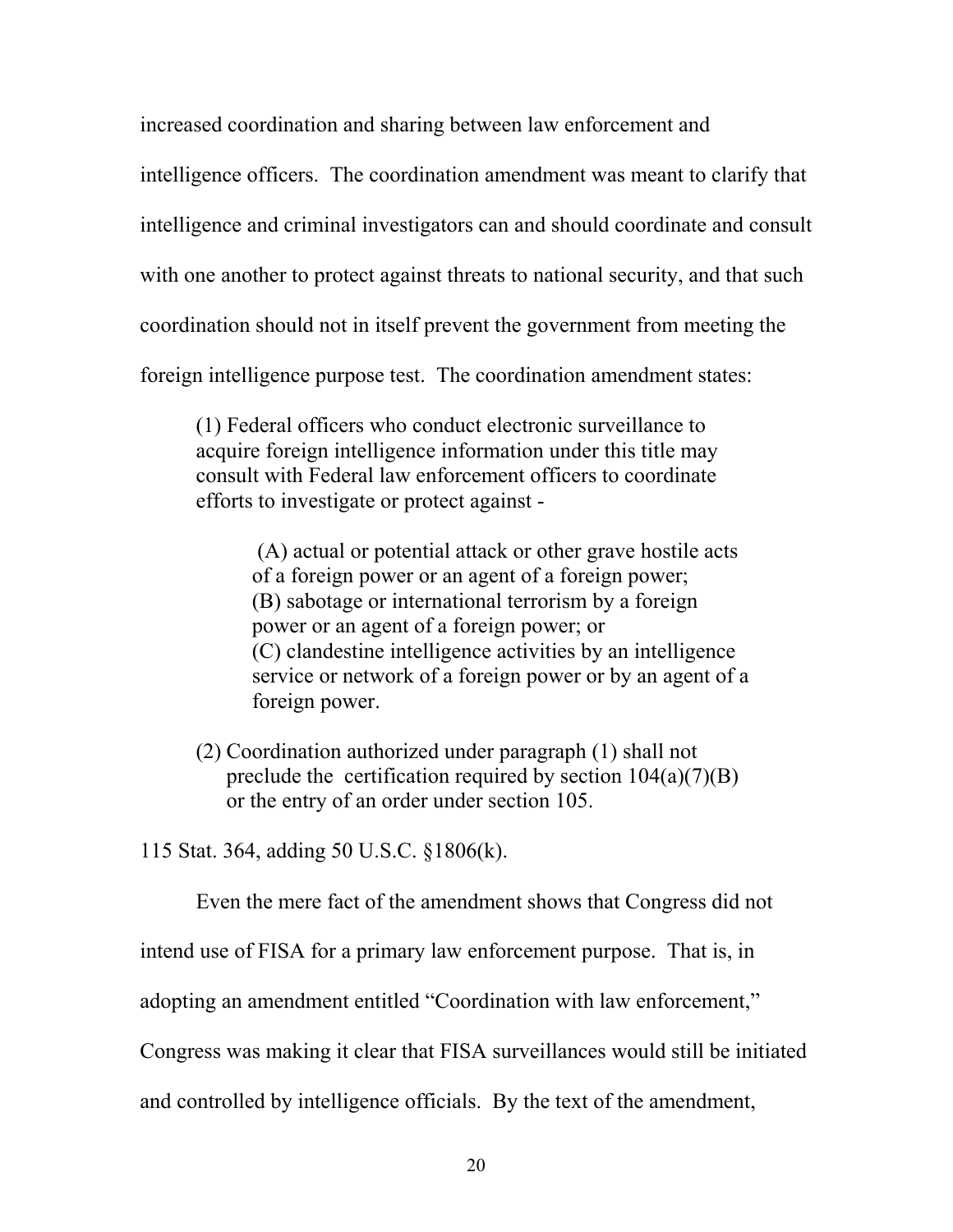"Federal officers who conduct electronic surveillance to acquire foreign intelligence information under this title" are distinct from "Federal law enforcement officers." 115 Stat. 364. Under the Attorney General's reading of FISA, they would be one and the same, and no coordination would be needed.

Contrary to the government's claim that the FISC ignored the Patriot Act, the FISC language modifying the March 2002 procedures restates the coordination Amendment almost verbatim. To compare, the FISC's May 17 Opinion states: "The FBI, Criminal Division, and OIPR may consult with each other to coordinate their efforts to investigate or protect against foreign attack or other grave hostile acts, sabotage, international terrorism, or clandestine intelligence activities by foreign powers or their agents." May 17 Opinion at 26. Thus, the FISC understood the coordination amendment to address both sides of the equation: what law enforcement officials can do without destroying the intelligence purpose of a search – namely, consult and coordinate, and what they cannot do – namely, initiate, control, or direct the investigation.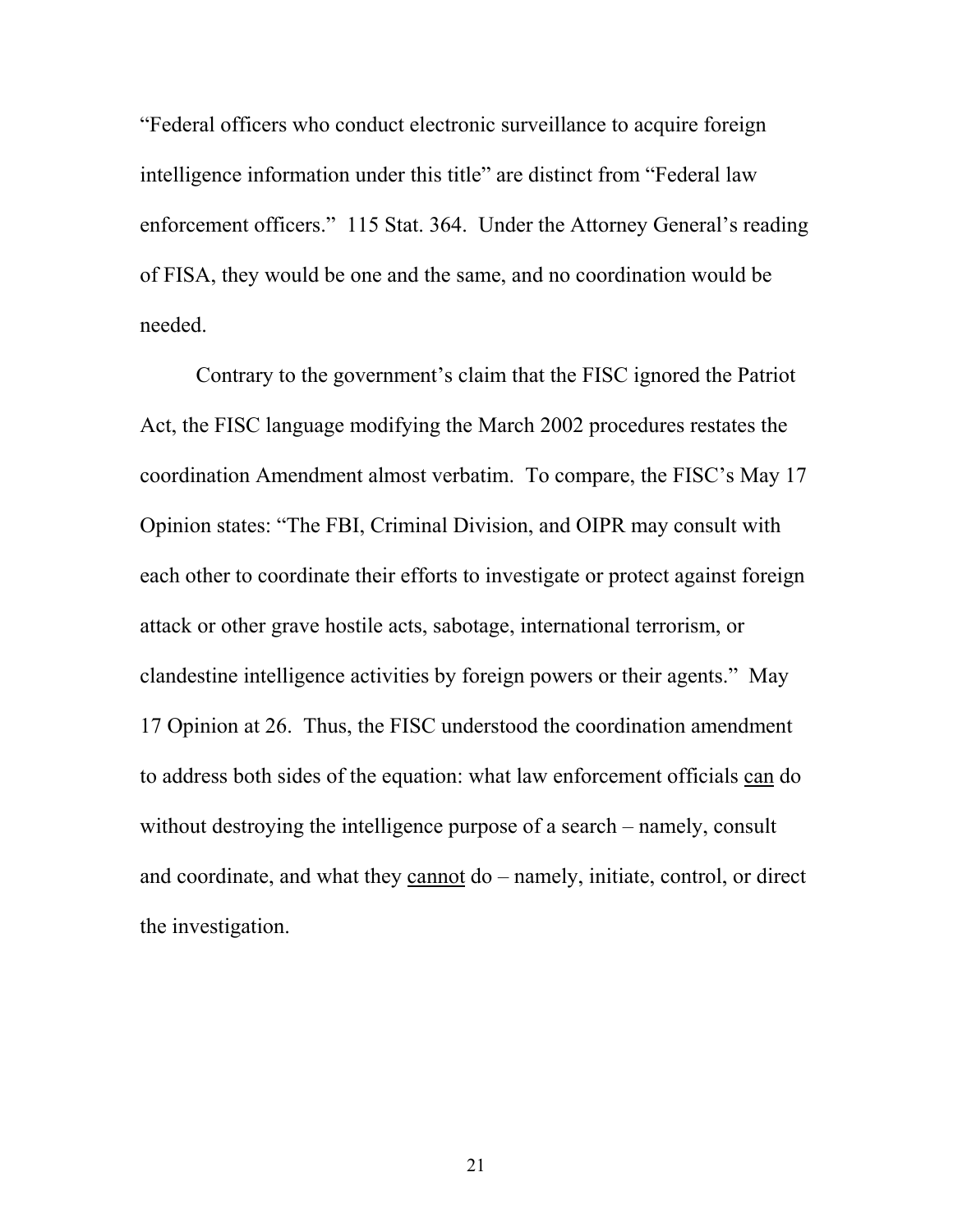### 3. The FISC order contains a set of objective rules that implement the Patriot Act by preventing law enforcement officials from initiating or controlling and directing FISA surveillances

The FISC order contains a set of objective rules that implement the Patriot Act by preventing law enforcement officials from using FISA as an end-run around the Fourth Amendment, as interpreted and enforced via the requirements of Title III and Federal Rule of Criminal Procedure 41:

(1) law enforcement officials may not turn to the lower standard of FISA as a way of initiating surveillance when they are conducting a criminal investigation.

(2) law enforcement officials may not take over a properly-

predicated FISA surveillance and direct and control it for the purposes of a criminal investigation.

The appropriateness of these procedures is illustrated in the case under appeal. In July, the FISC granted a FISA application in a situation where there is both an intelligence investigation and a criminal investigation. The government had asked the FISC to grant the application on the basis of the unmodified March 2002 procedures. The Court refused, instead subjecting the order to the modified procedures. The fact that law enforcement officials and intelligence agents had consulted, coordinated, and will share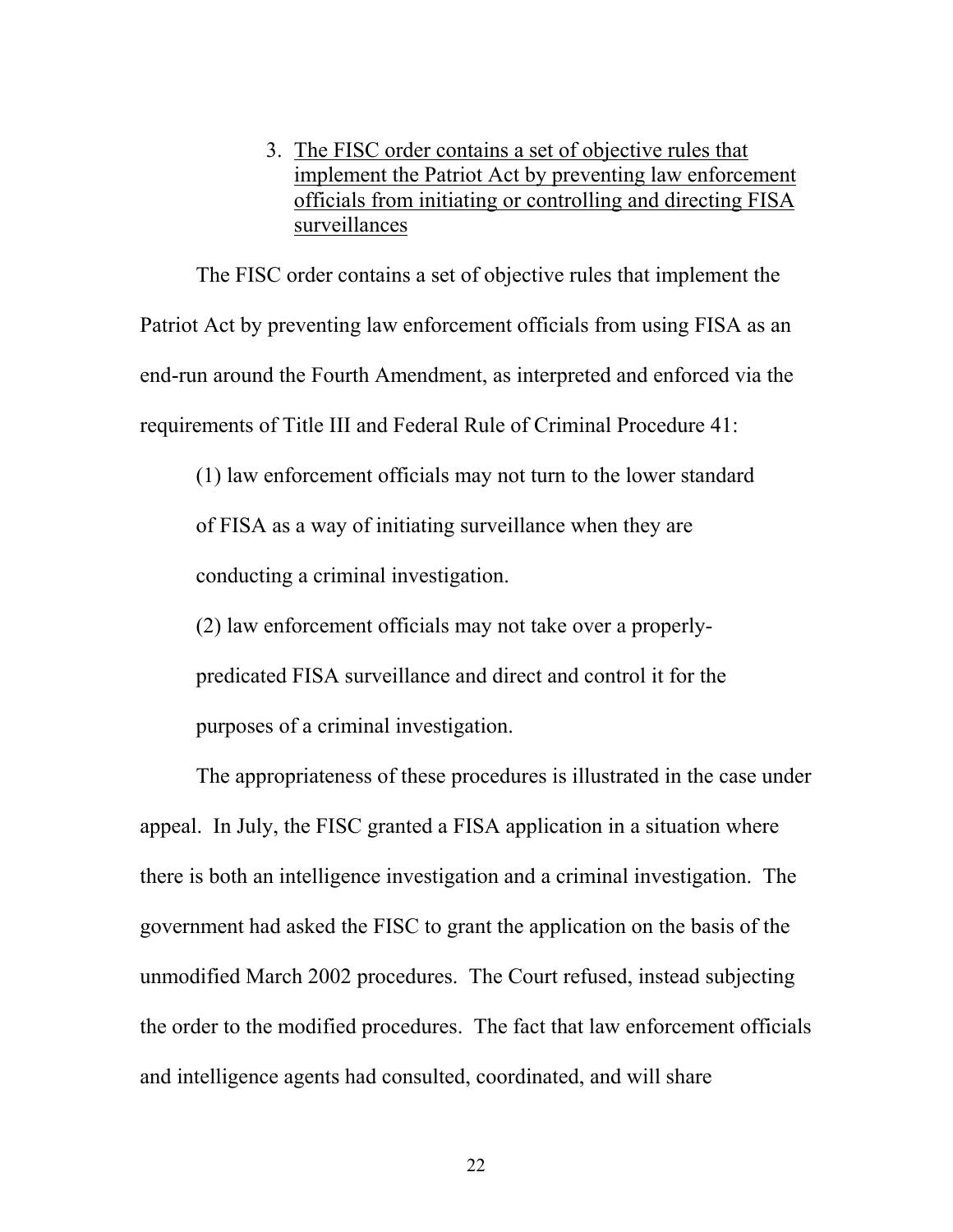information did not, it is apparent, lead the court to conclude that the FISA surveillance was improperly predicated. Rather, consistent with the statutory scheme, the procedures correctly establish objective criteria to prevent law enforcement officials from directing and controlling FISA surveillance.

The government concedes in its brief that "the FISC and other courts generally have not interpreted [FISA] to permit electronic surveillance (or physical searches) primarily to obtain evidence for a prosecution." Govt Br. at 25. After the Patriot Act, it remains true that FISA is addressed to foreign intelligence surveillance, and not to surveillance whose purpose is to gather evidence of criminal conduct.

As discussed below, the government's construction of FISA – a construction that would make FISA's lower standards available to the government even in criminal investigations – would render the statute unconstitutional. The canon of constitutional avoidance mandates that a court confronting a statute susceptible of two constructions must adopt the construction that avoids constitutional issues. *See, e.g.*, *Harris v. United States*, 122 S.Ct. 2406, 2413 (2002); *United States ex rel. Attorney General v. Delaware & Hudson Co.*, 213 U.S. 366, 408 (1909). Equally important, amici believe it is inappropriate to determine the constitutional issues, and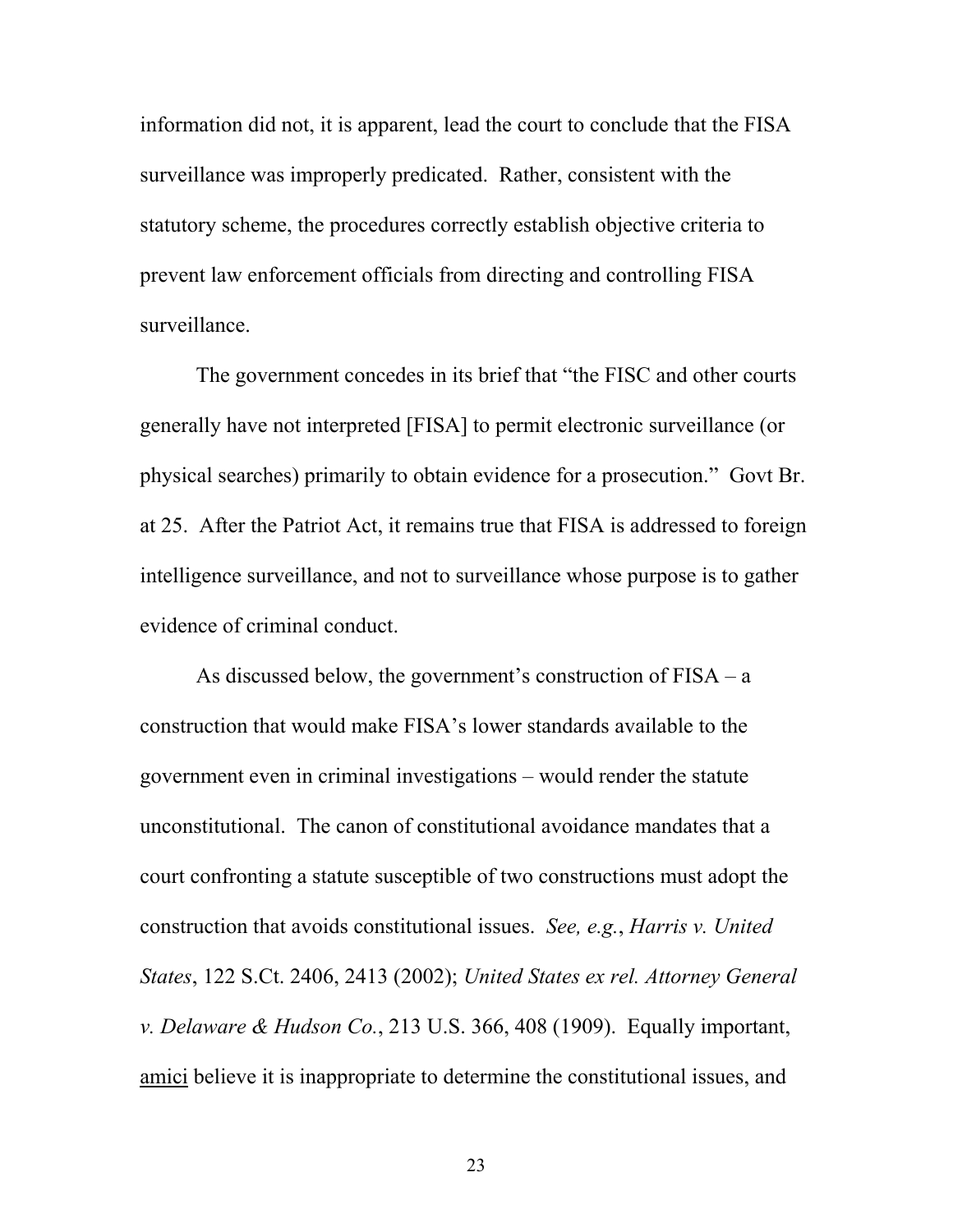perhaps even the important statutory questions in this case, in a nonadversarial proceeding. Both the proceedings below and the proceedings in this Court have been conducted ex parte. While warrant applications are ordinarily considered ex parte, there is no rationale for that rule where the questions presented are purely legal ones. If the Court reaches the constitutional issues, which amici believe is unnecessary, amici urge the Court first to appoint special counsel to argue in opposition to the government in an adversarial proceeding. In any event, a familiarity with the constitutional issues discussed below is vitally important to a full appreciation of the stakes in the statutory dispute.

III. FISA IS UNCONSTITUTIONAL TO THE EXTENT IT AUTHORIZES SURVEILLANCE WHOSE PRIMARY OR EXCLUSIVE PURPOSE IS TO OBTAIN EVIDENCE FOR A CRIMINAL PROSECUTION

The government boldly argues that the USA Patriot Act authorizes a waiver of the Fourth Amendment's usual requirements whenever the government engages in criminal investigations related to "national security." The government should not be permitted to turn the quest for foreign intelligence into a "pro forma justification for any degree of intrusion into zones of privacy guaranteed by the Fourth Amendment," *United States v. Brown*, 484 F.2d 418, 427 (5<sup>th</sup> Cir. 1973) (Goldberg, J., concurring), *cert. denied*, 415 U.S. 960 (1974). Indeed, "the whole point of Fourth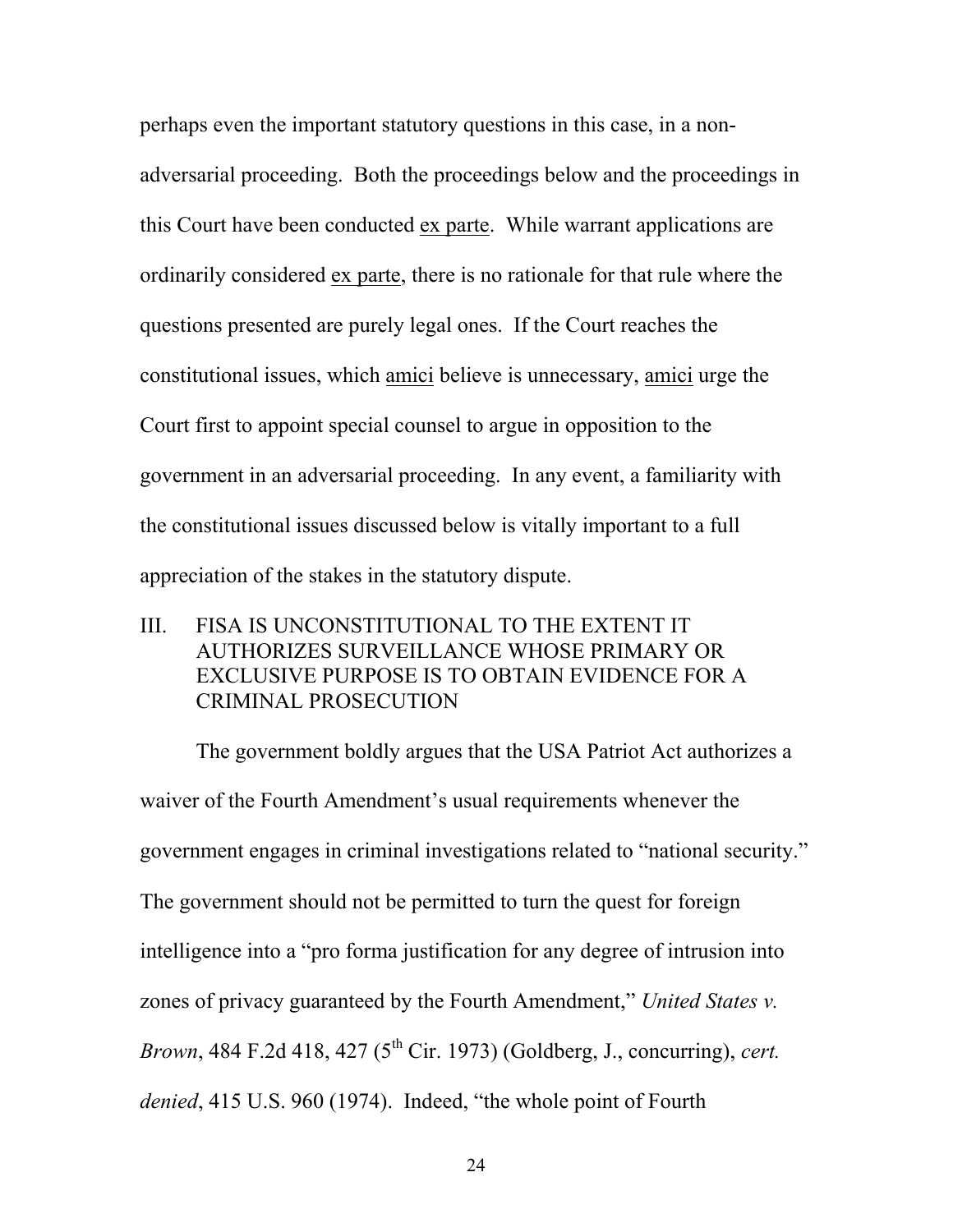Amendment protection in this area is to avoid . . . Executive abuses through judicial review." *Zweibon v. Mitchell*, 516 F.2d at 636 n.108. As discussed below, eliminating Fourth Amendment protections would also jeopardize other constitutional interests, including the First Amendment right to engage in lawful public dissent, and the warrant, notice, and judicial review rights guaranteed by the Fourth and Fifth Amendments. *See* Section IV, *infra*.

The government's central contention is that FISA "does not discriminate between law enforcement and non-law enforcement protective methods" – that FISA is available even for investigations that are purely criminal, so long as the ultimate purpose of the investigation is to protect against foreign threats to national security. Govt. Br. at 37. The government vaguely suggests that its ability to protect the nation will be compromised if it cannot rely on FISA for investigations whose primary or exclusive purpose is to gather evidence of criminal conduct. Amici of course do not dispute that the government should be able to prosecute spies and terrorists. The government simply misses the constitutional point, however, when it argues that this need justifies use of FISA even for investigations that are purely criminal. As discussed above, the raison d'être of FISA is the collection of foreign intelligence information, and the legitimacy of its departures from the Fourth Amendment's normal requirements rests entirely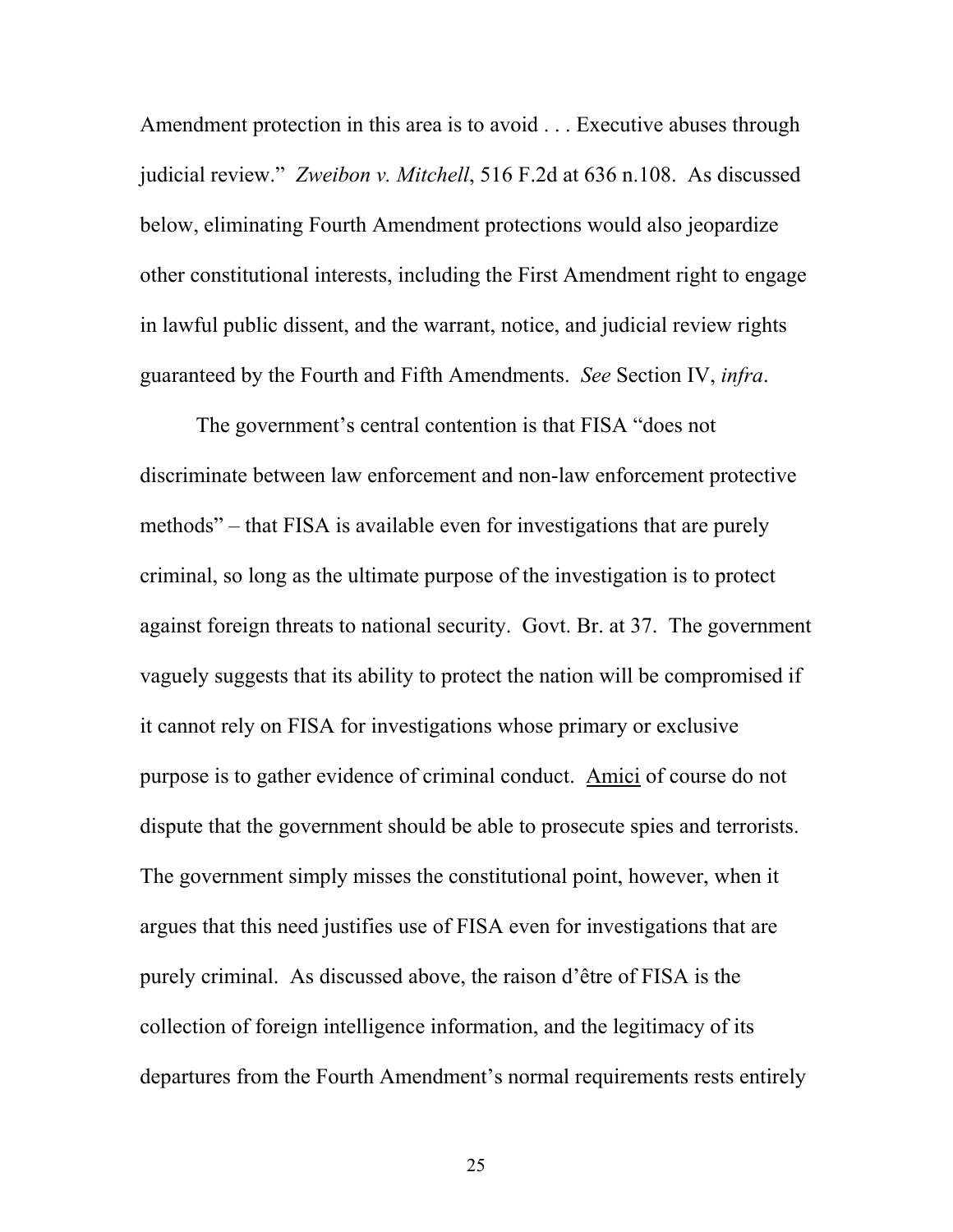on the fact that FISA searches and surveillance are directed primarily to the collection of foreign intelligence. If the Government's primary or exclusive purpose in an investigation is the enforcement of criminal law, it must proceed according to the normal strictures of the Fourth Amendment. As the Supreme Court has noted, "it is not asking too much that officers be required to comply with the basic command of the Fourth Amendment before the innermost secrets of one's home or office are invaded." *Berger v. New York*, 388 U.S. at 63.

#### A. Ordinary Fourth Amendment requirements apply to all searches having law enforcement as their primary or exclusive purpose

 Every court that has considered the constitutionality of FISA's lower standards has upheld those standards because the primary purpose of the FISA surveillance is foreign intelligence, not law enforcement. Notably, these courts have emphasized that the Constitution – and not merely statutory law – forecloses the executive branch from invoking FISA in investigations whose primary purpose is law enforcement. In *United States v. Duggan*, for example, the Second Circuit held that FISA's "purpose" language required foreign-intelligence information to be "the primary objective of the surveillance," 743 F.2d 59, 77 (2d Cir. 1984), and noted that FISA's language reflected a "constitutionally adequate balancing of the individual's Fourth Amendment rights against the nation's need to obtain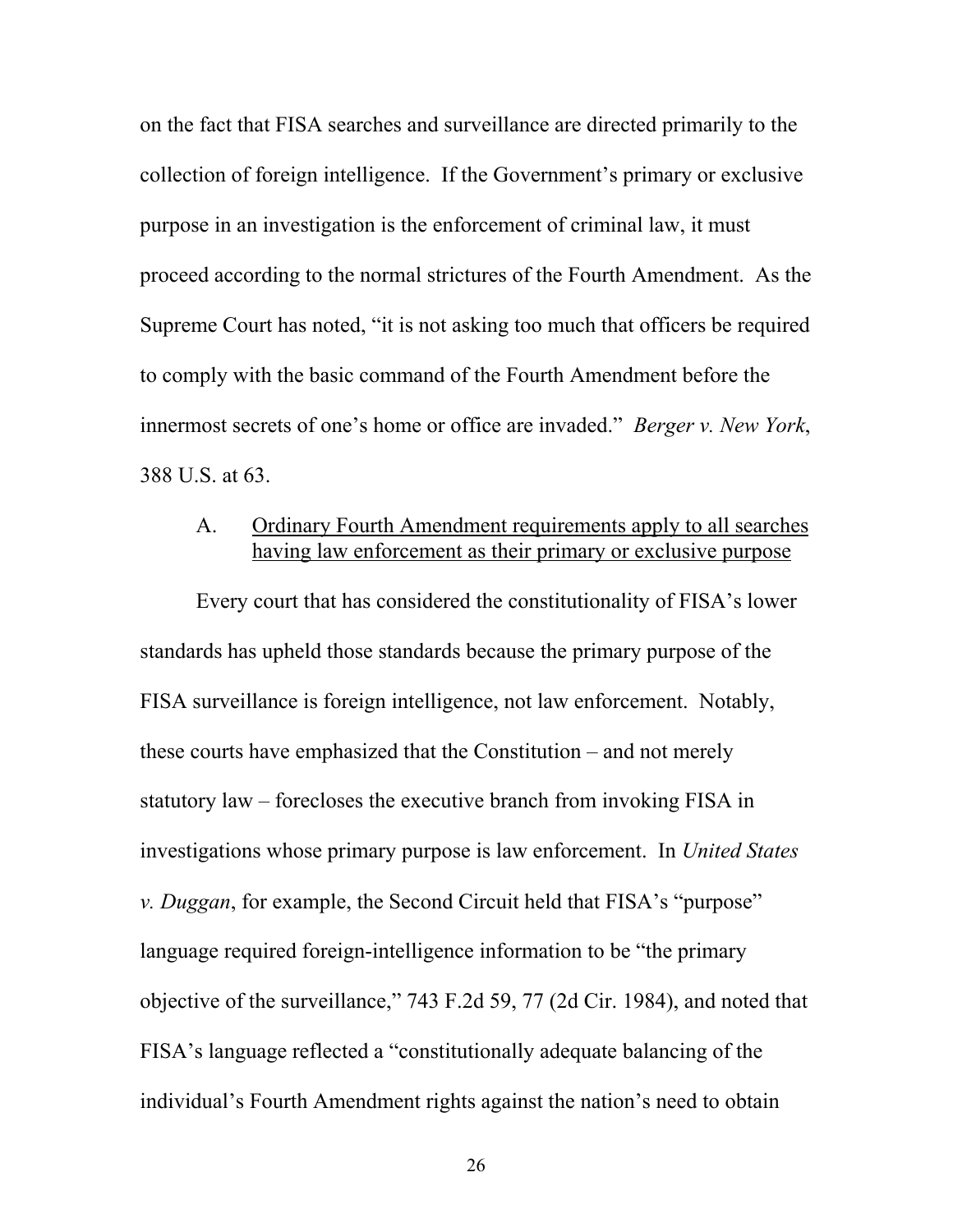foreign intelligence information," *id*. at 73. Similarly, in *United States v. Johnson*, the First Circuit construed FISA's "purpose" language to mean that "the investigation of criminal activity cannot be the primary purpose of the surveillance," 952 F.2d 565, 572 (1<sup>st</sup> Cir. 1991), *cert. denied*, 506 U.S. 816 (1992), and rooted its holding in the view that FISA should "not be used as an end-run around the Fourth Amendment's prohibition of warrantless searches," *id.*; *see also United States v. Pelton*, 835 F.2d 1067 (4<sup>th</sup> Cir. 1987), *cert. denied* 486 U.S. 1010 (1988). At the very least, these cases stand for the proposition that the government may not rely on a foreignintelligence exception if the government's primary purpose is law enforcement.

 Even before FISA was enacted, it was accepted that any nationalsecurity exception to the Fourth Amendment's usual requirements had to be strictly cabined and could not benefit investigations whose primary purpose was the enforcement of the criminal law. In *Keith*, the Supreme Court held that domestic threats to national security could not justify a departure from the Fourth Amendment's prior judicial authorization requirement. *See Keith*, 407 U.S. at 320. Contrary to the government's assertion, *Keith* did not suggest that procedures appropriate in the intelligence sphere could be used primarily to gather evidence of criminal conduct. Indeed, the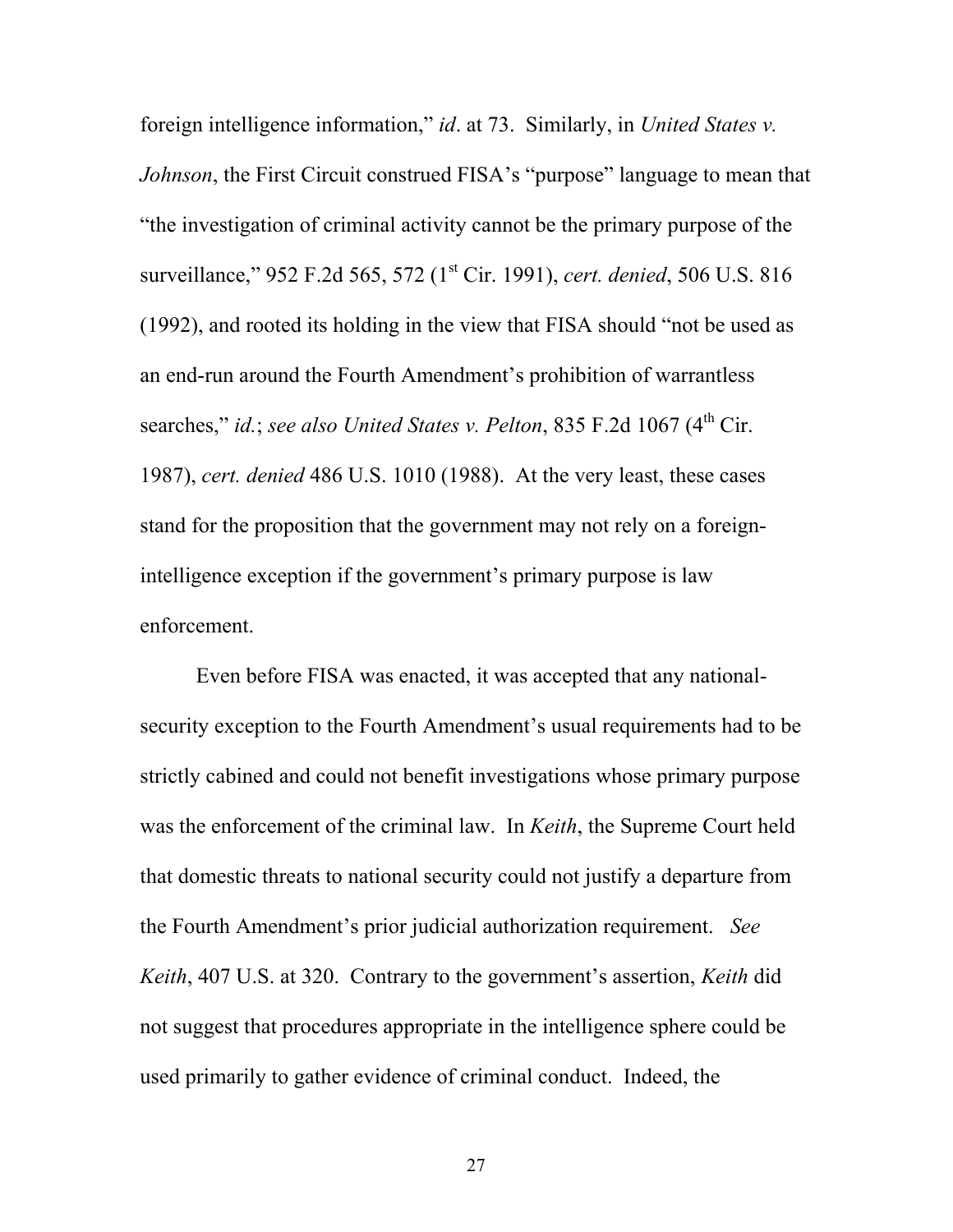government itself argued in *Keith* that lower standards were justified only because "these surveillances are directed primarily to the collecting and maintaining of intelligence with respect to subversive forces, and are not an attempt to gather evidence for specific criminal prosecutions." *Id*. at 318-19 (emphasis added). *Keith* acknowledged the possibility that procedural requirements in the intelligence sphere may be different from those that apply in the criminal sphere:

Different standards may be compatible with the Fourth Amendment if they are reasonable both in relation to the legitimate need of Government for intelligence information and the protected rights of our citizens. For the warrant application may vary according to the governmental interest to be enforced and the nature of citizen rights deserving protection.

*Id.* at 322-23. Importantly, however, the Court did not suggest that procedures appropriate in the intelligence sphere could be used primarily to gather evidence of criminal conduct.

After *Keith*, several circuit courts considered the status of foreign intelligence surveillance under the Fourth Amendment. *Zweibon v. Mitchell* involved an FBI wiretap of the Jewish Defense League. *See* 516 F.2d. at 606. The tap was installed without prior judicial approval and, according to the Attorney General, had been installed to "provide[] advance knowledge of any activities of JDL causing international embarrassment to this country." *Id*. at 609. The court rejected the argument that the wiretap was proper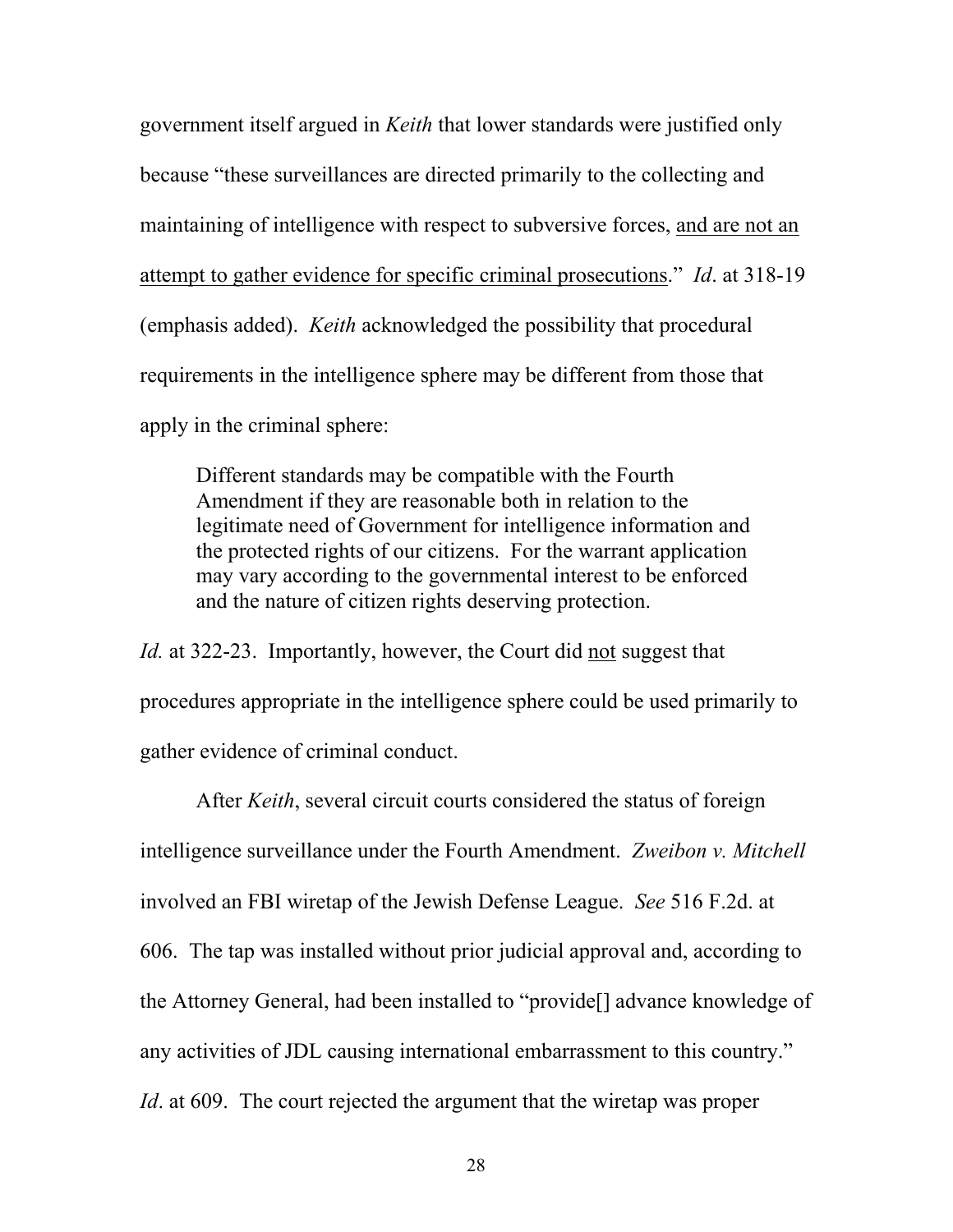notwithstanding the government's failure to obtain prior judicial approval, basing its argument principally on the finding that a warrant procedure would not fetter the legitimate intelligence-gathering functions of the Executive Branch. *See id*. at 651. The court also noted the risk that expansive and unchecked executive surveillance powers might chill protected speech. *See id.* at 634. Although the surveillance in *Zweibon* was installed under a presidential directive in the name of foreign intelligence gathering for the protection of national security, the targets of the surveillance were neither foreign powers nor their agents. *See id.* at 614. The court opined in dicta, however, that "absent exigent circumstances, all warrantless electronic surveillance is unreasonable and therefore unconstitutional." *Id.* at 613-14 (emphasis added).<sup>9</sup>

 At the time these cases were decided, there was of course no statutory basis for a "primary purpose" requirement; the requirement was rooted not in statutory law but in the Fourth Amendment. In *United States v. Truong Dinh Hung*, 629 F.2d 908 ( $4<sup>th</sup>$  Cir. 1980), which involved surveillance conducted before FISA was enacted, *see id*. at 915 n. 4, the Fourth Circuit recognized a foreign-intelligence exception to the warrant requirement but

<sup>&</sup>lt;sup>9</sup> The Court also noted that a limitation of warrantless surveillance to agents of a foreign power would "not alter the fact that First Amendment rights of others are likely to be chilled." *Zweibon v. Mitchell, 516 F.2d*. at 635. "Under such a test," the court noted, "a few alien members in a political organization would justify surveillance of the conversations of all members." *Id*.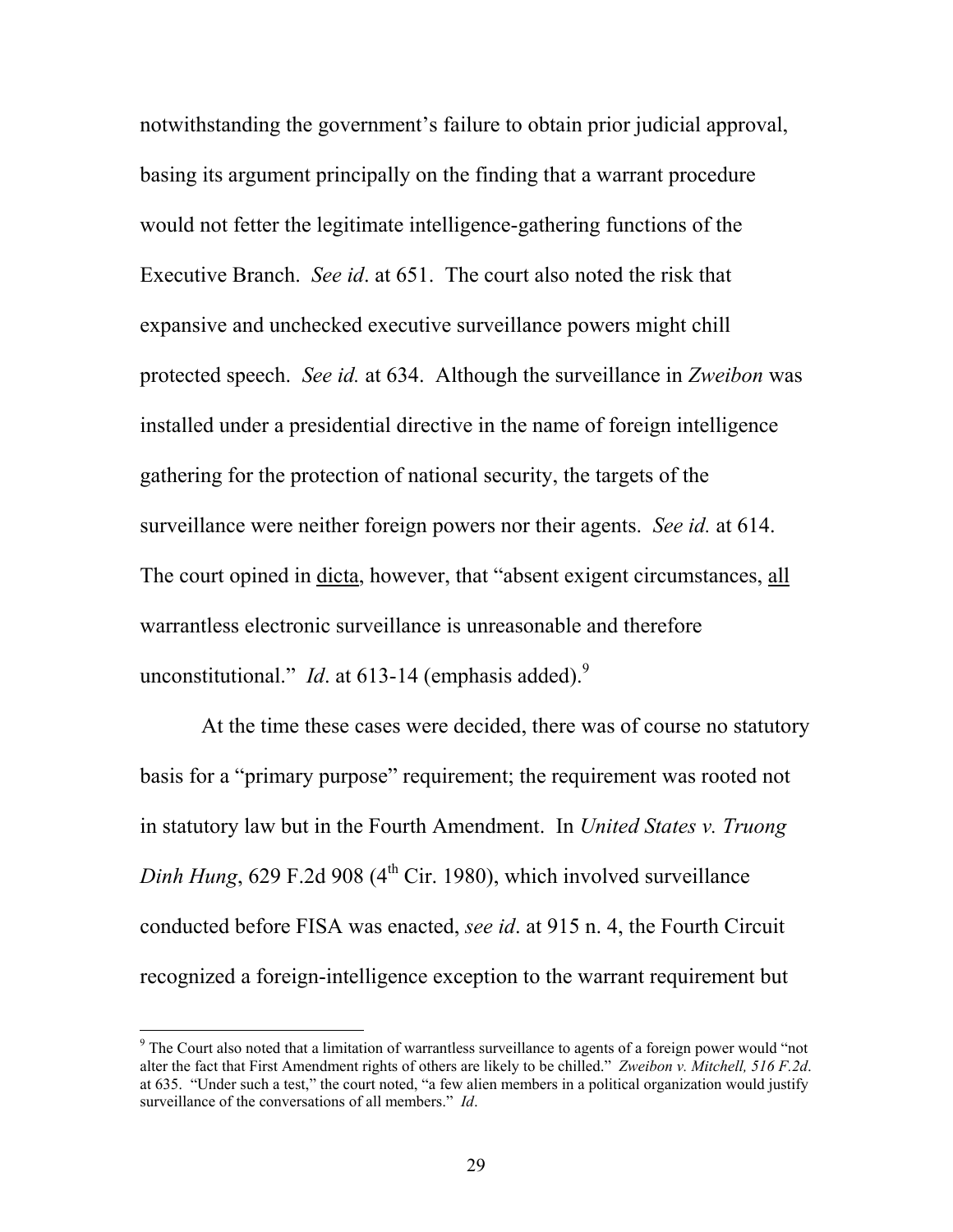limited the exception to cases in which "the surveillance is conducted primarily for foreign intelligence reasons," *see id.* at 915 (internal quotation marks omitted). The court emphasized that this requirement stemmed from the Fourth Amendment:

[O]nce surveillance becomes primarily a criminal investigation, the courts are entirely competent to make the usual probable cause determination, and . . . importantly, individual privacy interests come to the fore and government foreign policy concerns recede when the government is primarily attempting to form the basis for a criminal prosecution.

#### *Id.*

 Other pre-FISA cases that recognized a foreign-intelligence exception to the Fourth Amendment's usual requirements similarly cabined the circumstances in which the executive branch may invoke the exception. *See, e.g., United States v. Butenko*, 494 F.2d 593, 606 (3d Cir.) ("Since the primary purpose of these searches is to secure foreign intelligence information, a judge, when reviewing a particular search must, above all, be assured that this was in fact its primary purpose and that the accumulation of evidence of criminal activity was incidental."), *cert. denied*, 419 U.S. 881 (1974); *United States v. Brown*, 484 F.2d at 426; *id*. at 427 (Goldberg, J., concurring) ("The judiciary must not be astigmatic in the presence of warrantless surveillance; rather judges must microscopically examine the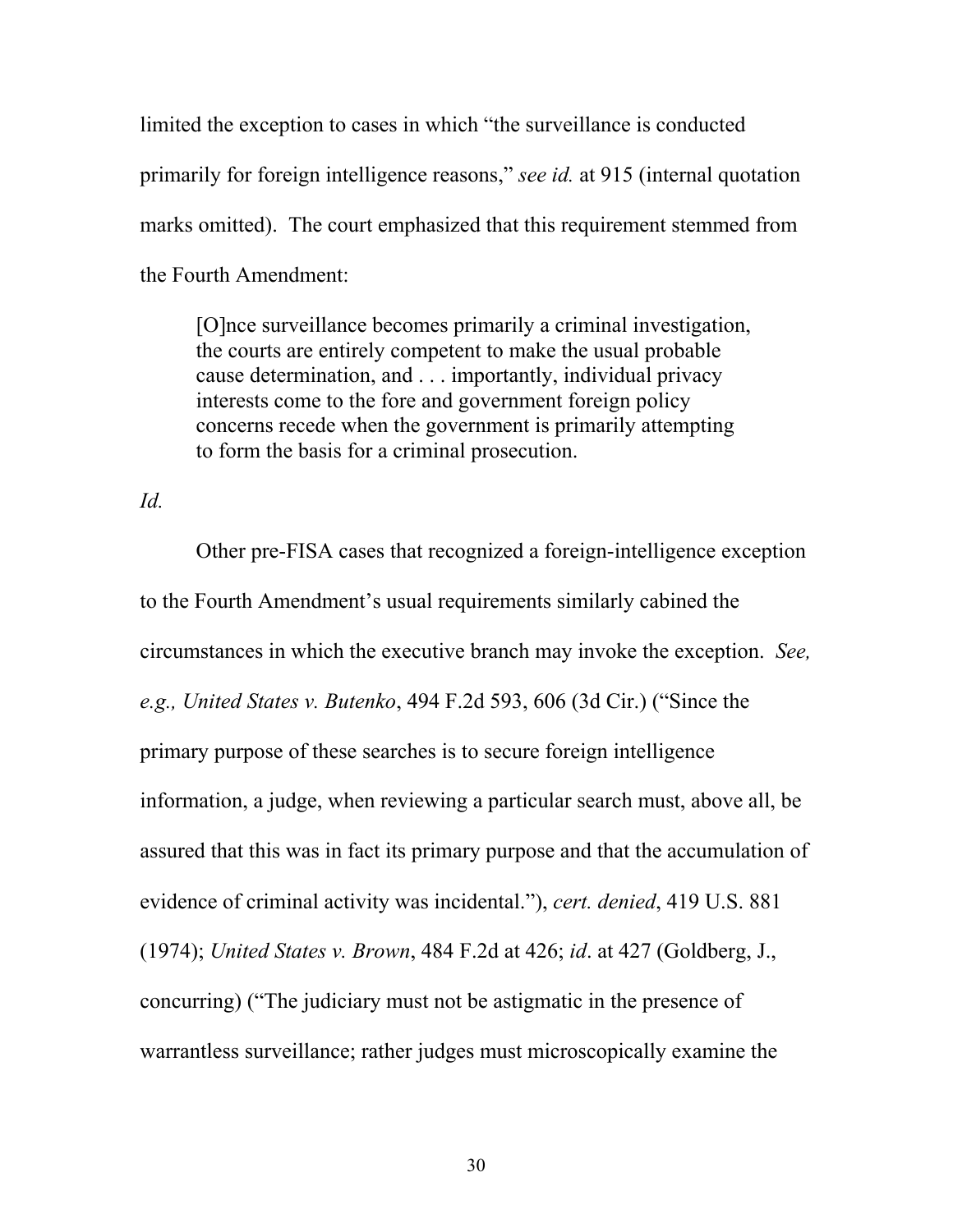wiretaps in order to determine whether they had their origin in foreign intelligence or were merely camouflaged domestic intrusions.").

B. The Supreme Court's "special needs" cases confirm that the Fourth Amendment's ordinary requirements apply to all searches whose primary or exclusive purpose is criminal investigation

The Supreme Court has recognized limited exceptions to the probable cause requirement in a line of cases involving "special needs." Under these cases, Justice Scalia has explained, "[a] search unsupported by probable cause can be constitutional . . . when special needs, beyond the normal need for law enforcement, make the warrant and probable-cause requirement impracticable." *Vernonia School District 47J v. Acton*, 515 U.S. at 653 (internal quotation marks omitted and emphasis added). The "special needs" doctrine simply has no application to searches whose primary purpose is law enforcement. Indeed, the Supreme Court clearly reiterated this well-settled rule only last term. *See Ferguson v. City of Charleston,* 532 U.S. 67, 80 (2001) (citing, among other cases, *Skinner v. Railway Labor Executives' Assn.*, 489 U.S. 602 (1989); *Treasury Employees v. Von Raab*, 489 U.S. 656 (1989); *Vernonia School District 47J v. Acton*, 515 U.S. 646 (1995); *Griffin v. Wisconsin*, 483 U.S. 868 (1987)).

*Ferguson* involved a public hospital's policy of testing pregnant patients for drug use and employing the threat of criminal prosecution as a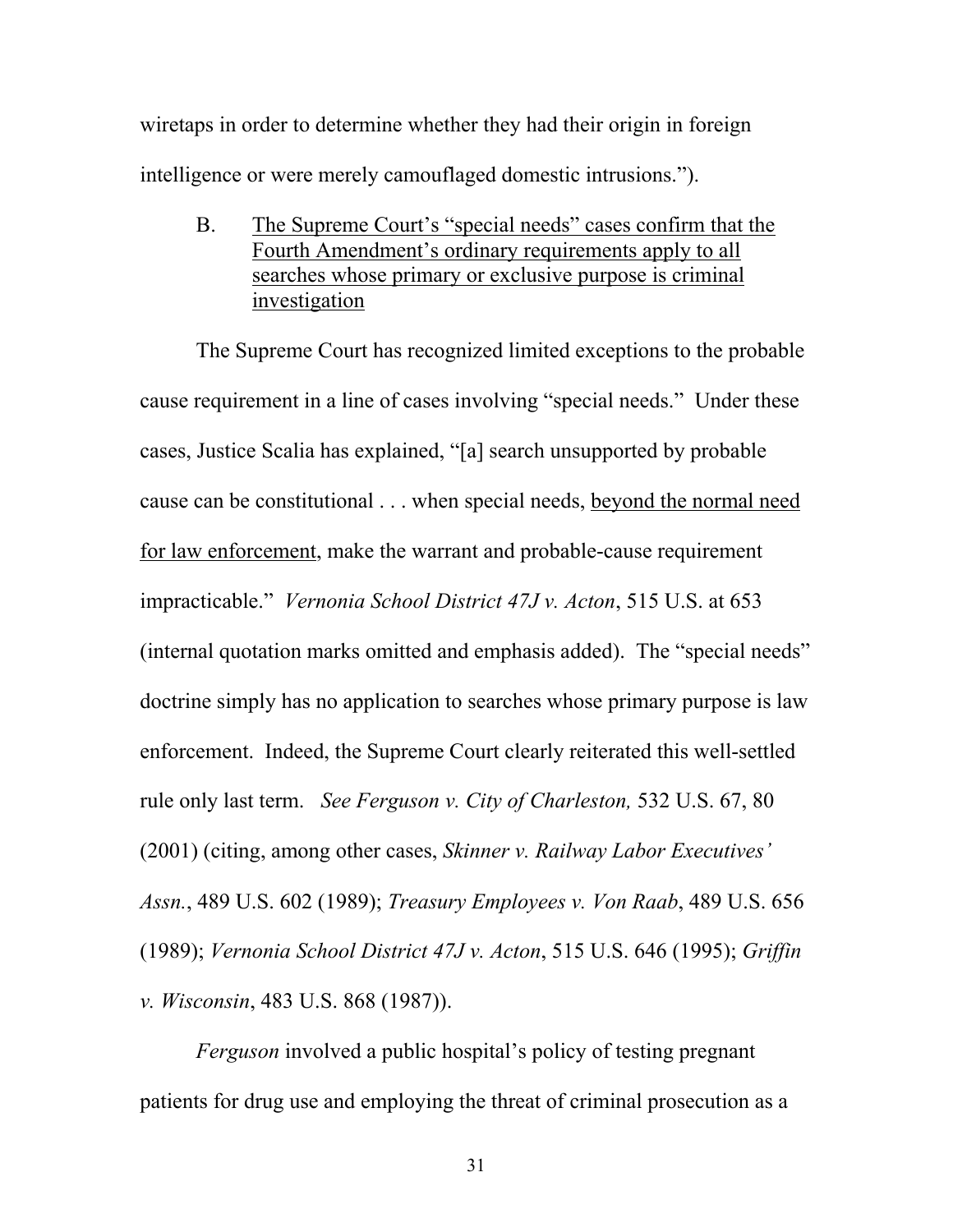means of coercing patients into substance-abuse treatment. The Court invalidated the policy. "In other special needs cases," the Court wrote, "we . . . tolerated suspension of the Fourth Amendment's warrant or probable cause requirement in part because there was no law enforcement purpose behind the searches in those cases, and there was little, if any, entanglement with law enforcement." *Id*. at 79 n.15; *see also id*. at 88 (Kennedy, J., concurring) ("The traditional warrant requirement and probable-cause requirements are waived in our previous cases on the explicit assumption that the evidence obtained in the search is not intended to be used for law enforcement purposes."). In *Ferguson*, however, "the central and indispensable feature of the policy from its inception was the use of law enforcement." *Id*. at 80.

The government concedes that a general interest in crime control cannot constitute a "special need" sufficient to dispense with the probable cause requirement, but it contends, relying on *City of Indianapolis v. Edmond*, 531 U.S. 32, 41-42 (2000), that "a 'special interest' concerning a particular type of crime" may suffice. Gov't Br. at 73. In fact, *Edmond* only reinforces the rule that any search whose primary or exclusive purpose is law enforcement may proceed only on the basis of probable cause. *Edmond* involved vehicle checkpoints instituted in an effort to interdict illegal drugs.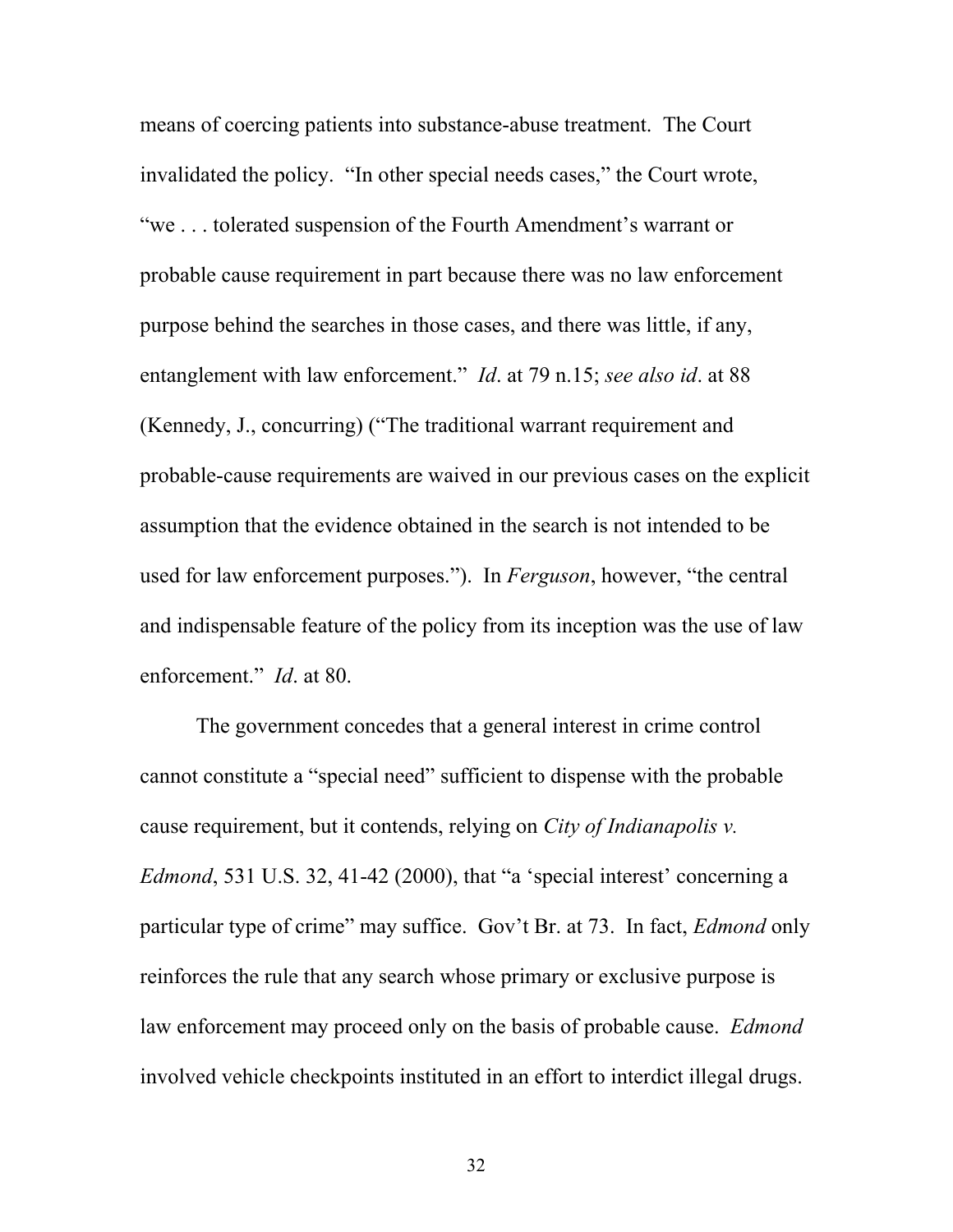The government asserted that the drug crimes were a "severe and intractable" problem, and the Court agreed that "traffic in illegal narcotics creates social harms of the first magnitude." *Id*. at 42. The Court also noted that "[t]he law enforcement problems that the drug trade creates likewise remain daunting and complex, particularly in light of the myriad forms of spin-off crime that it spawns." *Id*. Notwithstanding the seriousness of the law-enforcement interest with respect to the particular crimes at issue, however, the Court invalidated the checkpoint policy. "[T]he gravity of the threat alone," Justice O'Connor wrote, "cannot be dispositive of questions concerning what means law enforcement officers may employ to pursue a given purpose." *Id*. The dispositive fact, the Court held, was that the checkpoint policy was instituted "primarily for the ordinary enterprise of investigating crimes." *Id*. at 44. Where the government's "primary purpose . . . is to detect evidence of ordinary criminal wrongdoing," *id*. at 38, the Fourth Amendment forecloses the government from conducting searches except based on probable cause.<sup>10</sup>

 $10$  Justice O'Connor indicated in dicta that any departure from this rule could be justified, if at all, only in exigent circumstances. "The Fourth Amendment would almost certainly permit an appropriately tailored road block set up to thwart an imminent terrorist attack or to catch a dangerous criminal who is likely to flee by way of a particular route." *City of Indianapolis v. Edmond,* 531 U.S., at 44. Such exigencies, however, are "far removed" from ordinary criminal investigation. *Id.* Here, while the government asserts national security interests, it makes no showing of exigency. Indeed, FISA surveillance intended to bring a criminal prosecution would make no sense in the face of an imminent terrorist threat.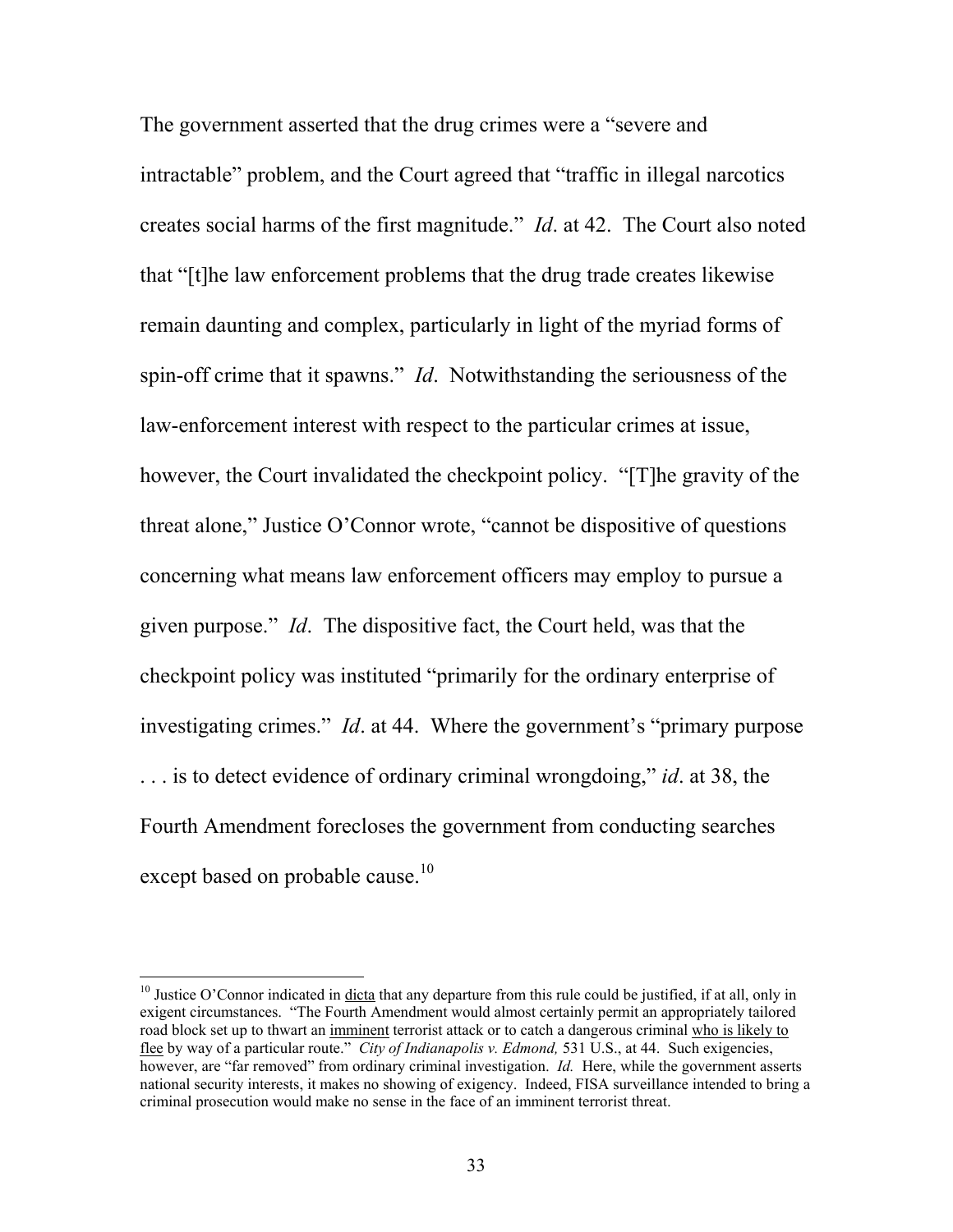The "special needs" cases reflect that the Fourth Amendment is particularly concerned with intrusions whose purpose is to gather evidence of crime. There is no support, however, for the proposition – implied by the government's argument – that the Fourth Amendment recognizes a hierarchy amongst crimes. The Fourth Amendment applies to all criminal investigations, not merely those that are concerned with minor crimes. The government's assertion, of course, is not simply that espionage and terrorism crimes are especially serious ones, but that these crimes are special in a constitutional sense. Gov't Br. at 73-74. The government does not attempt to locate any support for this audacious assertion in the text of the Fourth Amendment (where there is, in any event, no support to be found); rather it relies on the fact that the prosecution of these crimes serves the ultimate purpose of protecting national security. Gov't Br. at 74. Notwithstanding the government's assertion to the contrary, however, Fourth Amendment requirements do not turn on a criminal investigation's ultimate purpose. As the Court explained in *Ferguson*:

The threat of law enforcement may ultimately have been intended as a means to an end, but the direct and primary purpose . . . was to ensure the use of those means. In our opinion, the distinction is critical. Because law enforcement involvement always serves some broader social purpose or objective, under respondent's view, virtually any nonconsensual suspicionless search could be immunized under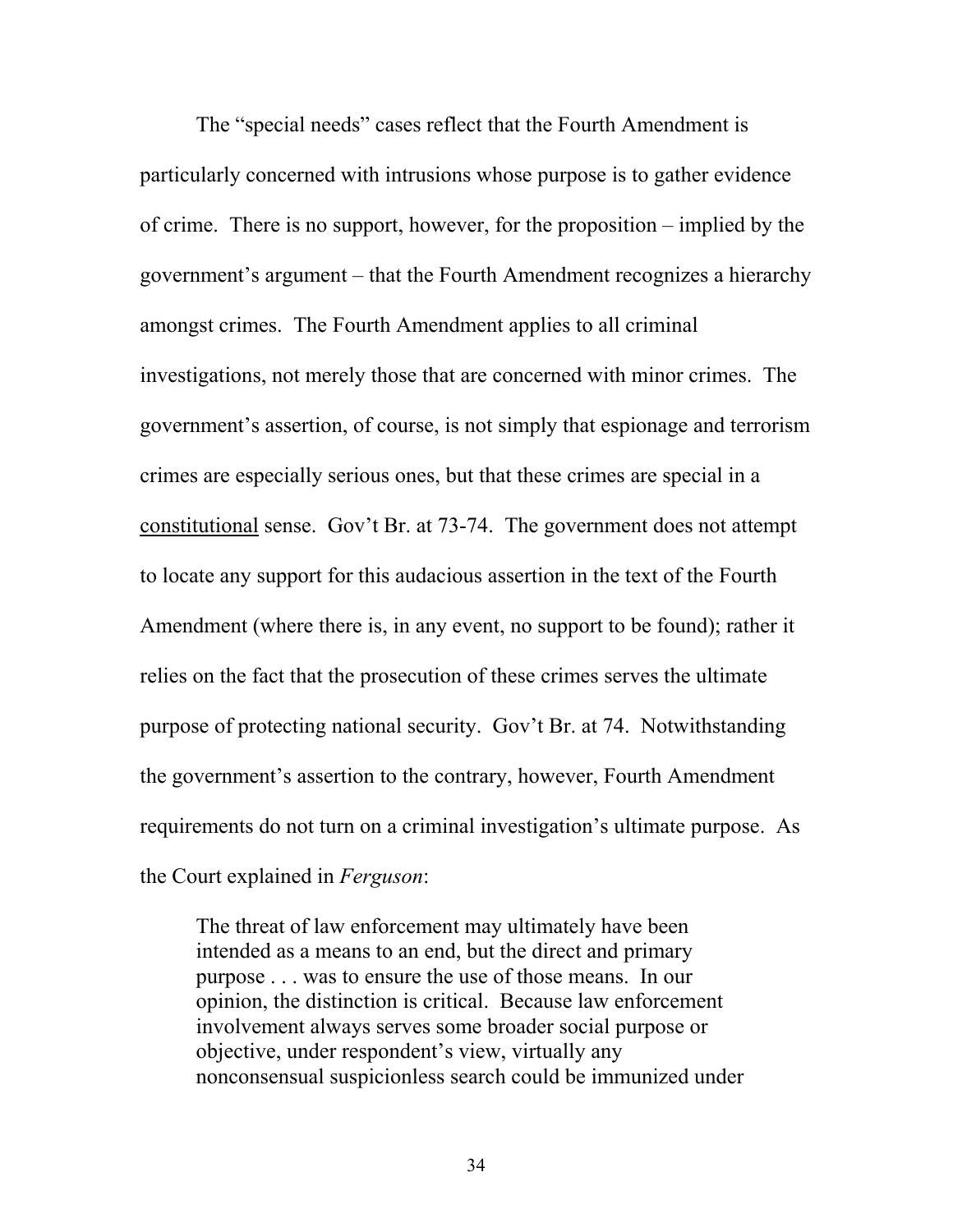the special needs doctrine by defining the search solely in terms of its ultimate, rather than immediate, purpose.

532 U.S. at 83-84. Indeed, the Supreme Court addressed exactly this issue in *Abel v. United States*, 362 U.S. 217 (1960), which involved the prosecution of a KGB agent for espionage. The Court rejected the argument that a different Fourth Amendment standard should apply merely because the of "the nature of the case, the fact that it was a prosecution for espionage." *Id*. at 219-20. The nature of the case, the Court held, could have "no bearing whatever" on the Fourth Amendment questions at issue. *See id*. (discussing, in particular, questions of evidentiary admissibility).

The Supreme Court's "special needs" cases clearly reaffirm that any search whose primary or exclusive purpose is criminal investigation may proceed only on the basis of probable cause. This basic constitutional protection is not suspended for investigations of crimes that are particularly serious, or for investigations whose ultimate purpose is to protect against threats to national security. Any investigation whose primary or exclusive purpose is to collect evidence of criminal conduct must adhere to the ordinary requirements of the Fourth Amendment.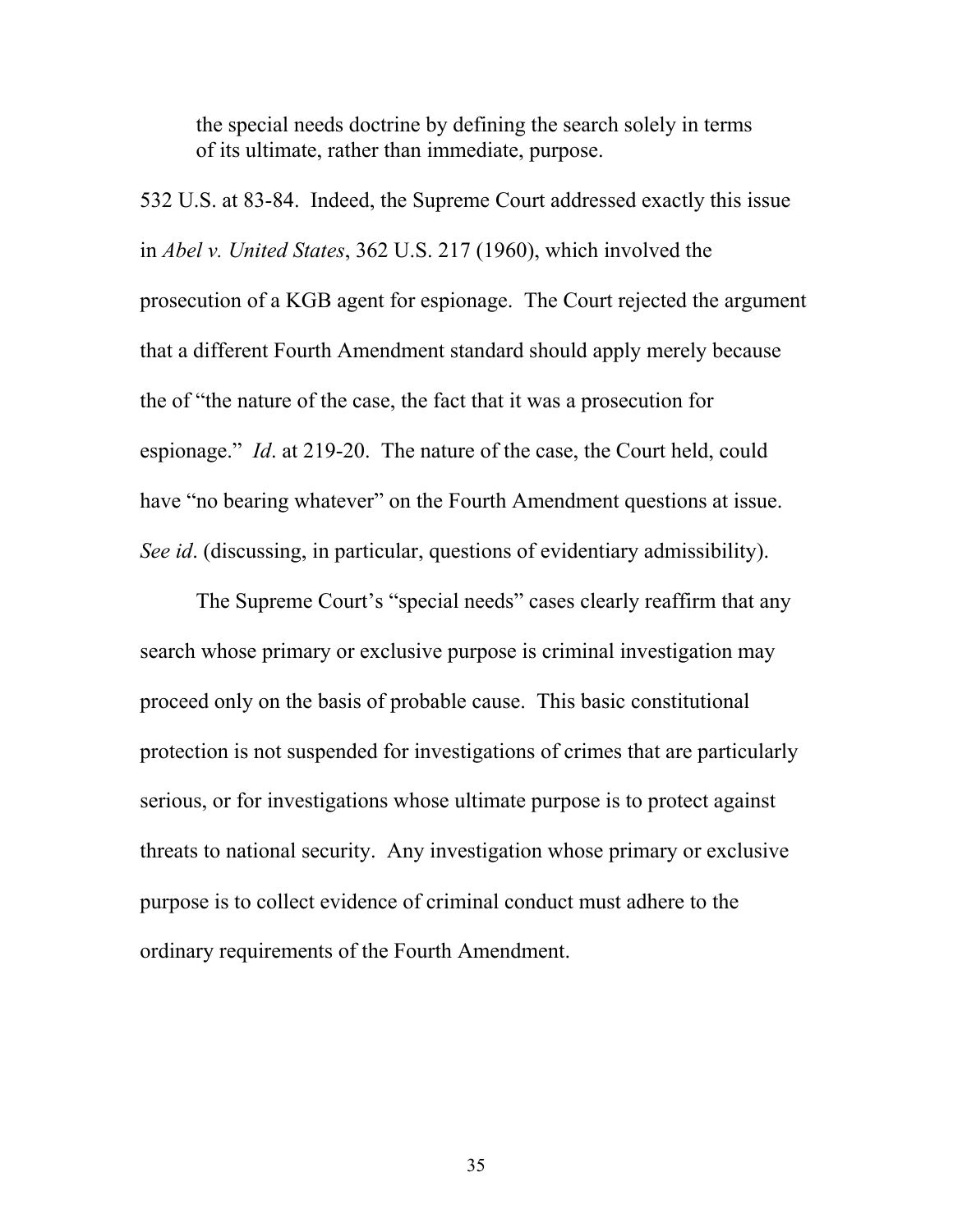C. The government's theory would suspend ordinary Fourth Amendment requirements not only in espionage and terrorism investigations but in any investigation related to national security

The government's theory that FISA is available even for investigations that are purely criminal is profoundly troubling in itself, but it is made more so by the government's failure consistently to specify the crimes that in its view are constitutionally "special," let alone point to a constitutional or even statutory basis for such a specification. While the government refers to espionage and international terrorism as crimes that are entitled to special constitutional status, *see, e.g.*, Govt. Br. at 38, it repeatedly asserts the arrant principle that FISA is available to purely criminal investigations so long as the government believes that the prosecution of the crime will protect national security. *See, e.g.*, Govt. Br. at 37 ("[i]t is enough that the government intends to "protect" national security from foreign threats"); Govt. Br. at 38-39 n.13 (legislative history does "not undermine the idea that FISA may used [sic] to obtain evidence for a prosecution designed to protect national security"). The suggestion appears to be that the government could bypass the ordinary requirements of the Fourth Amendment not just in espionage and international terrorism investigations – a disturbing proposition on its own – but that the government could bypass the Fourth Amendment in *any* criminal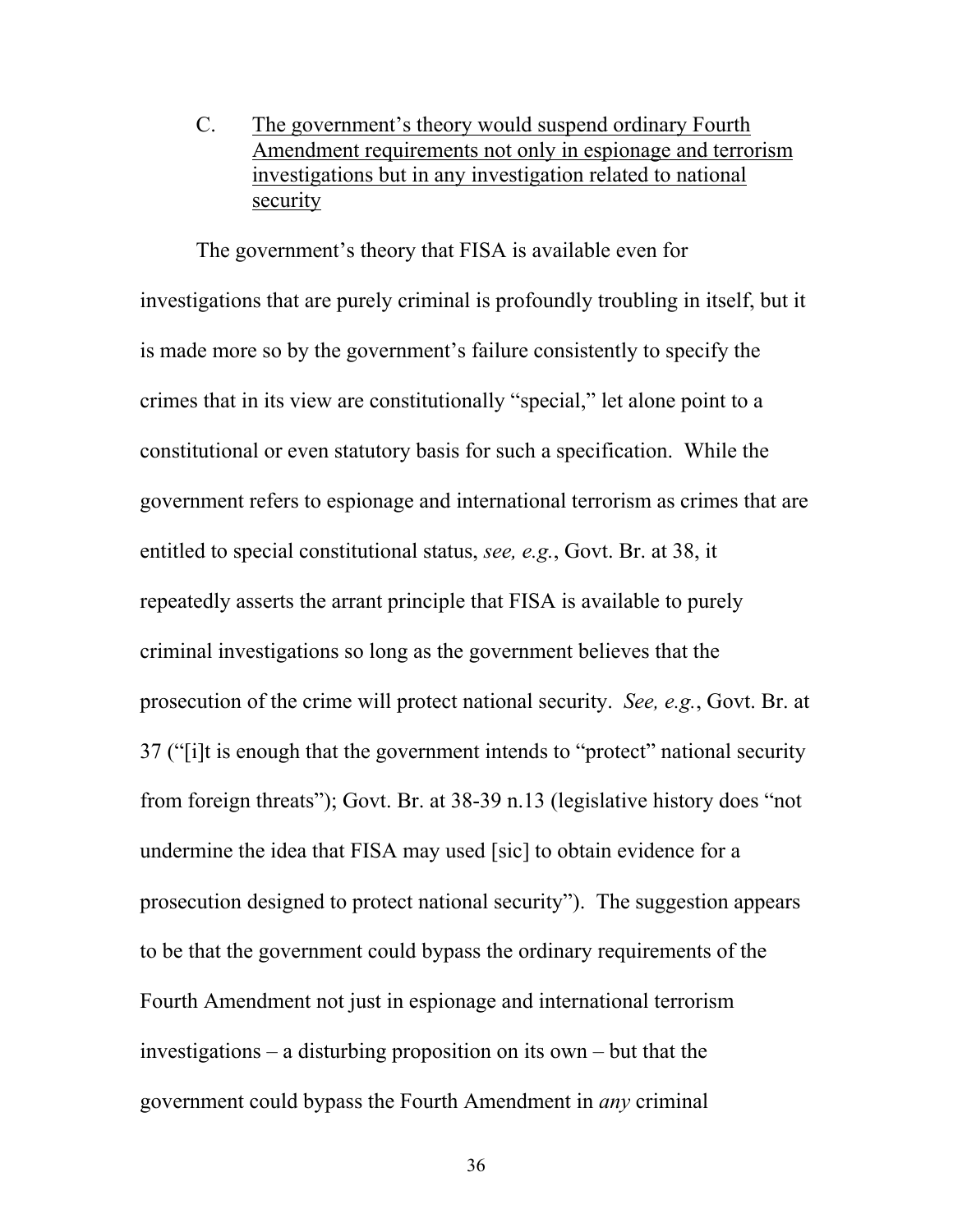investigation, however minor the crime being investigated, so long as the government believes that the prosecution is designed to protect national security from foreign threats.

The notion that a search or surveillance may be justified simply because the government invokes the rubric of "national security" flies in the face of the most basic principles of American constitutional democracy. The government's theory would effectively allow the executive branch unilaterally to suspend the ordinary requirements of the Fourth Amendment simply by claiming that a prosecution is designed to address a threat to national security. This Court should not sanction the government's attempt to exploit the rubric of "national security" as a means of avoiding the basic Constitutional requirement that the government stay clear of constitutionally protected areas until it has probable cause to believe that a crime has been committed.

## IV. ANY EXPANSION IN FISA SURVEILLANCE AUTHORITY WOULD IMPLICATE NUMEROUS OTHER CONSTITUTIONAL INTERESTS

The government's brief urges this Court to dissolve the constitutional borders that separate intelligence investigations from criminal ones and thereby dramatically to extend FISA's reach. As discussed above, any such extension would effectively institutionalize an end-run around the Fourth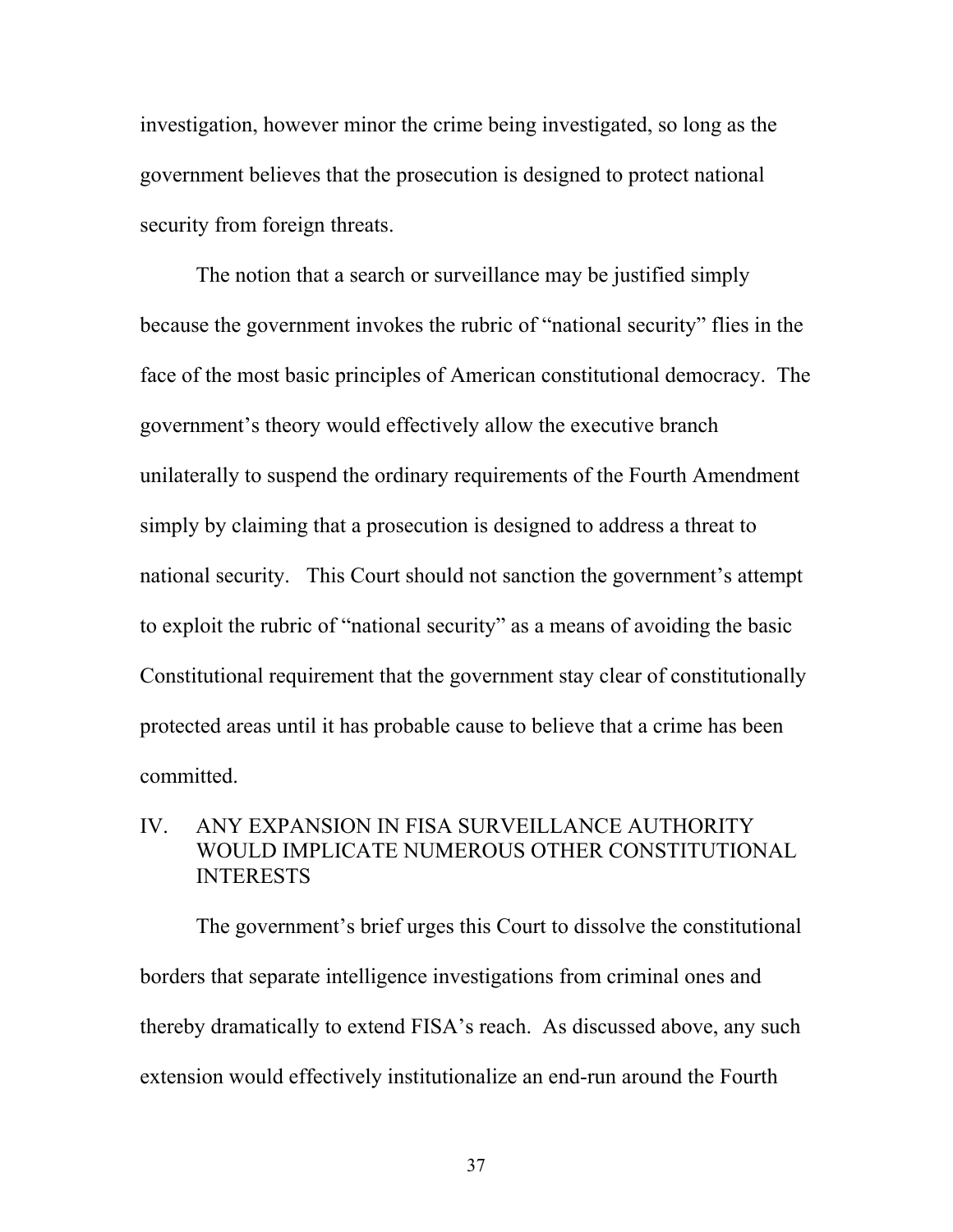Amendment's usual requirements. Given the secrecy that cloaks FISA proceedings, any such extension would also jeopardize a host of other constitutionally protected interests.

Public oversight of foreign intelligence surveillance in the United States is extremely limited. As Senator Leahy testified to the Senate

Judiciary Committee,

Over the last two decades the FISA process has occurred largely in secret. Clearly, specific investigations must be kept secret, but even the basic facts about the FISA process have been resistant to sunlight. The law interpreting FISA has been developed largely behind closed doors. The Justice Department and FBI personnel who prepare the FISA applications work behind closed doors. . . . Even the most general information on FISA surveillance, including how often FISA surveillance targets American citizens, or how often FISA surveillance is used in a criminal case[], is unknown to the public.

*2002 FISA Hearings* (statement of Sen. Patrick Leahy).

While some degree of secrecy may be intrinsic to the very nature of foreign intelligence surveillance, as a general matter such secrecy stands in profound tension with basic democratic values. In a democracy, public scrutiny is the principal check on government misconduct. *See 2002 FISA Hearings* (statement of Sen. Patrick Leahy) ("In matters of national security, we must give the Executive Branch the power it needs to do its job. But we must also have public oversight of its performance. When the Founding Fathers said 'if men were all angels, we would need no laws,' they did not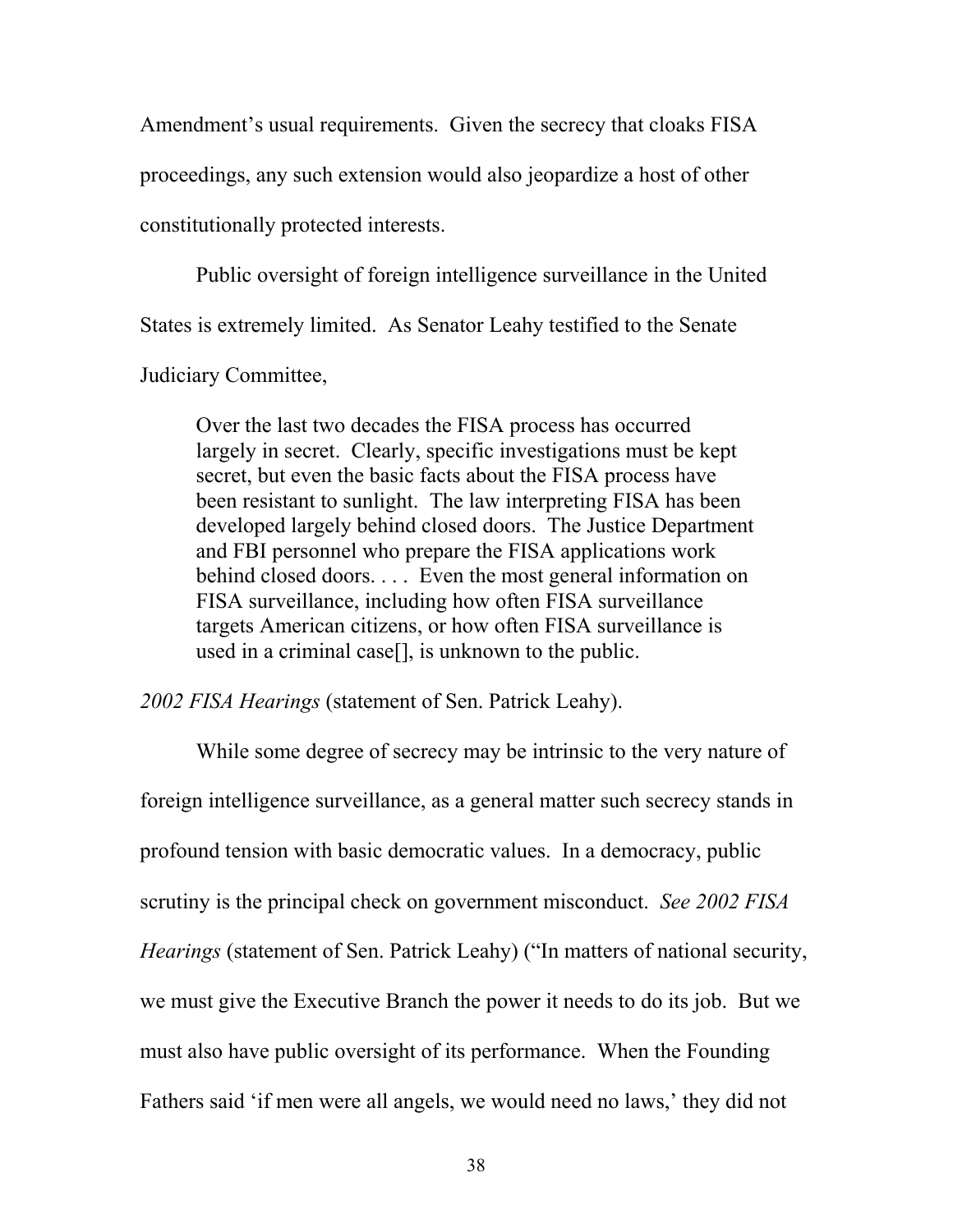mean secret laws."); L. Brandeis, *Other People's Money* 62 (National Home Library Foundation ed. 1933). ("Publicity is justly commended as a remedy for social and industrial diseases. Sunlight is said to be the best of disinfectants; electric light the most efficient policeman."); *Grosjean v. Am. Press Co.*, 297 U.S. 233, 250 (1936) ("An informed public is the most potent of all restraints upon misgovernment."); *Detroit Free Press v. Ashcroft*, No. 02-1437, 2002 WL 1972919, at \*1 (6<sup>th</sup> Cir. Aug. 26, 2002) ("The Framers did not trust any government to separate the true from the false for us. . . . They protected the people against secret government." (internal quotation marks omitted)). More fundamentally, citizens cannot be said to have chosen their government in any meaningful sense if they are foreclosed from learning what the government's policies are. Even accepting for the moment the necessity of the heavy veil of secrecy that has cloaked FISA proceedings over the past two decades, it must be acknowledged that if secrecy serves the nation, it does so at the expense of democracy. *See Detroit Free Press v. Ashcroft*, 2002 WL 1972919, at \*1 ("Democracy dies behind closed doors.").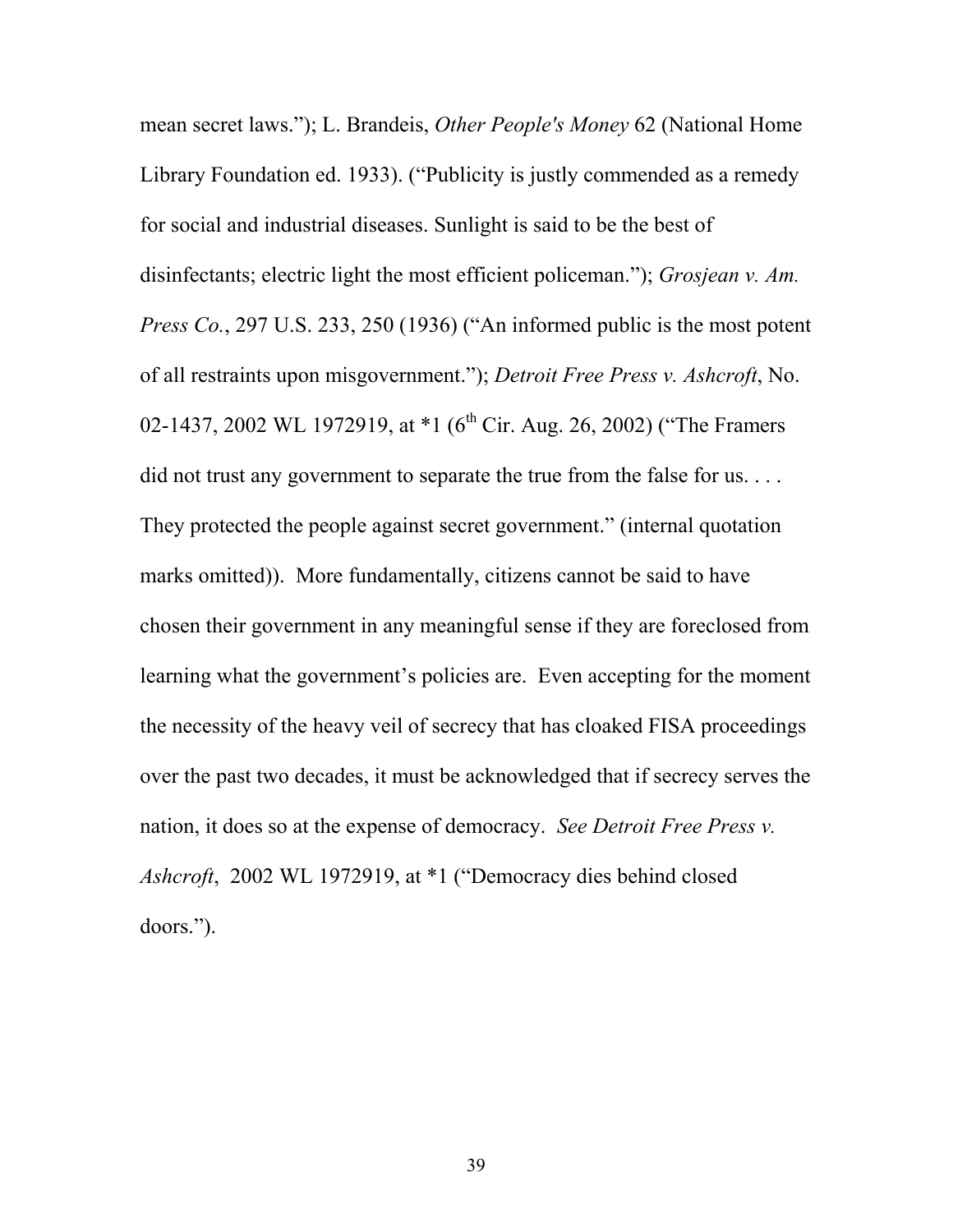A. Allowing FISA to be invoked in criminal investigations would raise Fourth Amendment and Due Process concerns because FISA fails to require notice and denies individuals any meaningful opportunity to challenge illegal surveillance

Ordinarily the Fourth Amendment requires that the subject of a search be provided notice that her privacy has been compromised. S*ee Richards v. Wisconsin*, 520 U.S. 385 (1997) (rejecting blanket exception to knock-andannounce requirement for all felony drug investigations); *Wilson v. Arkansas*, 514 U.S. 927 (1995) (knock-and-announce requirement is "embedded in Anglo-American law"); *cf*. 18 U.S.C. § 2518(8) (requiring notice for electronic surveillance conducted pursuant to Title III); 18 U.S.C. § 3013a(b) (requiring notice in searches executed pursuant to Fed. R. Crim. P. 41, and allowing delayed notice only on individualized showing of necessity). The Fifth Amendment similarly requires that the government provide notice to anyone whom it intends to deprive of property. *See Fuentes v. Shevin*, 407 U.S. 67, 80 (1972) ("Parties whose rights are to be affected are entitled to be heard; and in order that they may enjoy that right they must first be notified."). Yet those targeted for surveillance under FISA are never provided notice that their privacy has been compromised. Even if the absence of any notice requirement in FISA is constitutional as to surveillance conducted until now, expanding FISA's application to surveillance whose primary or exclusive purpose is the enforcement of the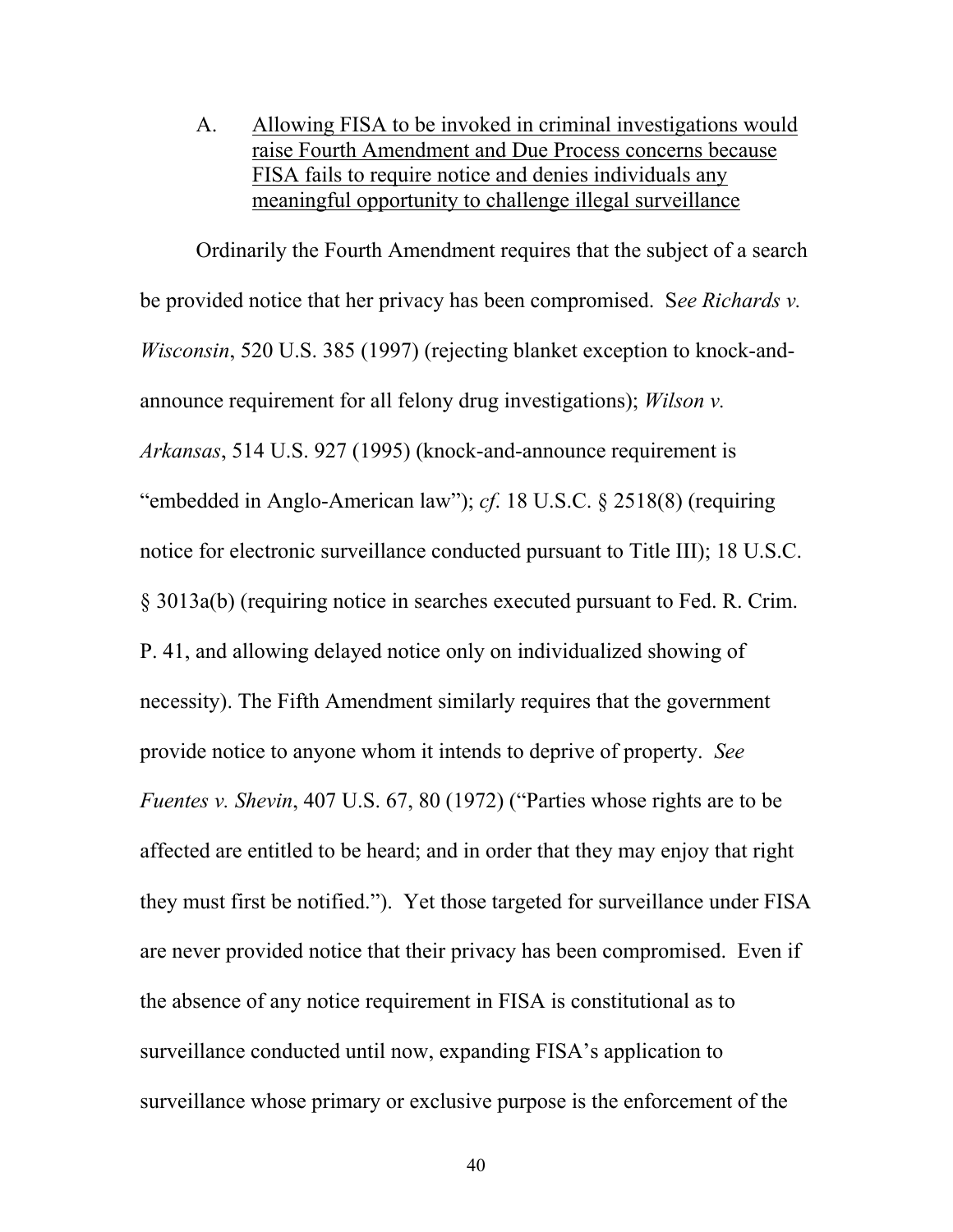criminal law plainly raises new (and significantly more serious) constitutional issues. *See* May 15 Opinion, at 24 (noting that government's proposed minimization procedures would "give the Department's criminal law enforcement officials every legal advantage conceived by Congress to be used by U.S. intelligence agencies to collect foreign intelligence information," including possibility of conducting searches without notice to the target).

FISA's failure to require that surveillance targets eventually be notified that their privacy was compromised raises related Due Process concerns because it denies individuals whose communications were inappropriately intercepted any opportunity to challenge the government's actions. Innocent people whose communications are intercepted will probably never find out about the intercept, and those who somehow find out have no way of holding the government to account. While surveillance targets whom the government ultimately prosecutes do receive notice if the government intends to introduce evidence obtained through FISA, *see* 50 U.S.C. § 1806(c), even in such circumstances the warrant application is not provided to the defendant and even intercepted communications may not be divulged unless the government seeks to introduce them in evidence or they are exculpatory; rather the court reviews the communications in camera, *see*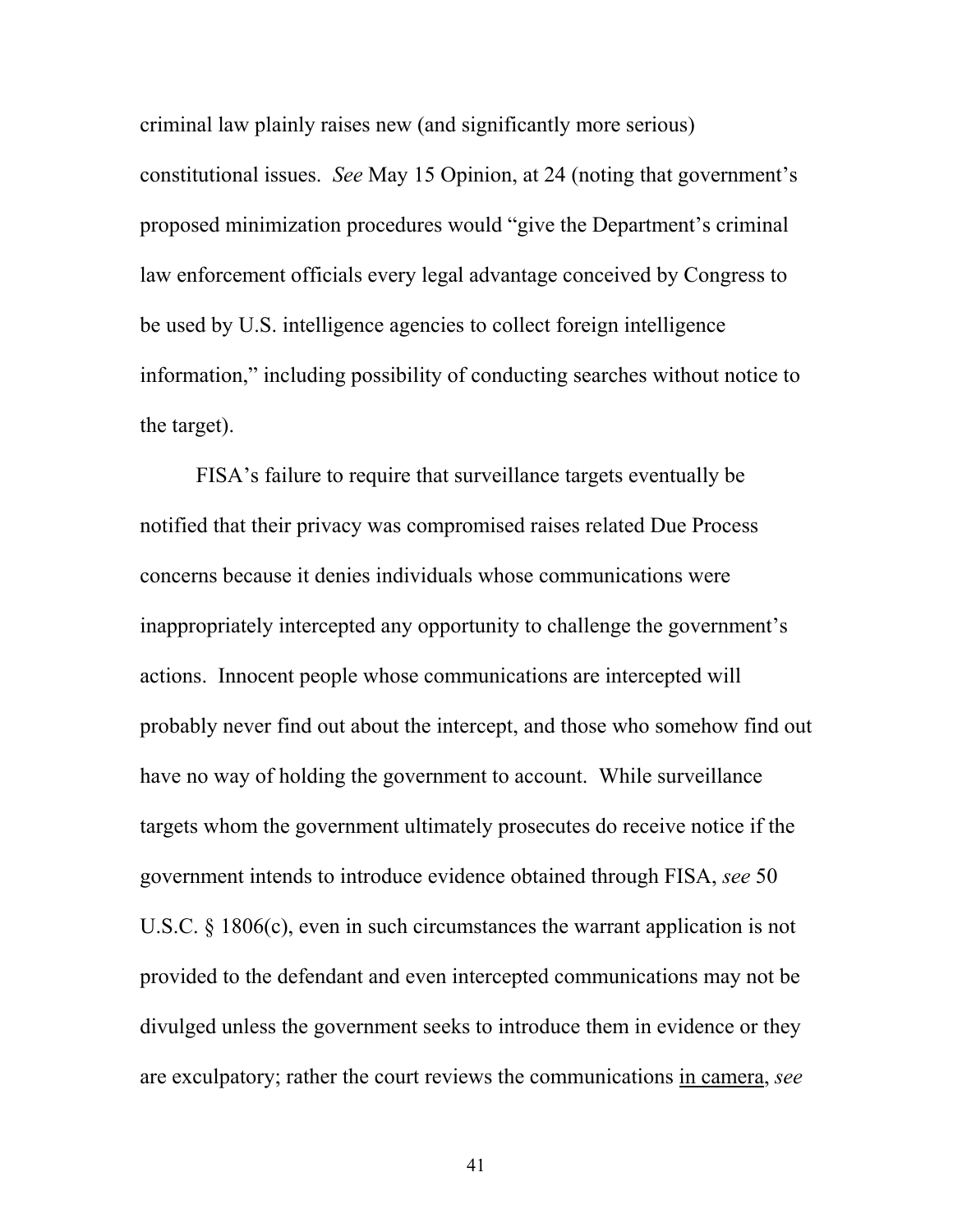50 U.S.C. § 1806(f).<sup>11</sup> Although the FISC exercises a degree of oversight with respect to FISA surveillance through review of surveillance applications, the executive branch has traditionally been accorded great deference in this area. *See, e.g., United States v. Duggan*, 743 F.2d at 77 (noting that government's "primary purpose" certification is "subjected to only minimal scrutiny by the courts"); *id*. ("The FISA judge . . . is not to second-guess the executive branch official's certification that the objective of the surveillance is foreign intelligence information."). In any event, such in camera, ex parte review is no substitute for an adversarial hearing.

The Supreme Court recognized in *Franks v. Delaware* that, in the Fourth Amendment context, judicial review is meaningful only if the subject of a search can challenge the propriety of the search in a proceeding that is both public and adversarial. *See* 438 U.S. 154, 168-72 (1978). *Franks*  involved a defendant's challenge to a police search; the defendant alleged that the affidavits upon which the search was based were deliberately false. The Supreme Court held that a defendant who makes a preliminary showing

<sup>&</sup>lt;sup>11</sup> Under 50 U.S.C. § 1806(e), "[a]ny person against whom evidence obtained or derived from an electronic surveillance . . . is to be . . . introduced or otherwise used or disclosed in any trial . . . may move to suppress the evidence obtained or derived from such electronic surveillance on the grounds that  $- (1)$  the information was unlawfully acquired; or (2) the surveillance was not made in conformity with an order of authorization or approval." However, § 1806(f) requires that, upon the Attorney General's request, the court must review the challenged evidence ex parte and in camera. The Attorney General makes such requests as a matter of course*. See, e.g.*, *United States v. Nicholson*, 955 F.Supp. 588, 592 (E.D.Va. 1997) ("[T]his Court knows of no instance in which a court has required an adversary hearing or disclosure in determining the legality of a FISA surveillance. To the contrary, every court examining FISA-obtained evidence has conducted its review in camera and ex parte.").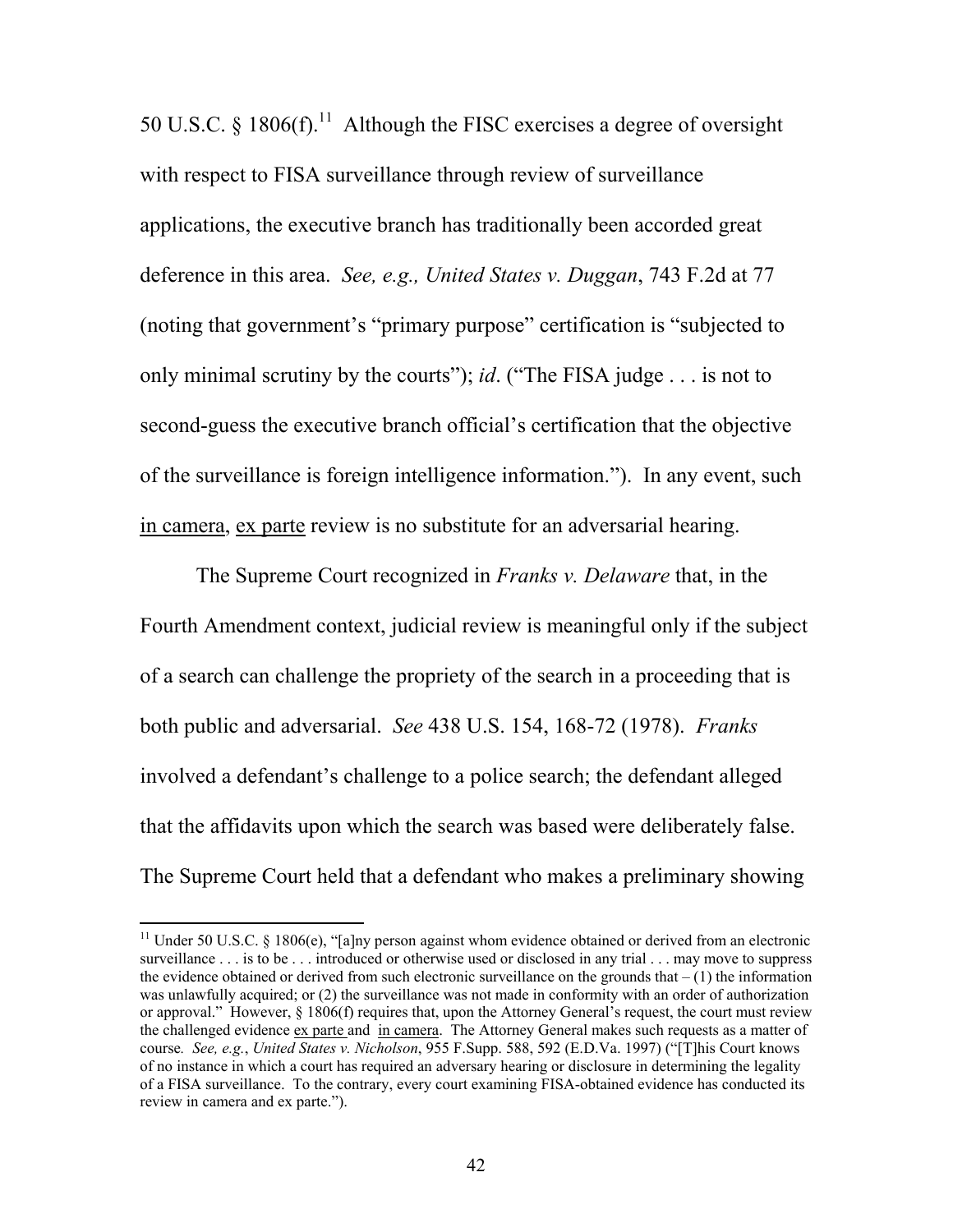that affidavits were deliberately false is entitled to an evidentiary hearing. The Court advanced several rationales for its holding, including that, because the pre-search proceeding is ex parte, the prior judicial authorization requirement would "not always . . . suffice to discourage lawless or reckless misconduct". *Id*. at 169. "The usual reliance of our legal system on adversary proceedings," the Court noted, "itself should be an indication that an ex parte inquiry is likely to be less vigorous." *Id*.; *see also 2002 FISA Hearings* (testimony of Kenneth C. Bass, III) ("[A]ny process that departs from our normal adversary proceedings is subject to increased risk of error. When there is no counsel on 'the other side,' the court finds itself in an uncomfortable position of being critic as well as judge."); May 17 Opinion, at 24 (raising concern that government's proposed minimization procedures would allow Fourth Amendment searches on less than probable cause but preclude "adversarial discovery of the FISA applications and warrants.") The *Franks* Court also noted that the government cannot be relied on to police its own conduct. "Self-scrutiny is a lofty ideal, but its exaltation reaches new heights if we expect a District Attorney to prosecute himself . . . for well-meaning violations of the search and seizure clause during a raid [he himself] ordered." 438 U.S. at 169 (internal quotation marks omitted).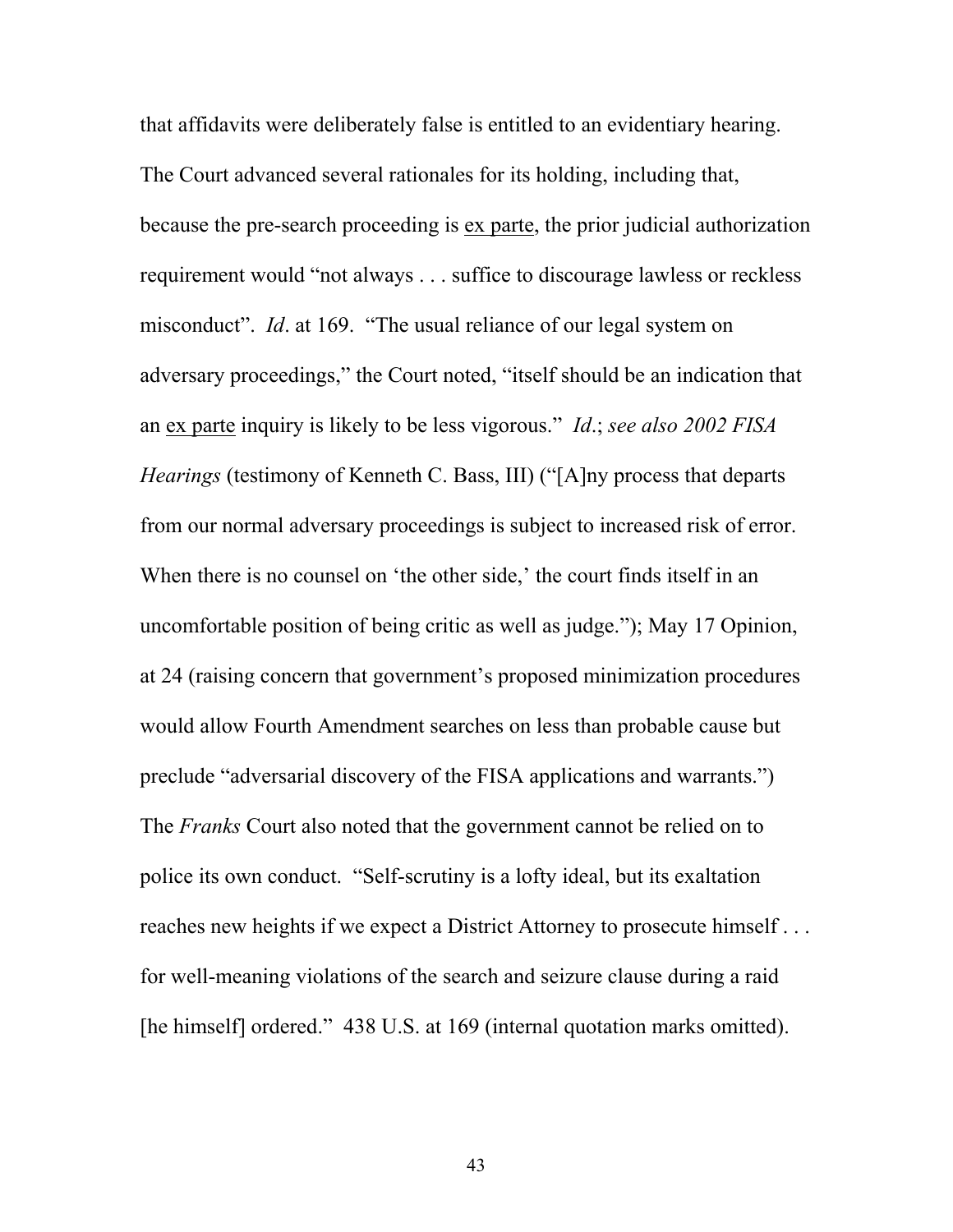## B. Any extension of FISA would chill protected speech and therefore raise serious First Amendment concerns

Expanding the circumstances in which the government may invade the individual's protected sphere without probable cause also presents the danger that the government's surveillance power will chill dissent, and indeed that the government may wield its power with the specific intent of chilling dissent. Traditionally, the warrant and probable cause requirements have served as important safeguards of First Amendment interests by precluding the government from intruding into an individual's protected sphere merely because of that individual's exercise of First Amendment rights. The Supreme Court wrote in *Keith*:

National security cases . . . often reflect a convergence of First and Fourth Amendment values not present in cases of 'ordinary' crime. . . . History abundantly documents the tendency of Government – however benevolent and benign its motives – to view with suspicion those who most fervently dispute its policies. Fourth Amendment protections become the more necessary when the targets of official surveillance may be those suspected of unorthodoxy in their political beliefs.

*Keith*, 407 U.S. at 313-14; *see also id*. at 314 ("The price of lawful public dissent must not be a dread of subjection to an unchecked surveillance power. Nor must the fear of unauthorized official eavesdropping deter vigorous citizen dissent and discussion of government action in private conversation. For private dissent, no less than open public discourse, is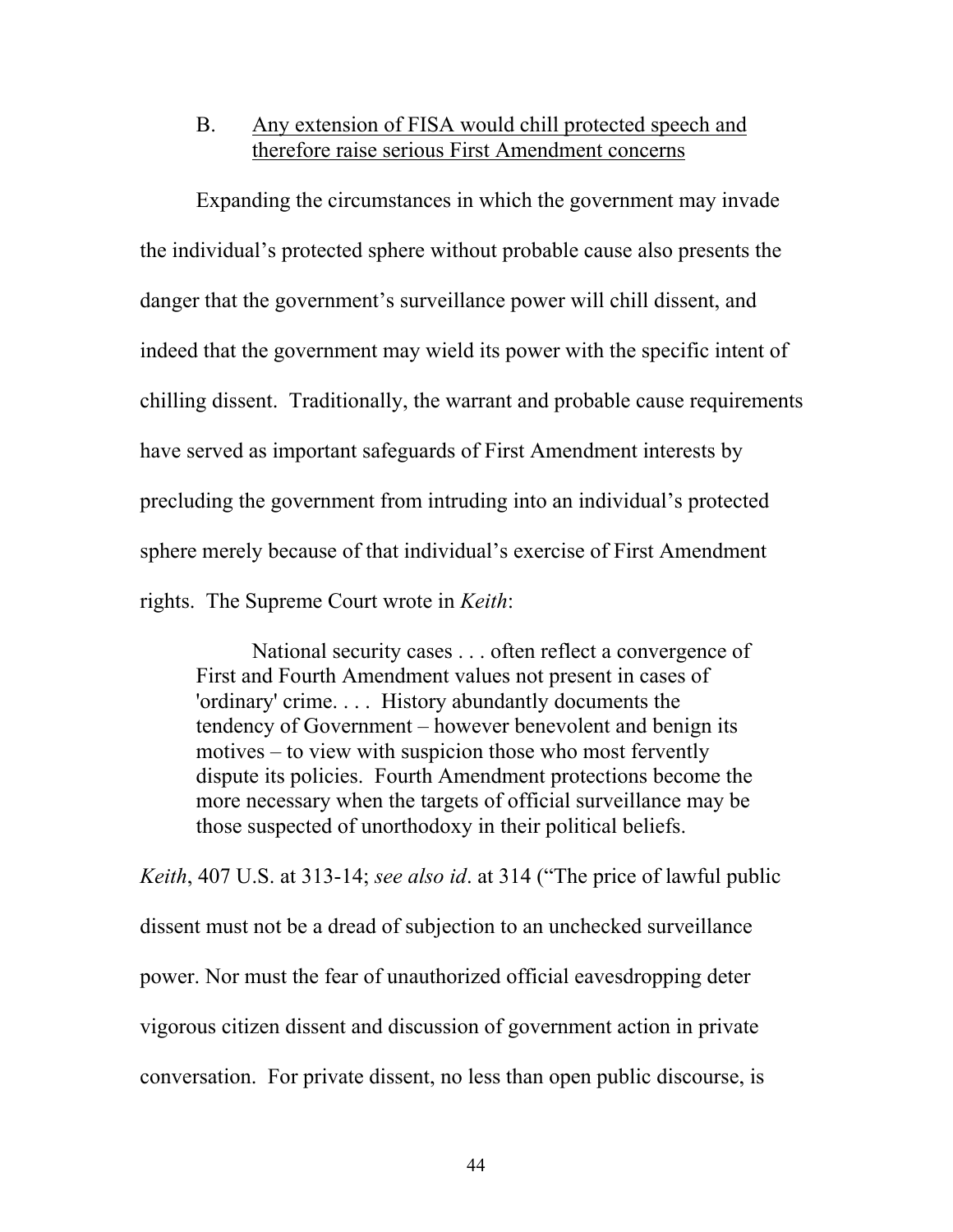essential to our free society."); *Bartnicki v. Vopper*, 532 U.S. 514, 533 (2001) ("In a democratic society privacy of communication is essential if citizens are to think and act creatively and constructively. Fear or suspicion that one's speech is being monitored by a stranger, even without the reality of such activity, can have a seriously inhibiting effect upon the willingness to voice critical and constructive ideas." (internal quotation marks omitted)); *Zweibon v. Mitchell*, 516 F.2d at 633 ("Prior judicial review is important not only to protect the privacy interests of those whose conversations the government seeks to overhear, but also to protect free and robust exercise of the First Amendment rights of speech and association by those who might otherwise be chilled by the fear of unsupervised and unlimited Executive power to institute electronic surveillances."). Any expansion of the government's authority to conduct electronic surveillance under FISA could easily chill protected speech and implicate serious First Amendment concerns.

#### **CONCLUSION**

 For the reasons stated above, amici urge the Court to affirm the decision of the FISC.